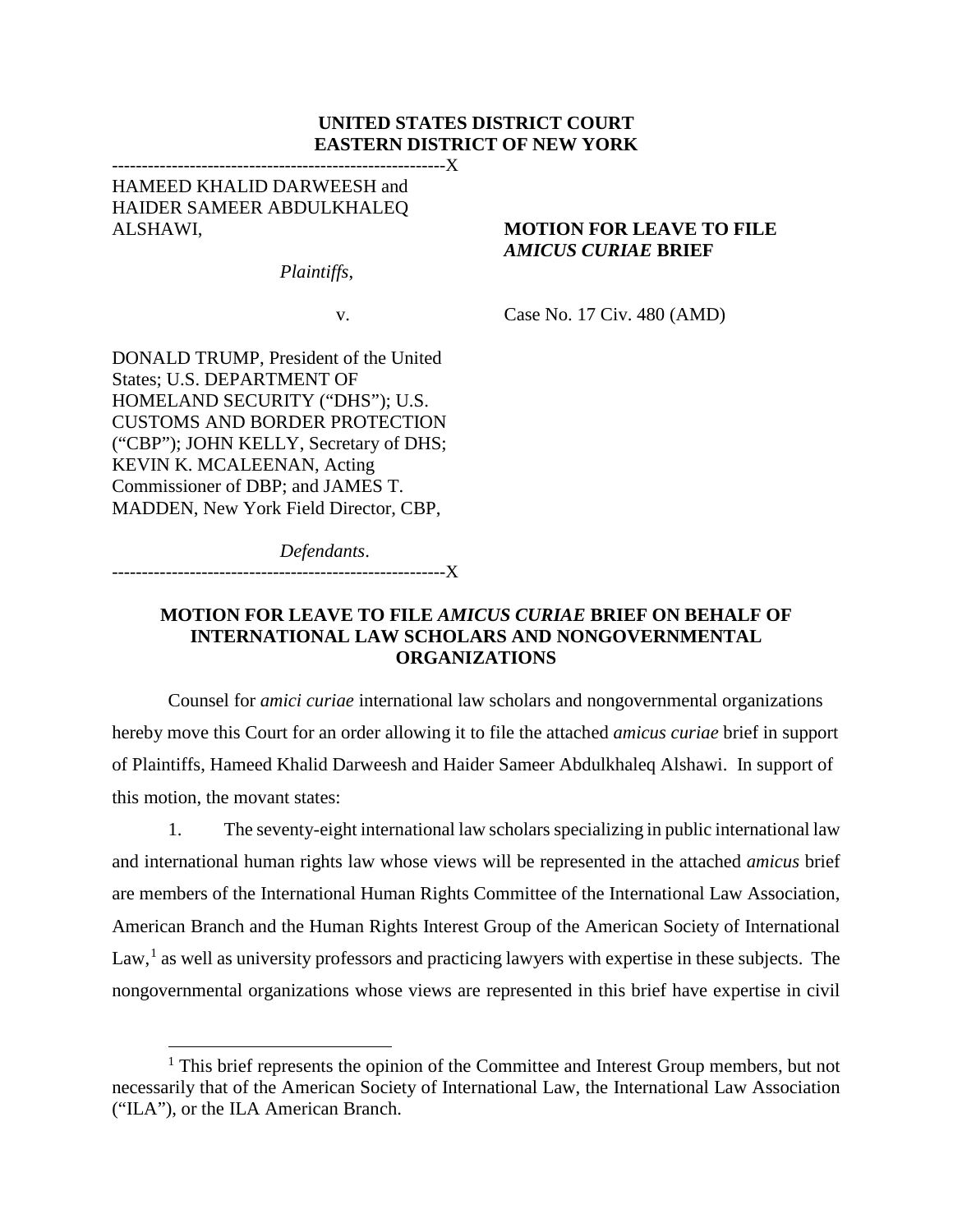rights law, immigration law, or international human rights law. The individuals and organizations comprising the *amici* are annexed to the attached brief.

2. Movants submit this brief to vindicate the public interest in ensuring a proper understanding and application of the international human rights law relevant to this case. Many of the *amici* are additionally human rights advocates and have a professional interest in ensuring an informed interpretation of international human rights law in our domestic jurisprudence. International law is a field of great complexity, in which *amici* have unique expertise.

3. The Executive Order of January 27, 2017, threatens *amici*'s ability to perform their functions as international lawyers and international human rights advocates by putting the United States in violation of its international human rights law obligations.

4. Plaintiffs have consented to the filing of this brief, and defendants have stated that they "neither consent to, nor oppose" it.

5. For the foregoing reasons, we respectfully request the Court's permission to file the *amicus* brief attached hereto. In the alternative, we request a pre-motion conference with the Court for leave to file such a brief.

Respectfully submitted,  $Dated: Feb. 16, 2017$ 

Aaron X. Fellmeth (admission *pro hac vice* pending) Arizona State University, Sandra Day O'Connor College of Law Mail Code 9520 111 E. Taylor St. Phoenix, AZ 85004-4467 (480) 241-8414 aaron.fellmeth@asu.edu

Jonathan Hafetz (JLH-0843) Seton Hall University School of Law One Newark Center Newark, NJ 07102 (917) 355-6896 jonathan.hafetz@shu.edu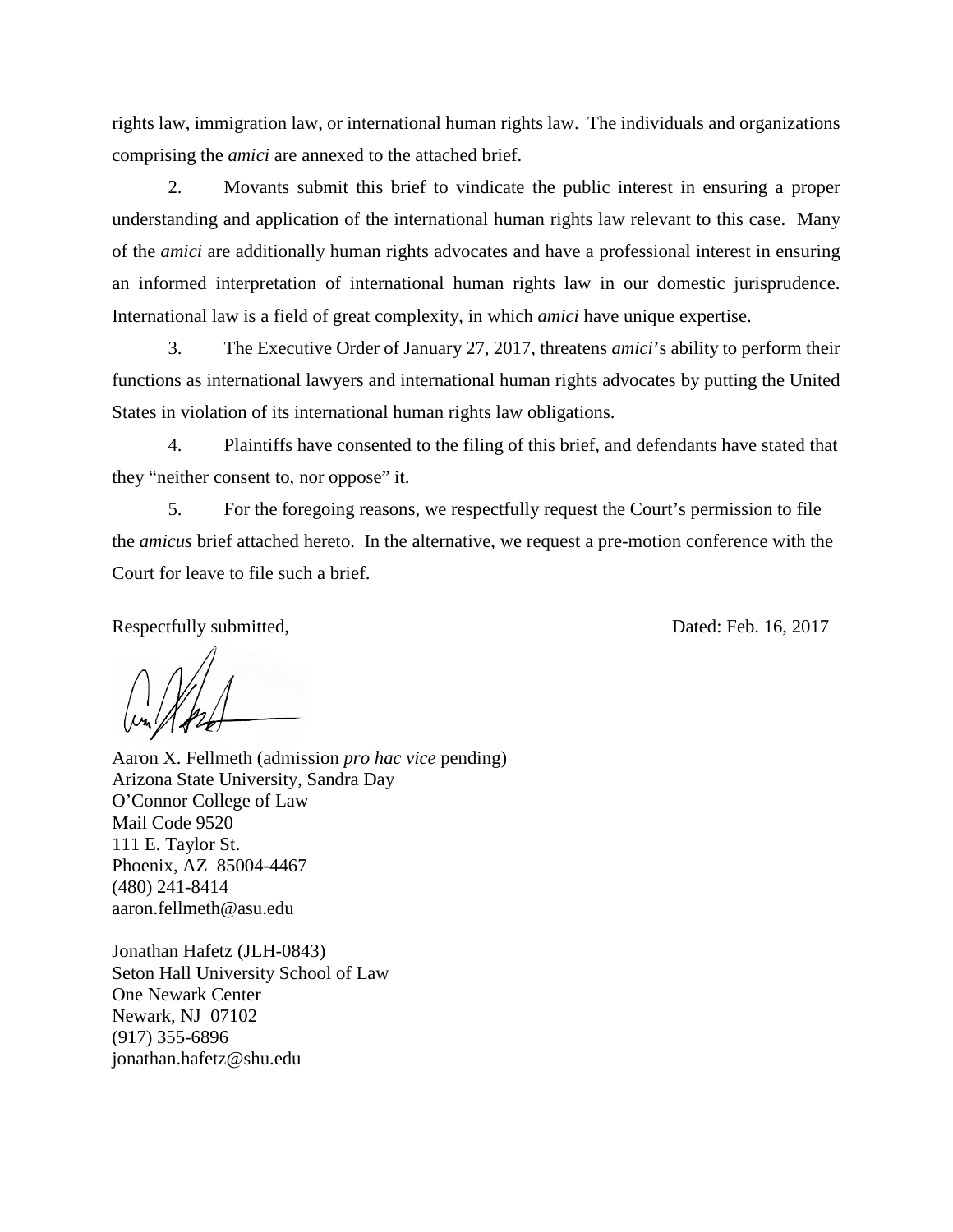### **UNITED STATES DISTRICT COURT EASTERN DISTRICT OF NEW YORK**

### HAMEED KHALID DARWEESH and HAIDER SAMEER ABDULKHALEQ ALSHAWI,

Case No. 17 Civ. 480 (AMD)

Petitioners,

v.

Date: February 15, 2017

DONALD TRUMP, President of the United States; U.S. DEPARTMENT OF HOMELAND SECURITY ("DHS"); U.S. CUSTOMS AND BORDER PROTECTION ("CBP"); JOHN KELLY, Secretary of DHS; KEVIN K. MCALEENAN, Acting Commissioner of DBP; and JAMES T. MADDEN, New York Field Director, CBP,

Respondents.

### **BRIEF OF** *AMICI CURIAE* **INTERNATIONAL LAW SCHOLARS AND NONGOVERNMENTAL ORGANIZATIONS IN SUPPORT OF THE PLAINTIFFS**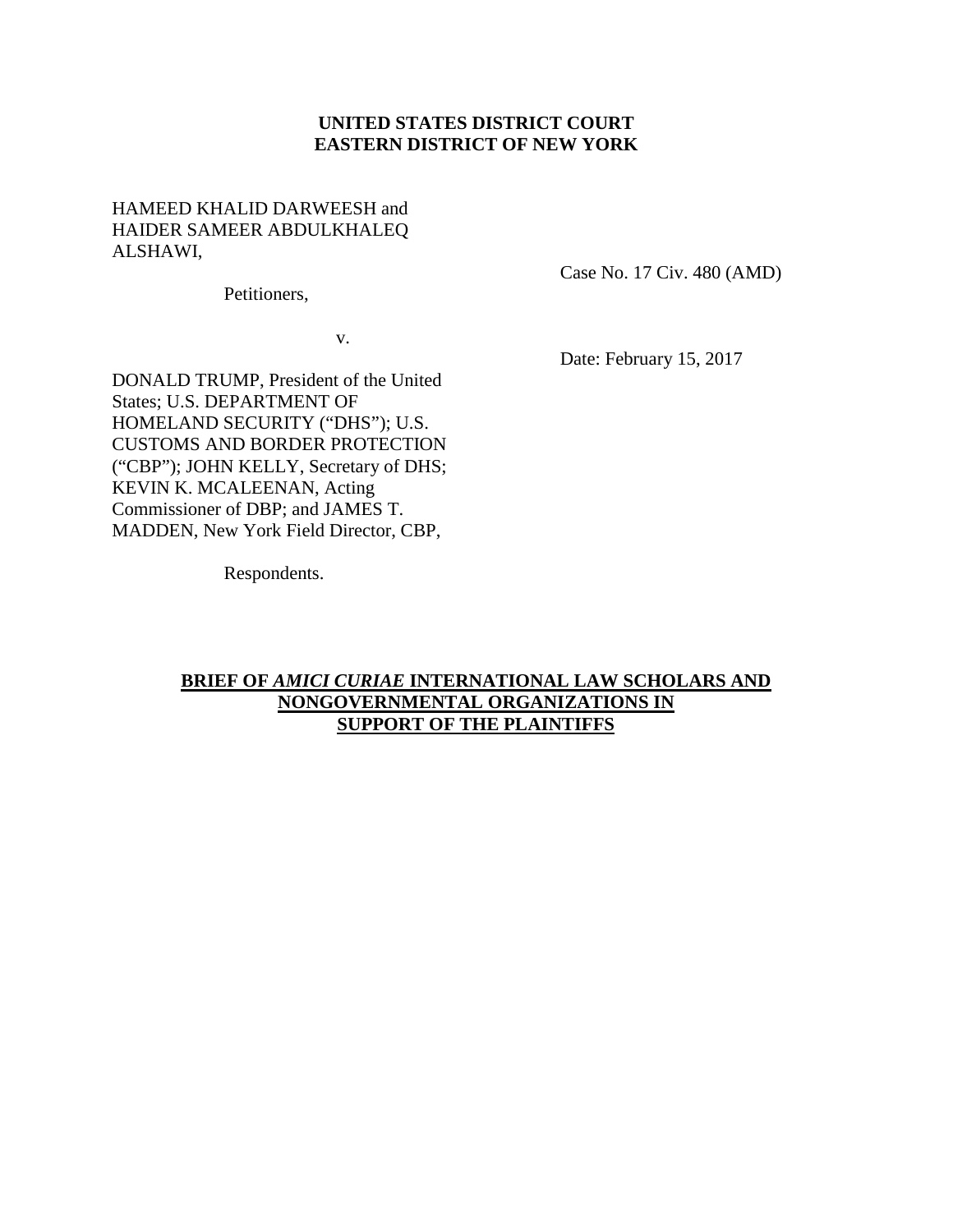# **TABLE OF CONTENTS**

| $\mathbf{I}$ . | International Treaties and Customary International Law Are Relevant to the          |  |
|----------------|-------------------------------------------------------------------------------------|--|
|                | Interpretation of the Constitutional Provisions and Legislation Applicable in       |  |
|                |                                                                                     |  |
|                | II. The Executive Order Discriminates on the Basis of Religion in Violation of the  |  |
|                | Fifth Amendment Equal Protection Right and the Religious Freedom                    |  |
|                |                                                                                     |  |
|                |                                                                                     |  |
|                | B. The Executive Order Is Inconsistent with U.S. Nondiscrimination                  |  |
|                |                                                                                     |  |
|                | C. The Fifth Amendment and Religious Freedom Restoration Act of 1993                |  |
|                | Should Be Interpreted in Light of U.S. Obligations Under International              |  |
|                |                                                                                     |  |
|                | III. The Executive Order Discriminates on the Basis of National Origin in Violation |  |
|                | of the Fifth Amendment Equal Protection Clause and the Immigration and              |  |
|                |                                                                                     |  |
|                |                                                                                     |  |
|                | B. The Executive Order Is Inconsistent with U.S. Nondiscrimination                  |  |
|                | Obligations on the Basis of National Origin Under International Law 14              |  |
|                | C. The Fifth Amendment Equal Protection Duty and Immigration and                    |  |
|                | Nationality Act Should Be Interpreted in Light of U.S. Obligations Under            |  |
|                |                                                                                     |  |
|                | IV. The Due Process Clause of the Fifth Amendment, the Immigration and              |  |
|                | Nationality Act, the Administrative Procedures Act, and the Foreign Affairs         |  |
|                | Reform and Restructuring Act of 1998 Should Be Interpreted to Prohibit the          |  |
|                |                                                                                     |  |
|                |                                                                                     |  |
|                | B. The Executive Order Is Inconsistent with U.S. Obligations Under                  |  |
|                | International Law Relating to Arbitrary Detention and Exclusion of                  |  |
|                |                                                                                     |  |
|                | C. The Due Process Clause and Relevant Statutes Should Be Interpreted in            |  |
|                | Light of U.S. Obligations Under International Human Rights Law 22                   |  |
|                |                                                                                     |  |
|                |                                                                                     |  |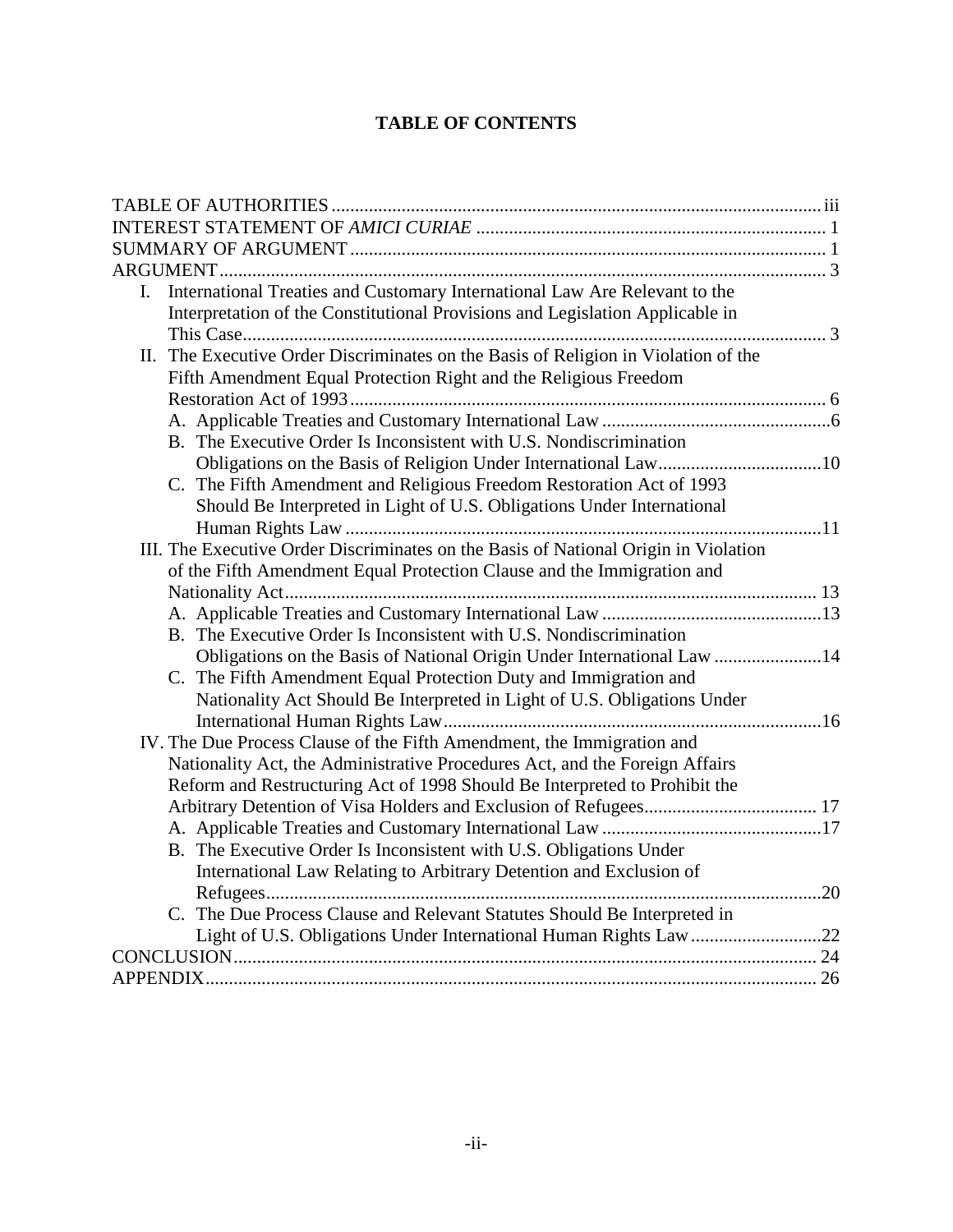# **TABLE OF AUTHORITIES**

# <span id="page-4-0"></span>**U.S. Cases**

### Page

| .22 |
|-----|
|     |

### **Constitution and Statutes**

| Title 5, U.S. Code:  |
|----------------------|
|                      |
| Title 8, U.S. Code:  |
|                      |
|                      |
|                      |
|                      |
|                      |
|                      |
|                      |
| Title 42, U.S. Code: |
|                      |
| Title 50, U.S. Code: |
|                      |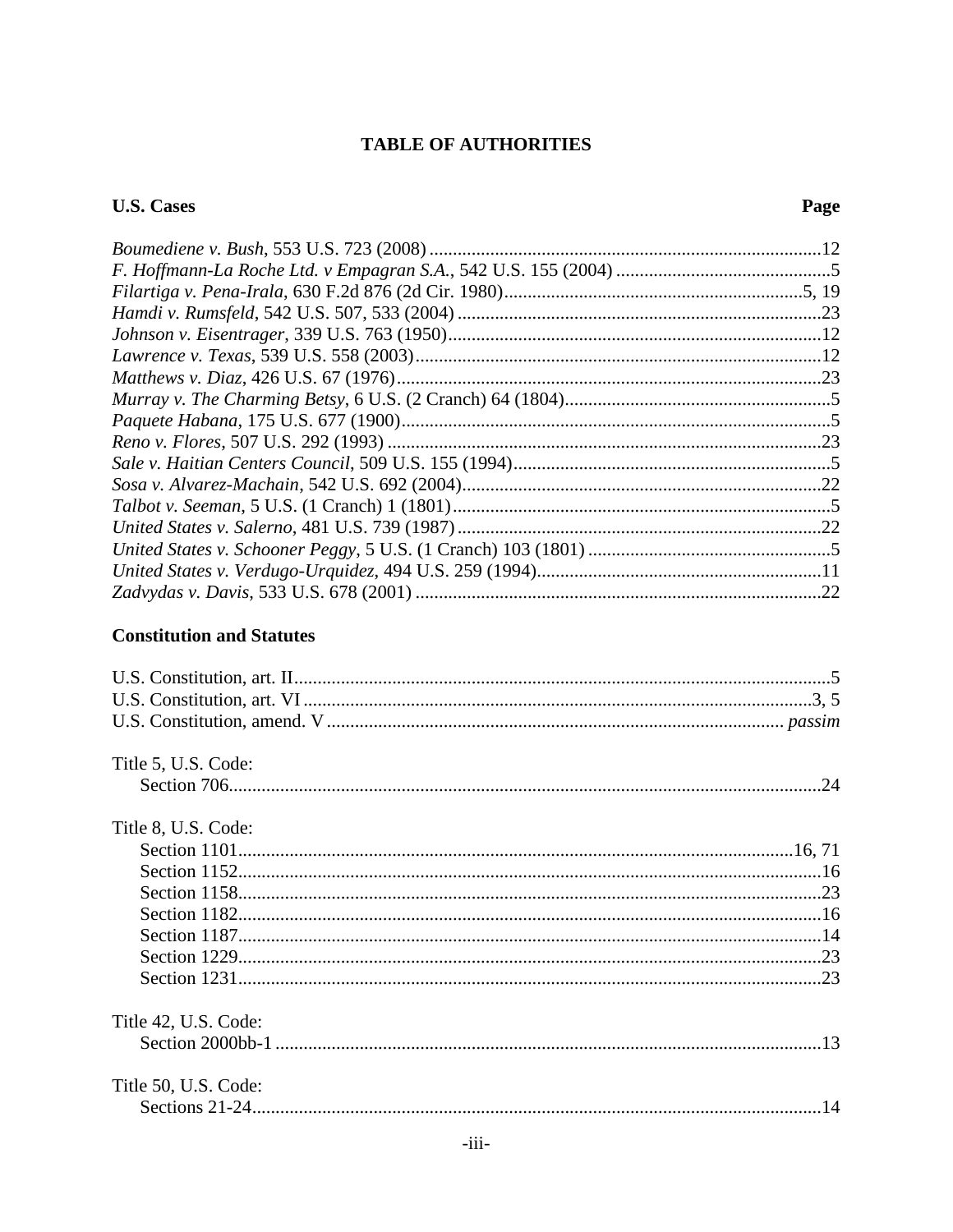# **Legislative History**

| Congressional Record, Volume 138:                                                                                                                                                                                                              |
|------------------------------------------------------------------------------------------------------------------------------------------------------------------------------------------------------------------------------------------------|
| Congressional Record, Volume 140:                                                                                                                                                                                                              |
| Convention Against Torture and Other Cruel, Inhuman, or Degrading Treatment or<br>Punishment, 1990, Hearing Before the Comm. on Foreign Relations, U.S. Senate,                                                                                |
| Senate Comm. on Foreign Relations, Report on International Convention on the<br>Elimination of All Forms of Racial Discrimination, S. Exec. Rep. No. 103-29, at                                                                                |
|                                                                                                                                                                                                                                                |
| <b>Executive Orders</b>                                                                                                                                                                                                                        |
| Executive Order 13,769: Protecting the Nation from Foreign Terrorist Entry into the<br>United States (Jan. 27, 2017), at https://www.whitehouse.gov/the-press-<br>office/2017/01/27/executive-order-protecting-nation-foreign-terrorist-entry- |

### **Treaties**

| Convention Against Torture and Other Cruel, Inhuman or Degrading Treatment or                |  |
|----------------------------------------------------------------------------------------------|--|
|                                                                                              |  |
| Convention Relating to the Status of Refugees, July 28, 1951, 189 U.N.T.S. 137  3, 18, 22-23 |  |
| Protocol relating to the Status of Refugees, Jan. 31, 1967, 19 U.S.T. 6223, 606              |  |
|                                                                                              |  |
| International Convention on the Elimination of All Forms of Racial Discrimination,           |  |
|                                                                                              |  |
| International Covenant on Civil and Political Rights, Dec. 19, 1966, 999 U.N.T.S. 171        |  |
|                                                                                              |  |

# **International Decisions, Awards, and Communications**

| A v. Australia, U.N. Hum. Rts. Comm., Comm. No. 560/1993 (Apr. 30, 1997), U.N.    |  |
|-----------------------------------------------------------------------------------|--|
|                                                                                   |  |
| Ahmadou Sadio Diallo Case (Rep. of Guin. v. Dem. Rep. of Congo), 2010 I.C.J. Rep. |  |
| Haitian Center for Human Rights v. United States, Case 10.675, Inter-Am. Comm'n   |  |
| H.R., Rep. No. 51/96, para. 157, OEA/Ser.L./V/II.95, doc. 7 rev. at 550 (1997)    |  |
| Report on Immigration in the United States: Detention and Due Process, Inter-Am.  |  |
|                                                                                   |  |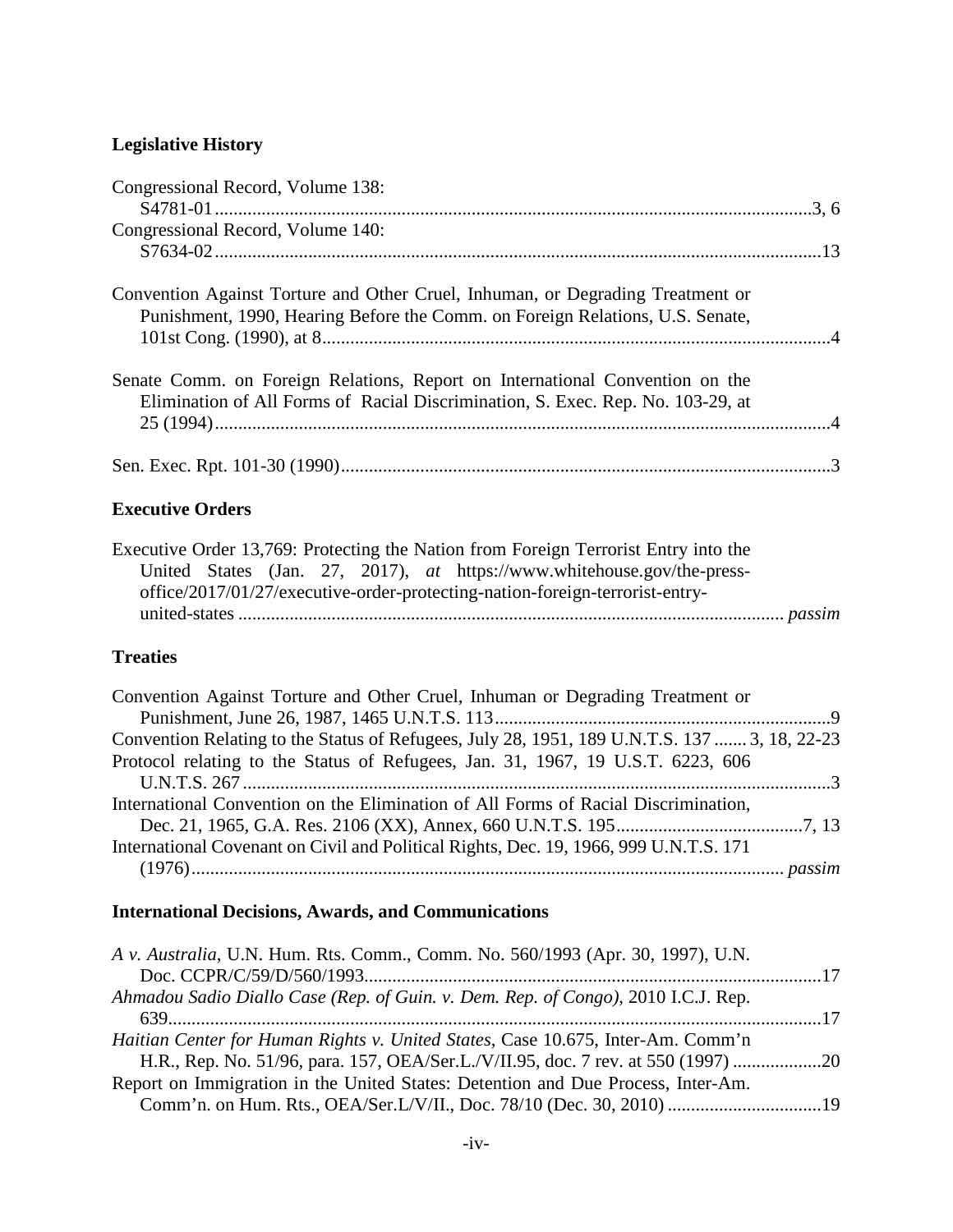| Torres v. Fin, U.N. Hum. Rts. Comm, Comm. No. 291/1988 (Apr. 2, 1990), U.N. Doc. |  |
|----------------------------------------------------------------------------------|--|
|                                                                                  |  |

### **International Declarations**

| American Declaration of the Rights and Duties of Man, O.A.S. Res. XXX (1948),     |  |
|-----------------------------------------------------------------------------------|--|
| Basic Documents Pertaining to Human Rights in the Inter-American System,          |  |
|                                                                                   |  |
| Universal Declaration of Human Rights, G.A. Res. 217A(III), U.N. Doc. A/810 at 71 |  |
|                                                                                   |  |

### **Other International Materials**

| <b>Committee Against Torture</b>                                                  |  |
|-----------------------------------------------------------------------------------|--|
|                                                                                   |  |
| Human Rights Committee                                                            |  |
|                                                                                   |  |
|                                                                                   |  |
|                                                                                   |  |
| State Reports—Convention Against Torture—United States of America, U.N. Doc.      |  |
|                                                                                   |  |
| U.N. Econ. & Soc. Council, Report of the Working Group to the Economic and Social |  |
|                                                                                   |  |
| U.N. Human Rights Council, Report of the Working Group on Arbitrary Detention     |  |
|                                                                                   |  |
| U.N. Special Rapporteur on Torture, Interim Report of the Special Rapporteur on   |  |
| Torture and Other Cruel, Inhuman or Degrading Treatment or Punishment, at 14-     |  |
|                                                                                   |  |
|                                                                                   |  |

# **News Reports**

| David Brody, President Trump Says Persecuted Christians Will Be Given Priority as |             |
|-----------------------------------------------------------------------------------|-------------|
| Refugees, CBN N., Jan. 27, 2017, at http://www1.cbn.com/content/brody-file-       |             |
| exclusive-president-trump-says-persecuted-christians-will-be-given-priority11     |             |
| Glenn Kessler, The Number of People Affected by Trump's Travel Ban: About 90,000, |             |
| WASH. POST, Jan. 30, 2017, at https://www.washingtonpost.com/news/fact-           |             |
| checker/wp/2017/01/30/the-number-of-people-affected-by-trumps-travel-ban-         |             |
|                                                                                   | $\sqrt{10}$ |
| Evan Perez, Pamela Brown & Kevin Liptak, Inside the Confusion of the Trump        |             |
| Executive Order and Travel Ban, CNN, Jan. 28, 2017, at                            |             |
|                                                                                   |             |
| Maquita Peters & Colin Dwyer, Federal Judge Stays Deportations, Blocking Part of  |             |
| <i>Trump's Immigration Order</i> , NPR, Jan. 28,<br>2017,<br>at                   |             |
| http://www.npr.org/sections/thetwo-way/2017/01/28/512158238/arrivals-to-u-s-      |             |
|                                                                                   | .21         |
|                                                                                   |             |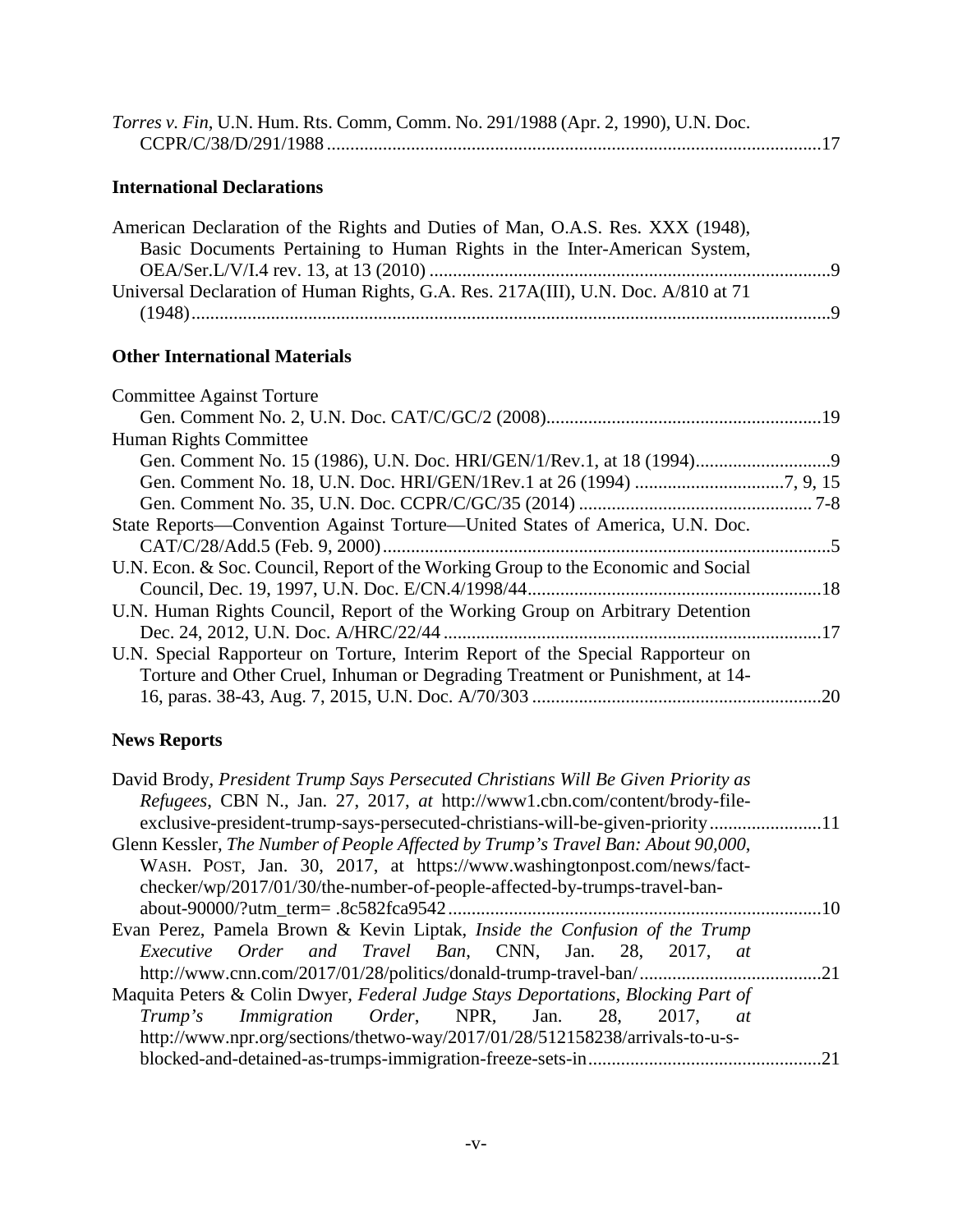| Rebecca Savransky, Giuliani: Trump asked me how to do a Muslim ban 'legally,' THE |  |
|-----------------------------------------------------------------------------------|--|
| HILL, Jan. 29, 2017, at http://thehill.com/homenews/administration/ 316726-       |  |
|                                                                                   |  |
| Betsy Woodruff, White House Lowballs Impact of Trump Ban, THE DAILY BEAST, Jan.   |  |
| 30, 2017, at http://www.thedailybeast.com/articles/2017/01/30/white-house-        |  |
|                                                                                   |  |

### **Other Sources**

| Central Intelligence Agency, World Factbook, at https://www.cia.gov/                 |     |
|--------------------------------------------------------------------------------------|-----|
|                                                                                      |     |
| Aoife Duffy, Expulsion to Face Torture? Non-refoulement in International Law, 20     |     |
|                                                                                      |     |
| Joan Fitzpatrick, The International Dimension of U.S. Refugee Law, 15 BERK. J. INT'L |     |
|                                                                                      |     |
| Bill Frelick, "Abundantly Clear": Refoulement, 19 GEO. IMMIGR. L.J. 245 (2004) 20    |     |
| Alexander Hamilton, Pacificus No. 1 (June 29, 1793), reprinted in 15 THE PAPERS OF   |     |
|                                                                                      |     |
| Hurst Hannum, The Status of the Universal Declaration of Human Rights in National    |     |
|                                                                                      |     |
| Joint Declaration of National Security Officials, Washington v. Trump, No. 17-35105  |     |
| (9th Cir. 2017), available at https://www.aclu.org/legal-document/state-             |     |
|                                                                                      |     |
| Thomas David Jones, International Decision: Sale v. Haitian Centers Council, Inc.,   |     |
|                                                                                      |     |
| Statement by NSC Spokesperson Bernadette Meehan on the U.S. Presentation to the      |     |
| Committee Against Torture, Nov. 12,<br>2014,<br><i>at</i>                            |     |
| https://obamawhitehouse.archives.gov/the-press-office/2014/11/12/statement-          |     |
|                                                                                      |     |
| Theodor Meron, Extraterritoriality of Human Rights Treaties, 89 AM. J. INT'L L. 78   |     |
|                                                                                      |     |
| Alex Nowrasteh, Cato Institute, Terrorism and Immigration: A Risk Analysis, No. 798, |     |
| Sept. 13, 2016, at https://object.cato.org/sites/cato.org/files/pubs/pdf/pa798_2.pdf |     |
|                                                                                      |     |
| Alex Nowrasteh, Cato Institute, Guide to Trump's Executive Order to Limit Migration  |     |
| for "National Security" Reasons, Jan. 26, 2017, at https://www.cato.org/blog         |     |
| guide-trumps-executive-order-limit-migration-national-security-reasons. 15           |     |
| Open Letter from International Lawyers to the peoples of Europe, the European Union, |     |
| EU Member States and their representatives on the Justice and Home Affairs           |     |
| Council (Sept. 28, 2015), at http://ohrh.law.ox.ac.uk/wordpress/wp-                  |     |
|                                                                                      | .20 |
| Jordan J. Paust, In Their Own Words: Affirmations of the Founders, Framers, and      |     |
| Early Judiciary Concerning the Binding Nature of the Customary Law of Nations,       |     |
|                                                                                      | .5  |
| Edward J. Ramotowski, Dep'y Assist. Sec'y of State, U.S. Dep't of State,             |     |
| Memorandum of Jan. 27, 2017, available at http://www.politico.com/                   |     |
|                                                                                      |     |
|                                                                                      | .20 |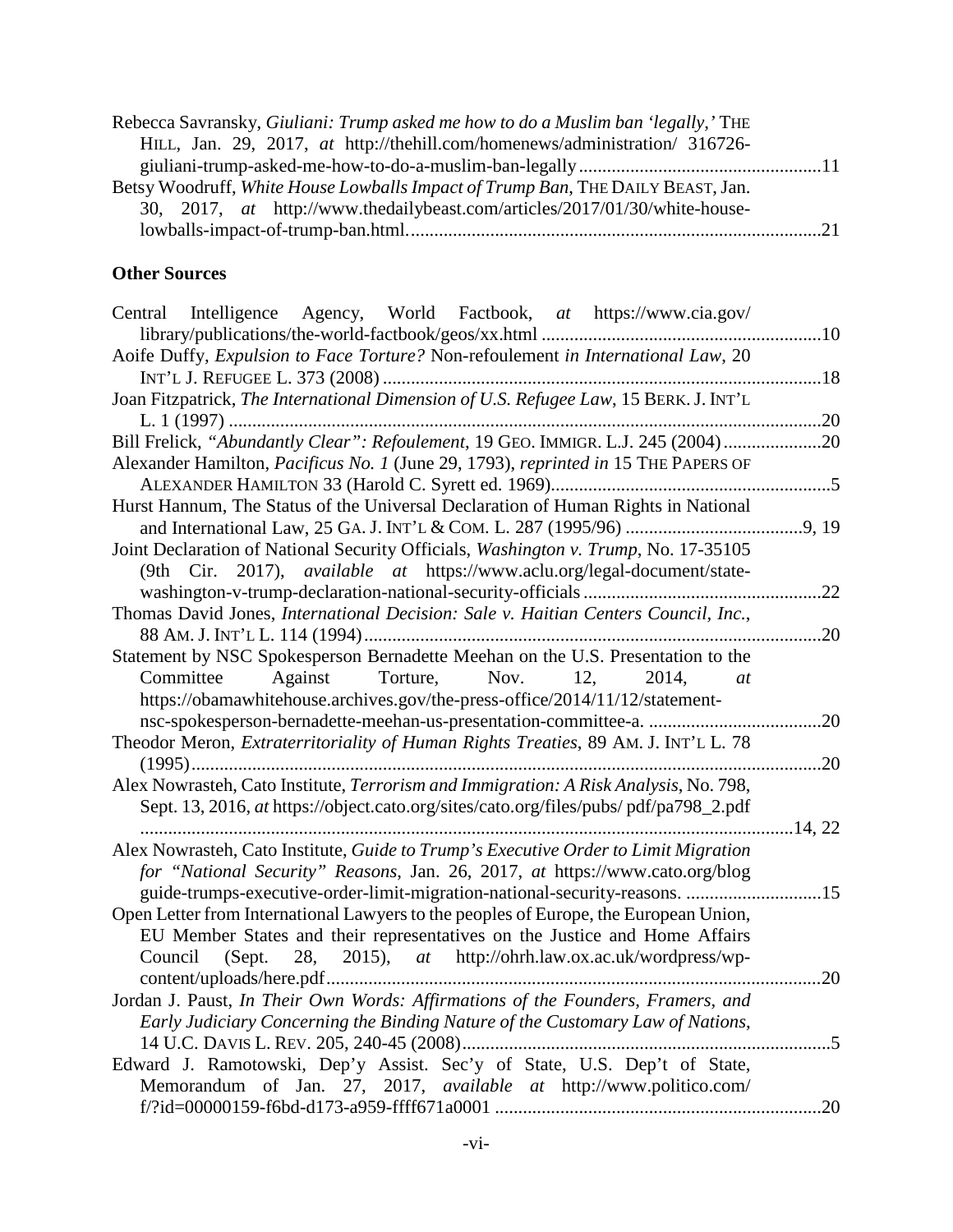| Donald J. Trump Statement on Preventing Muslim Immigration, Dec. 7, 2015, at   |  |
|--------------------------------------------------------------------------------|--|
| https://www.donaldjtrump.com/press-releases/donald-j.-trump-statement-on-      |  |
|                                                                                |  |
| Donald J. Trump, Politico: Trump Is Doing 'Exactly' What He Promised on the    |  |
| Campaign Trail, Jan. 28, 2017, at https://www.donaldjtrump.com/media/politico- |  |
|                                                                                |  |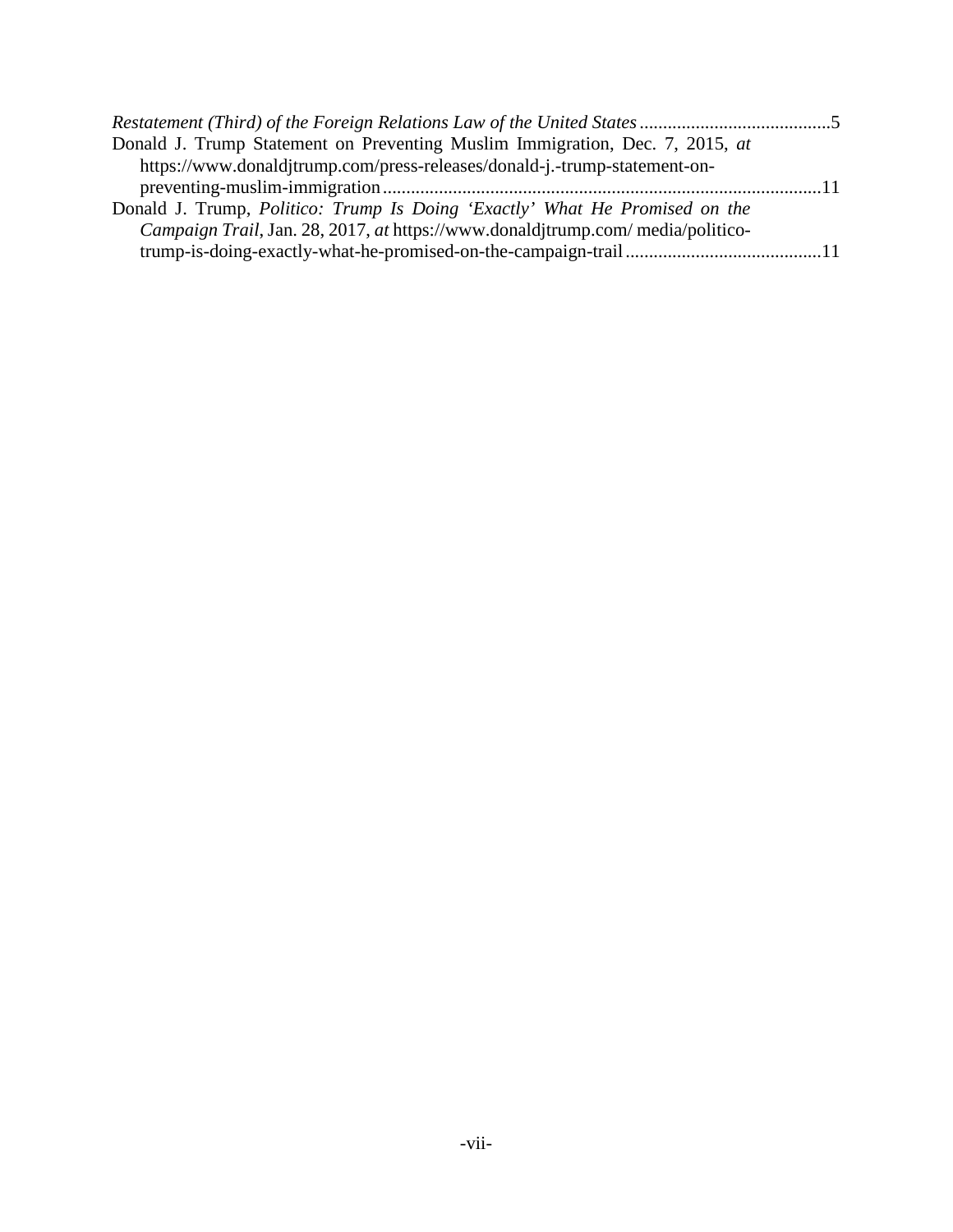#### **INTEREST STATEMENT OF** *AMICI CURIAE*

<span id="page-9-0"></span>The international law scholars specializing in public international law and international human rights law whose views are represented in this *amicus* brief are members of the International Human Rights Committee of the International Law Association, American Branch and the Human Rights Interest Group of the American Society of International Law,<sup>[2](#page-9-2)</sup> as well as university professors and practicing lawyers with expertise in these subjects. The nongovernmental organizations whose views are represented in this brief have expertise in civil rights law, immigration law, or international human rights law. They submit this brief to vindicate the public interest in ensuring a proper understanding and application of the international human rights law relevant to this case. A list of the nongovernmental organizations and individual scholars is set out in the Appendix.

The undersigned are the sole authors, are not parties in this case, and have received no compensation from any party to this case. Plaintiffs have consented to the filing of this brief, and defendants have stated that they "neither consent to, nor oppose" it.<sup>[3](#page-9-3)</sup>

#### **SUMMARY OF ARGUMENT**

<span id="page-9-1"></span>International law is part of U.S. law and must be faithfully executed by the President and enforced by U.S. courts except when clearly inconsistent with the U.S. Constitution or legislation adopted by Congress. The United States is a party to and bound by several international human rights treaties relevant to the legality of Executive Order 13,769 of January 27, 2017 ("EO"). Sections 3 and 5 of the EO violates the duties of (1) nondiscrimination on the basis of religion and (2) national origin, (3) observing due process of law and protecting from arbitrary detention all persons within U.S. jurisdiction, and (4) refraining from excluding or expelling refugees without

<span id="page-9-2"></span> $2$  This brief represents the opinion of the Committee and Interest Group members, but not necessarily that of the American Society of International Law, the International Law Association ("ILA"), or the ILA American Branch.

<span id="page-9-3"></span><sup>&</sup>lt;sup>3</sup> Email from Steven A. Platt, Trial Attorney, U.S. Dep't of Just., to Aaron X. Fellmeth (Feb. 6, 2017).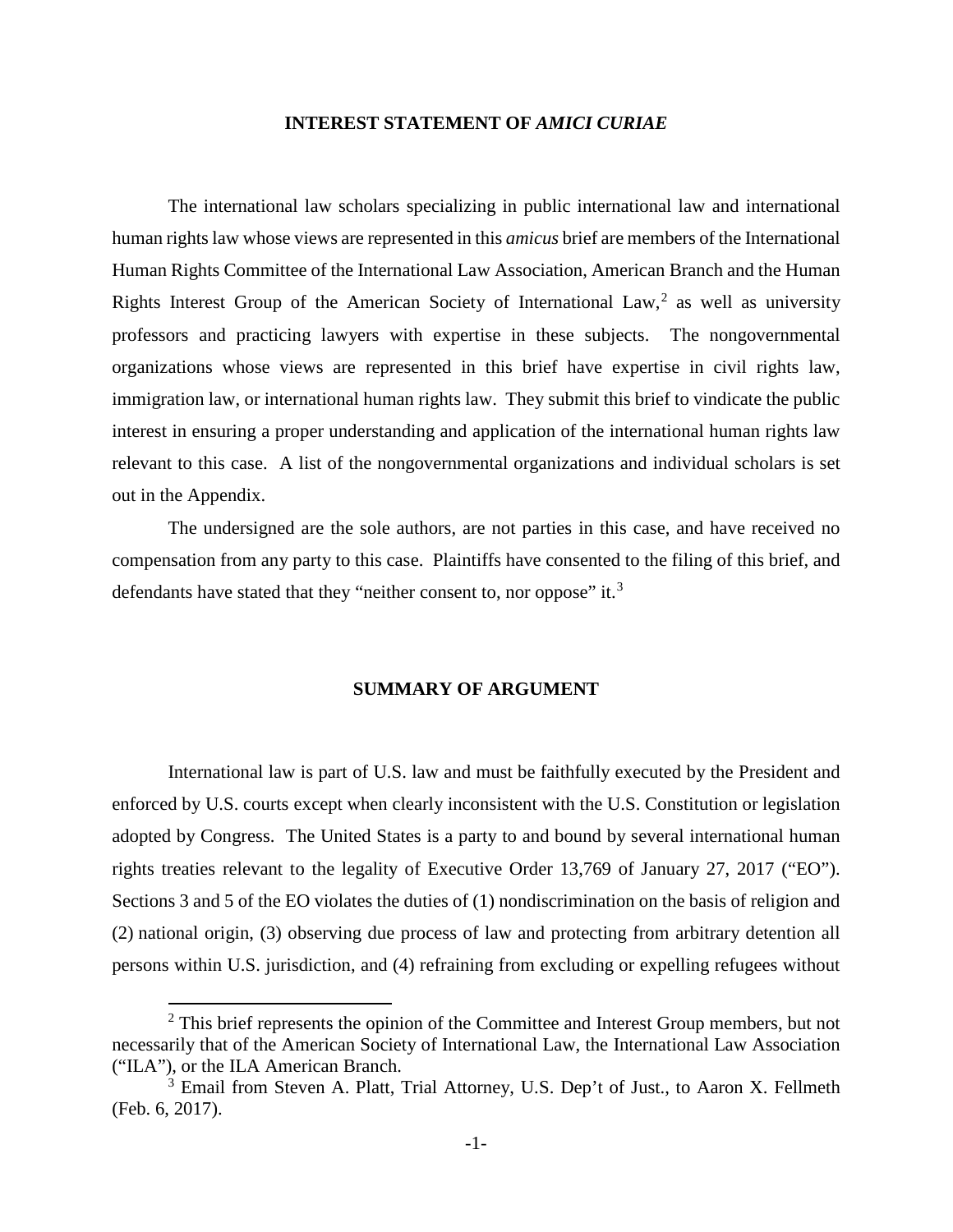due consideration of their circumstances, their status, or the potentially dire consequences to them. U.S. obligations under international human rights law reinforce constructions of the Fifth Amendment to the U.S. Constitution that prohibit discrimination based on religion or national origin against U.S. visa holders, U.S. visa applicants, and refugees. Moreover, the Fifth Amendment prohibits the arbitrary detention and arbitrary exclusion of these same groups without due process of law once under U.S. jurisdiction, particularly when that provision is read consistently with U.S. obligations under international law. The Religious Freedom Restoration Act, the Immigration and Nationality Act, the Administrative Procedure Act, and the Foreign Affairs Reform and Restructuring Act of 1998 should likewise be read in harmony with these obligations, which reinforce the conclusion that the statutes also forbid discrimination and denials of due process of the type mandated by sections 3 and 5 of the EO.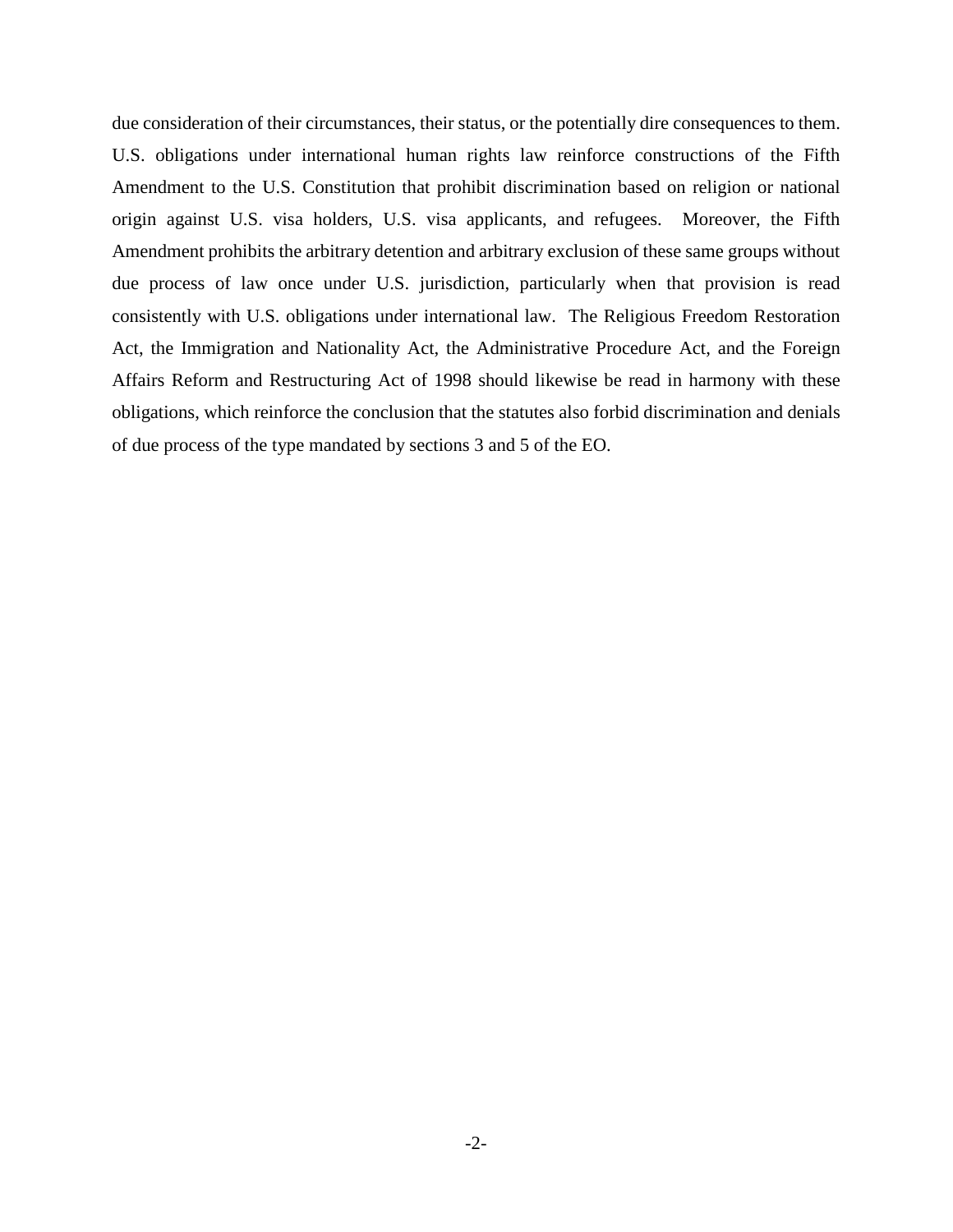#### **ARGUMENT**

# <span id="page-11-1"></span><span id="page-11-0"></span>**I. International Treaties and Customary International Law Are Relevant to the Interpretation of the Constitutional Provisions and Legislation Applicable in This Case**

This brief will explain the relevant provisions of international human rights law binding on the United States and applicable to the facts and claims before the Court regarding Executive Order 13,769: Protecting the Nation from Foreign Terrorist Entry Into the United States of January 27, 2017 (hereinafter, the "EO"). International law is relevant to this case because the Supremacy Clause of the U.S. Constitution makes treaties part of U.S. law. Customary international law is also part of U.S. law under Supreme Court precedent and enforceable by U.S. courts.

Under the Supremacy Clause of the Constitution, "treaties made . . . under the authority of the United States, shall be the supreme law of the land, and judges of every state shall be bound thereby."[4](#page-11-5) Although the Constitution does not require legislation prior to treaties taking legal effect, the Supreme Court distinguishes between self-executing and non-self-executing treaties. The Senate or the President have declared that all major human rights treaties to which the United States is a party are non-self-executing,<sup>[5](#page-11-6)</sup> except the applicable provisions of the Refugee Convention, which are self-executing.<sup>[6](#page-11-7)</sup> Regardless of the accuracy of this interpretation of the treaties, by ratifying them, the United States bound itself by the treaties' own terms to provide judicial or other remedies for violations of treaty obligations.<sup>[7](#page-11-8)</sup> Thus, even if the treaty provisions themselves are interpreted as not directly enforceable in U.S. courts, the rights they grant must be reflected in any interpretation of the Constitution, existing law, or implementing legislation.

<span id="page-11-10"></span><span id="page-11-9"></span> $4$  U.S. Const. art. VI, cl. 2.

<span id="page-11-6"></span><span id="page-11-5"></span><span id="page-11-3"></span><span id="page-11-2"></span><sup>5</sup> *See, e.g.*, 138 Cong. Rec. S4781-01 (daily ed. Apr. 2, 1992) (International Covenant on Civil and Political Rights); Sen. Exec. Rpt. 101-30, Resolution of Advice and Consent to Ratification (1990), at II(2) (Convention Against Torture).

<span id="page-11-7"></span><span id="page-11-4"></span><sup>6</sup> Convention Relating to the Status of Refugees art. 33, July 28, 1951, 189 U.N.T.S. 137 [hereinafter "1951 Refugee Convention"]. Although the United States did not ratify the Convention itself, it acceded to the 1967 Protocol, by which it became bound by articles 2 through 34 of the 1951 Convention. Protocol relating to the Status of Refugees art. 1, Jan. 31, 1967, 19 U.S.T. 6223, 606 U.N.T.S. 267.

<span id="page-11-8"></span><sup>7</sup> *See, e.g.*, International Covenant on Civil and Political Rights art. 2(2), Dec. 19, 1966, 999 U.N.T.S. 171 (1976) [hereinafter "CCPR"].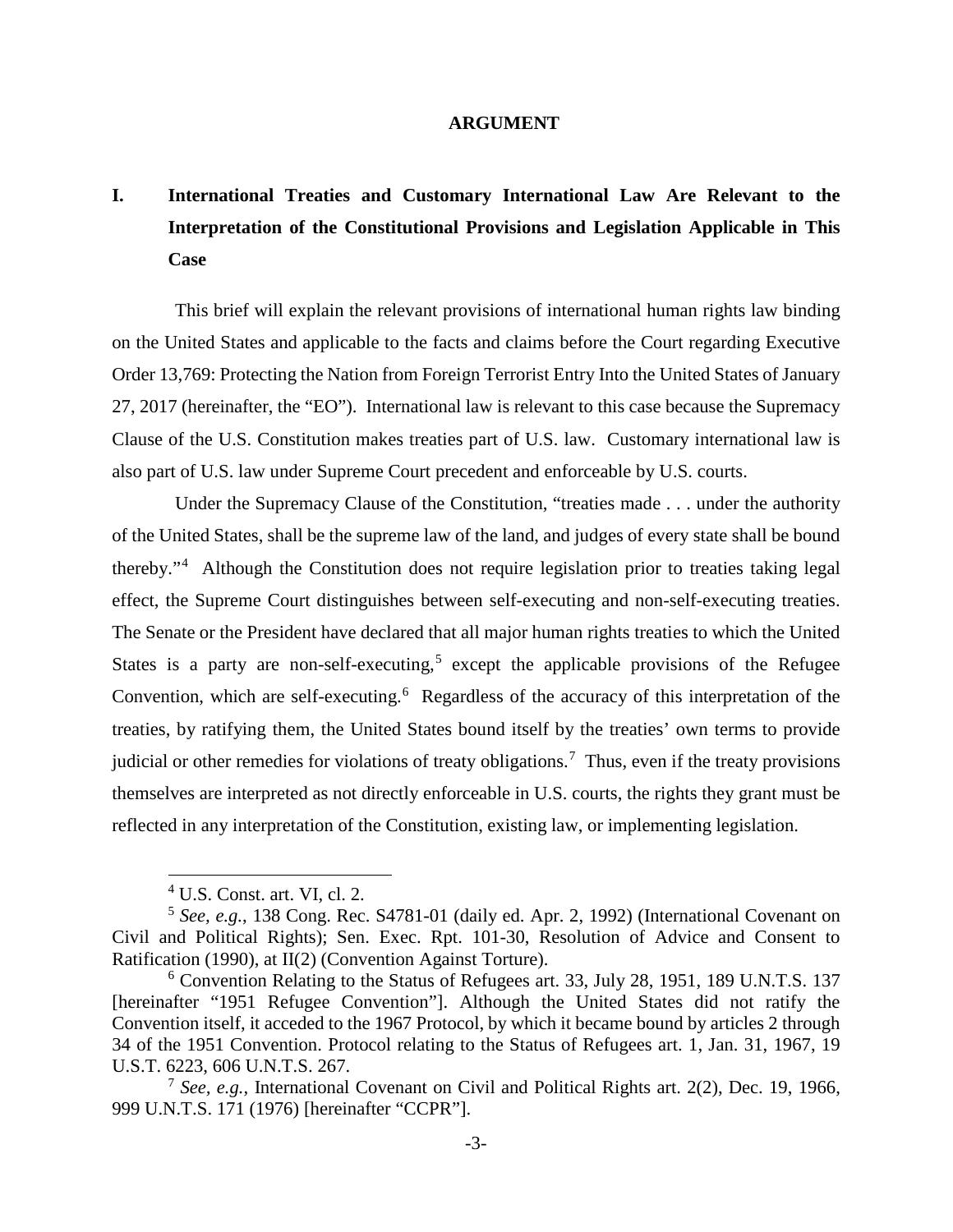<span id="page-12-2"></span>The human rights treaties applicable in this case contain rules binding on U.S. courts for another reason. In those cases in which Congress has not enacted implementing legislation, the U.S. government has uniformly taken the position that the U.S. Constitution and legislation already put the United States in compliance with the human rights treaties to which it is a party.<sup>[8](#page-12-3)</sup> For example, when submitting human rights treaties to the Senate for its advice and consent, both Presidents George W. Bush and William Clinton assured the Senate that the United States could and would fulfill its treaty commitments by applying federal constitutional and statutory law. During Senate hearings on the Convention Against Torture and Other Cruel, Inhuman or Degrading Treatment or Punishment ("CAT"), $9$  the State Department Legal Advisor told the Senate: "Any public official in the United States, at any level of government, who inflicts torture ... would be subject to an effective system of control and punishment in the U.S. legal system."<sup>[10](#page-12-5)</sup> Similarly, with respect to the International Convention on the Elimination of All Forms of Racial Discrimination ("CERD"),  $^{11}$  $^{11}$  $^{11}$  the Clinton Administration told the Senate: "As was the case with the prior treaties, existing U.S. law provides extensive protections and remedies sufficient to satisfy the requirements of the present Convention."<sup>[12](#page-12-7)</sup> The Senate relied on these assurances as a basis for its consent to ratification. Courts construe federal constitutional and statutory law to be consistent with the requirements of human rights treaties because the Senate consented to ratification on the basis of executive branch assurances that the United States would fulfill its treaty commitments in the application of existing federal constitutional and statutory law.

This conclusion comports with a core principle of statutory construction announced by the Supreme Court in *Murray* v. *The Schooner Charming Betsy*: "an act of Congress ought never

<span id="page-12-3"></span> <sup>8</sup> *See, e.g.*, U.N. Doc. CAT/C/28/Add.5, paras. 58-60 ("Where domestic law already makes adequate provision for the requirements of the treaty and is sufficient to enable the United States to meet its international obligations, the United States does not generally believe it necessary to adopt implementing legislation.").

<sup>&</sup>lt;sup>9</sup> June 26, 1987, 1465 U.N.T.S. 113.

<span id="page-12-5"></span><span id="page-12-4"></span><span id="page-12-0"></span><sup>&</sup>lt;sup>10</sup> Convention Against Torture and Other Cruel, Inhuman, or Degrading Treatment or Punishment, 1990, Hearing Before the Comm. on Foreign Relations, U.S. Senate, 101st Cong. (1990), at 8.

 $11$  Dec. 21, 1965, G.A. Res. 2106 (XX), Annex, 660 U.N.T.S. 195.

<span id="page-12-7"></span><span id="page-12-6"></span><span id="page-12-1"></span><sup>&</sup>lt;sup>12</sup> Senate Comm. on Foreign Relations, Report on International Convention on the Elimination of All Forms of Racial Discrimination, S. Exec. Rep. No. 103-29, at 25-26 (1994).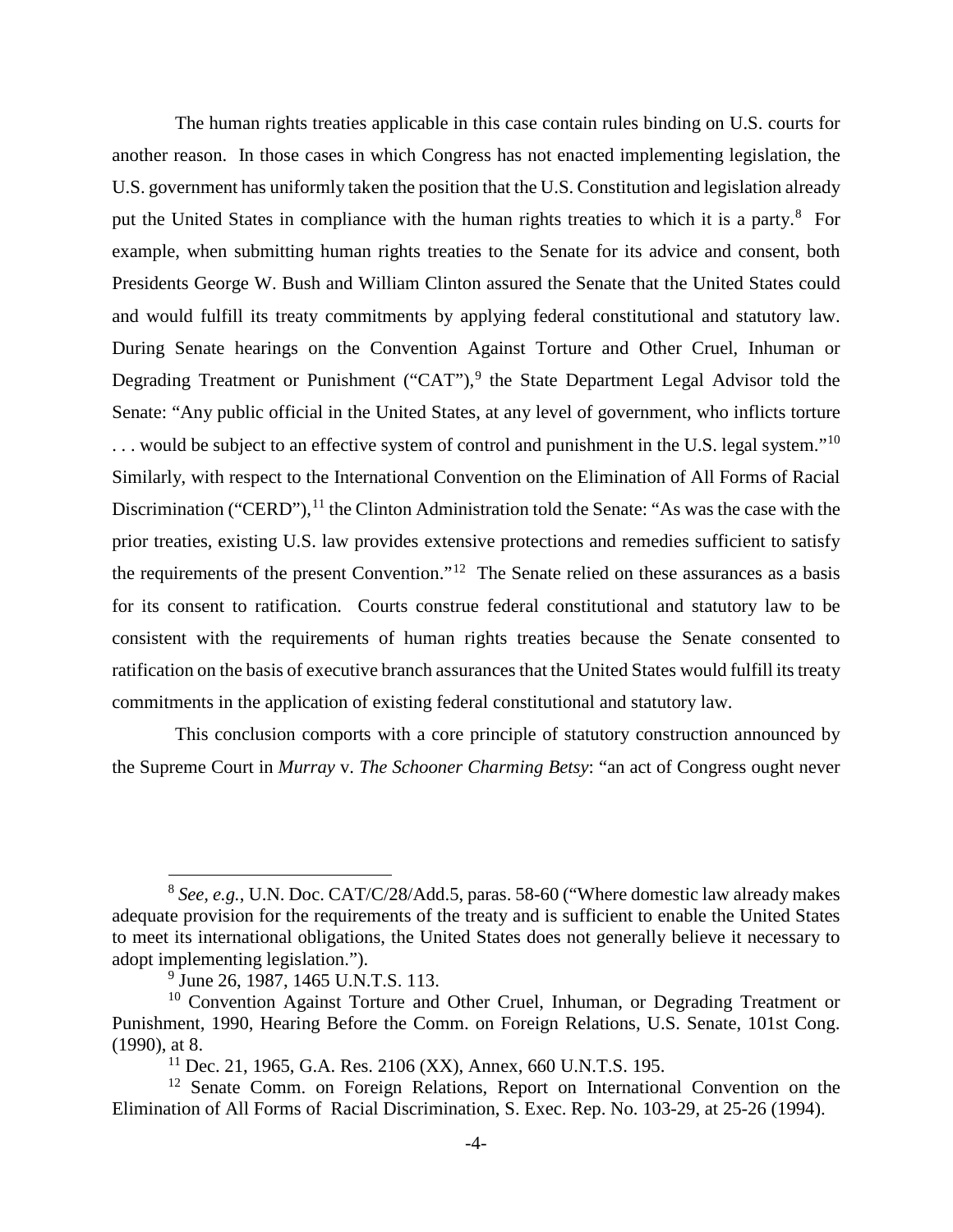to be construed to violate the law of nations if any other possible construction remains."[13](#page-13-8) That doctrine has been consistently and recently reaffirmed by the Supreme Court,<sup>[14](#page-13-9)</sup> and, in *Filartiga v. Pena-Irala*, the U.S. Court of Appeals for the Second Circuit confirmed that merely because a treaty is not self-executing does not imply that the rule it establishes is irrelevant, if the rule is embodied in customary international law.<sup>[15](#page-13-10)</sup> As the U.S. government acknowledged to the United Nations Committee Against Torture: "Even where a treaty is 'non-self-executing,' courts may nonetheless take notice of the obligations of the United States thereunder in an appropriate case and may refer to the principles and objectives thereof, as well as to the stated policy reasons for ratification."[16](#page-13-11) This is particularly important because both the Executive and Legislative Branches rely on the courts to uphold their interpretations of U.S. law as consistent with U.S. obligations under treaties and customary international law.

Customary international law is directly enforceable in U.S. courts without implementing legislation.[17](#page-13-12) In *The Paquete Habana*, the Supreme Court held that customary international law "is part of our law" and directly enforceable in courts when no conflicting treaty, legislative act, or judicial decision controls.<sup>[18](#page-13-13)</sup> As discussed below, several of the human rights treaty rules applicable in this case are also rules of customary international law.

Moreover, it is not only U.S. courts that must apply treaties and customary international law as law of the United States. The President is bound faithfully to execute the law under Article II, Section 3 of the Constitution.<sup>[19](#page-13-14)</sup> Because Article VI of the Constitution makes treaties the supreme law of the land, the President is constitutionally obligated to comply with U.S. treaty obligations as well as with customary international law. This was apparently the intent of the Framers.<sup>[20](#page-13-15)</sup> Courts therefore have a duty to restrain federal executive action that conflicts with a

<sup>14</sup> *See, e.g.*, F. Hoffmann-La Roche Ltd. v Empagran S.A., 542 U.S. 155, 164 (2004).

<sup>15</sup> 630 F.2d 876, 881-85 (2d Cir. 1980).

 $19$  U.S. CONST. art. II, sec. 3.

<span id="page-13-8"></span><span id="page-13-2"></span><span id="page-13-0"></span> <sup>13</sup> 6 U.S. (2 Cranch) 64, 118 (1804); *accord* Talbot v. Seeman, 5 U.S. (1 Cranch) 1, 43 (1801).

<span id="page-13-11"></span><span id="page-13-10"></span><span id="page-13-9"></span><span id="page-13-4"></span><span id="page-13-1"></span><sup>&</sup>lt;sup>16</sup> State Reports—Convention Against Torture—U.S.A., U.N. Doc. CAT/C/28/Add.5, para. 57 (Feb. 9, 2000), *citing* Sale v. Haitian Ctrs. Council, 509 U.S. 155 (1994).

<span id="page-13-12"></span><span id="page-13-7"></span><sup>&</sup>lt;sup>17</sup> RESTATEMENT (THIRD) OF THE FOREIGN RELATIONS LAW OF THE UNITED STATES  $§ 111(3).$ 

<sup>&</sup>lt;sup>18</sup> 175 U.S. 677, 700 (1900).

<span id="page-13-15"></span><span id="page-13-14"></span><span id="page-13-13"></span><span id="page-13-6"></span><span id="page-13-5"></span><span id="page-13-3"></span><sup>20</sup> Alexander Hamilton, *Pacificus No. 1* (June 29, 1793), *reprinted in* 15 THE PAPERS OF ALEXANDER HAMILTON 33, 33-43 (Harold C. Syrett ed. 1969). *See generally* Jordan J. Paust, *In*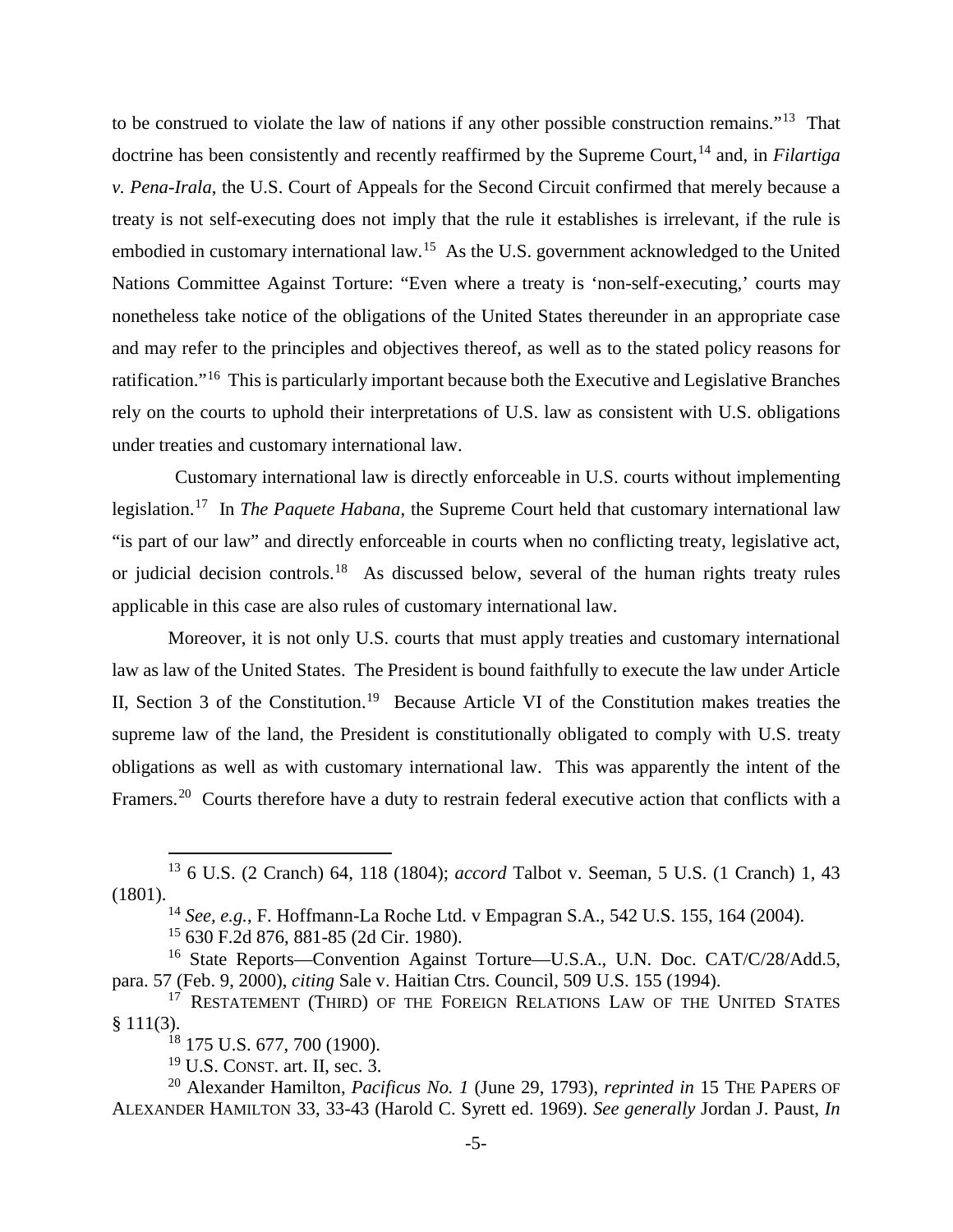duly ratified treaty. As the Supreme Court wrote in ordering the President to restore a French merchant ship to its owner pursuant to a treaty obligation: "The constitution of the United States declares a treaty to be the supreme law of the land. Of consequence its obligation on the courts of the United States must be admitted."[21](#page-14-3)

Even if the President were not directly bound by international law, however, he is still obligated to comply with the requirements of the Constitution itself and all applicable legislation enacted by Congress within its authority. Because these statutes must be interpreted in a manner consistent with international law whenever possible, the President must comply with any international law that is consistent with applicable legislation.

In the following sections, we will explain the international law treaties and customary rules relevant to interpreting U.S. law in evaluating the constitutionality and legality of the EO.

# <span id="page-14-0"></span>**II. The Executive Order Discriminates on the Basis of Religion in Violation of the Fifth Amendment Equal Protection Right and the Religious Freedom Restoration Act of 1993**

### **A. Applicable Treaties and Customary International Law**

<span id="page-14-1"></span>The United States has been bound by the International Covenant on Civil and Political Rights ("CCPR") since U.S. ratification of the treaty in  $1992<sup>22</sup>$  Article 2 of the CCPR states in relevant part:

1. Each State Party to the present Covenant undertakes to respect and to ensure to all individuals within its territory and subject to its jurisdiction the rights recognized in the present Covenant, without distinction of any kind, such as race, colour, sex, language, *religion*, political or other opinion, *national or social origin*, property, birth or other status.

- 3. Each State Party to the present Covenant undertakes:
- (*a*) To ensure that any person whose rights or freedoms as herein recognized are violated shall have an effective remedy, notwithstanding that the violation has been committed by persons acting in an official capacity;

<span id="page-14-4"></span><span id="page-14-3"></span>*Their Own Words: Affirmations of the Founders, Framers, and Early Judiciary Concerning the Binding Nature of the Customary Law of Nations*, 14 U.C. DAVIS L. REV. 205, 240-45 (2008).

- <span id="page-14-2"></span><sup>21</sup> United States v. Schooner Peggy, 5 U.S. (1 Cranch) 103, 109 (1801).
- <sup>22</sup> 138 Cong. Rec. S4781-01 (daily ed., Apr. 2, 1992).

. . .

 $\overline{a}$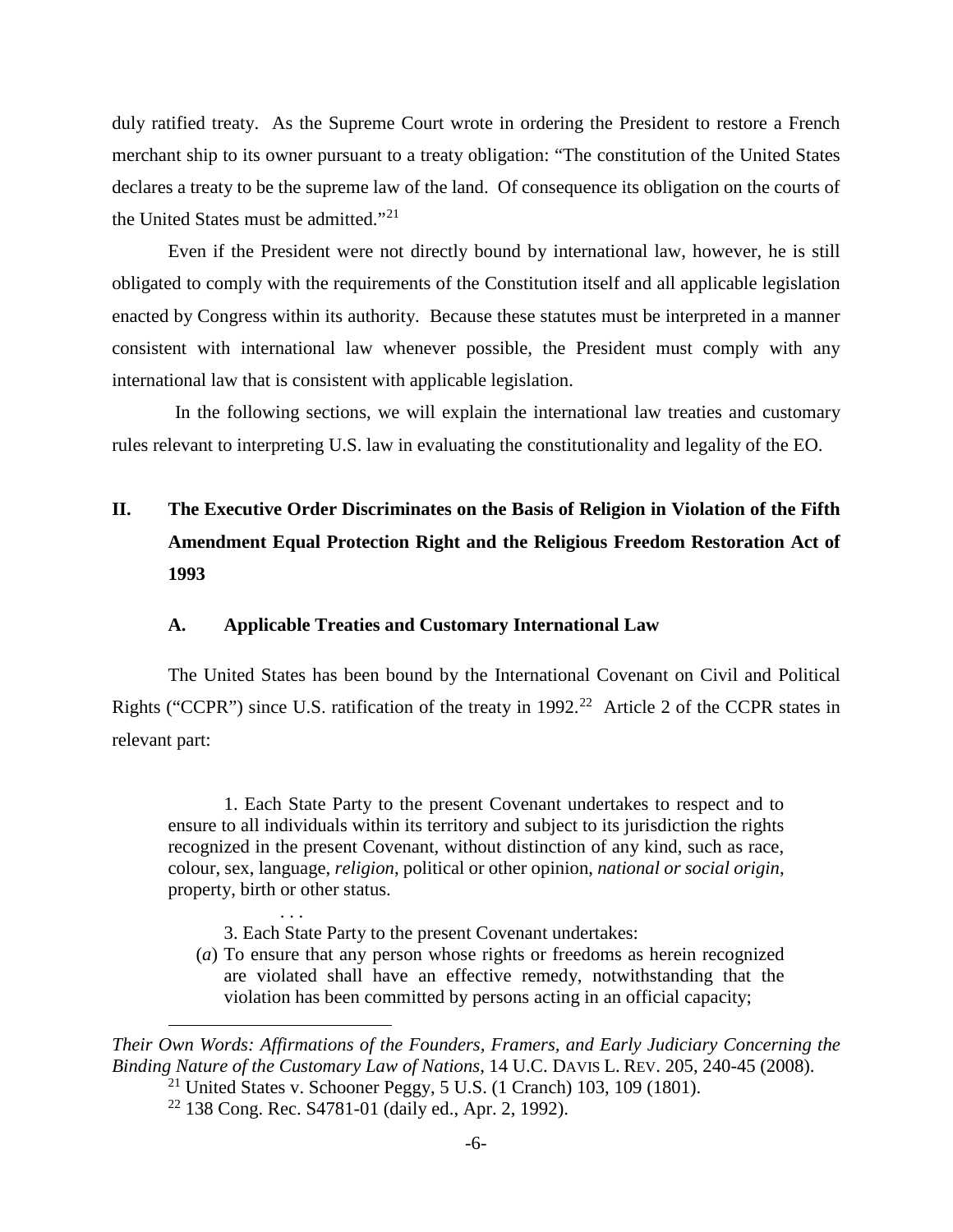- (*b*) To ensure that any person claiming such a remedy shall have his right thereto determined by competent judicial, administrative or legislative authorities, or by any other competent authority provided for by the legal system of the State, and to develop the possibilities of judicial remedy;
- (*c*) To ensure that the competent authorities shall enforce such remedies when granted.[23](#page-15-3)

The United Nations Human Rights Committee ("HRC") is charged by the CCPR with monitoring implementation by state parties to the covenant and issuing guidance on its proper interpretation. The HRC interprets article 2 to prohibit "any distinction, exclusion, restriction or preference which is based on" a prohibited ground, and which has "the purpose or effect of nullifying or impairing the recognition, enjoyment or exercise by all persons, on an equal footing."<sup>[24](#page-15-4)</sup>

<span id="page-15-7"></span>The substantive rights guaranteed by the CCPR, which must be protected without discrimination based on religion or national origin under article 2, bear directly on the conformity of the EO with U.S. obligations under international law. CCPR article 9 guarantees the right to freedom from arrest or detention except "on such grounds and in accordance with such procedure as are established by law." Furthermore, anyone deprived of liberty by arrest or detention "shall be entitled to take proceedings before a court, in order that that court may decide without delay on the lawfulness of his detention and order his release if the detention is not lawful."[25](#page-15-5) The HRC has clarified that these provisions of article 9 encompass detention of all persons, not excluding non-citizen refugees and asylum seekers,<sup>[26](#page-15-6)</sup> for reasons of immigration control.

The HRC has also clarified that detentions may be "arbitrary" within the meaning of article 9 despite statutory authorization:

An arrest or detention may be authorized by domestic law and nonetheless be arbitrary. The notion of "arbitrariness" is not to be equated with "against the

 <sup>23</sup> CCPR, *supra* note [7,](#page-11-9) art. 2 (emphasis added).

<span id="page-15-4"></span><span id="page-15-3"></span><span id="page-15-1"></span><span id="page-15-0"></span><sup>24</sup> Human Rights Committee, General Comment No. 18, para. 6, U.N. Doc. HRI/GEN/1Rev.1 at 26 (1994).

<sup>25</sup> CCPR, *supra* note [7,](#page-11-9) art. 9.

<span id="page-15-6"></span><span id="page-15-5"></span><span id="page-15-2"></span><sup>26</sup> Human Rights Committee, General Comment No. 35, para. 3, U.N. Doc. CCPR/C/GC/35 (2014).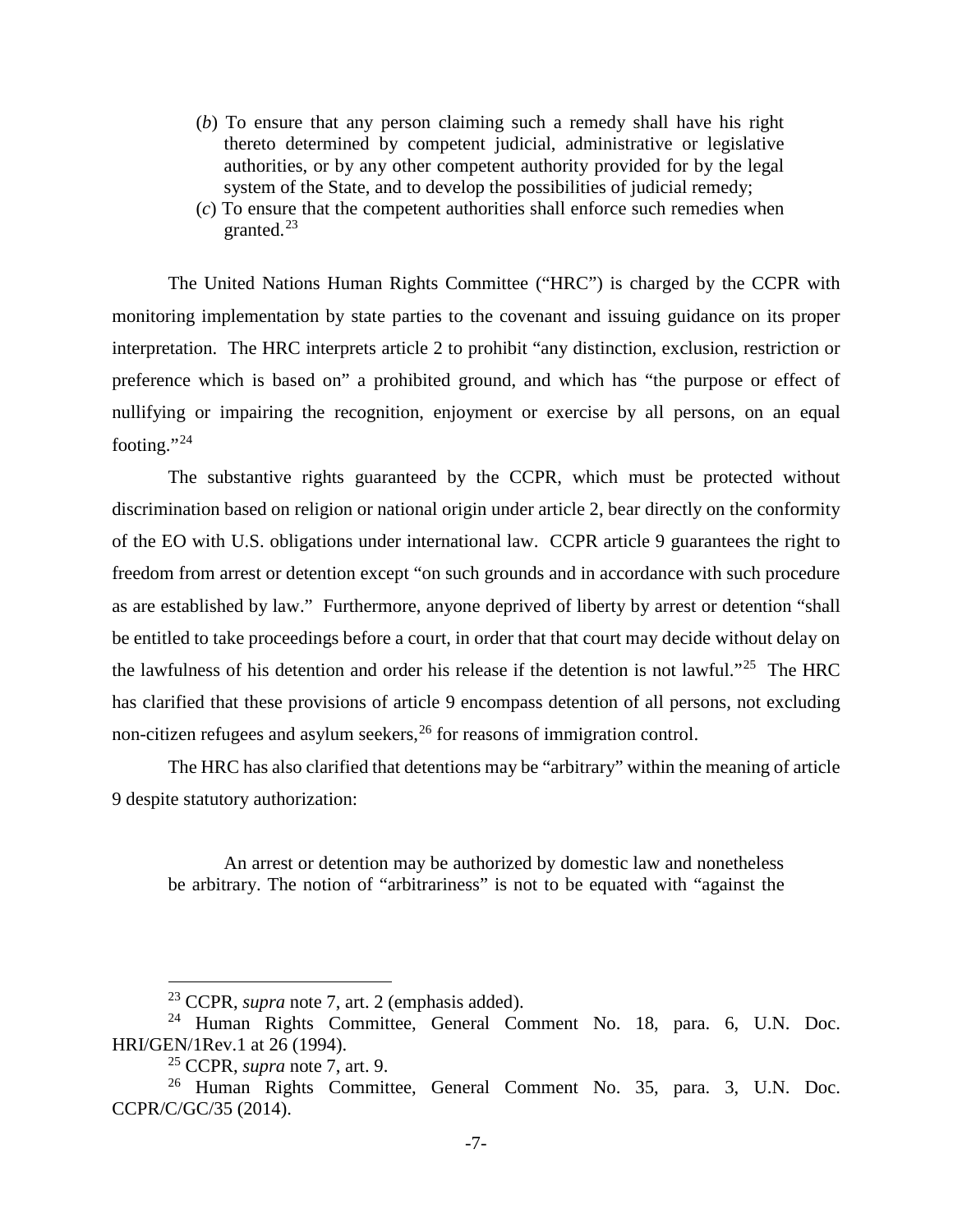law," but must be interpreted more broadly to include elements of inappropriateness, injustice, lack of predictability and due process of law, as well as elements of reasonableness, necessity and proportionality.<sup>[27](#page-16-1)</sup>

In the context of immigration detention, the HRC has noted specifically that detention regulations must be reasonable, necessary, and proportionate to the legitimate goals of the state's immigration policies:

Asylum seekers who unlawfully enter a State party's territory may be detained for a brief initial period in order to document their entry, record their claims and determine their identity if it is in doubt. To detain them further while their claims are being resolved would be arbitrary *in the absence of particular reasons specific to the individual*, such as an individualized likelihood of absconding, a danger of crimes against others or a risk of acts against national security. The decision must consider relevant factors case by case and *not be based on a mandatory rule for a broad category*; must take into account less invasive means of achieving the same ends, such as reporting obligations, sureties or other conditions to prevent absconding; and must be subject to periodic re-evaluation and judicial review.  $\ldots^{28}$  $\ldots^{28}$  $\ldots^{28}$ 

The CCPR establishes in article 13 that a non-citizen lawfully in a state's territory may be expelled "only in pursuance of a decision reached in accordance with law and shall, except where compelling reasons of national security otherwise require, be allowed to submit the reasons against his expulsion and to have his case reviewed by, and be represented for the purpose before, the competent authority or a person or persons especially designated by the competent authority."<sup>[29](#page-16-3)</sup>

Finally, article 26 of the CCPR prohibits discrimination in any government measure, regardless of whether the measure violates a Covenant right:

All persons are equal before the law and are entitled without any discrimination to the equal protection of the law. In this respect, the law shall prohibit any discrimination and guarantee to all persons equal and effective protection against discrimination on any ground such as race, colour, sex, language, *religion*, political or other opinion, *national or social origin*, property, birth or other status.<sup>[30](#page-16-4)</sup>

<span id="page-16-1"></span> <sup>27</sup> *Id.* para. 12.

<span id="page-16-2"></span><span id="page-16-0"></span><sup>28</sup> *Id.* para. 18 (emphasis added) (citations omitted).

<span id="page-16-3"></span><sup>29</sup> CCPR, *supra* note [7,](#page-11-9) art. 13.

<span id="page-16-4"></span><sup>30</sup> CCPR, *supra* note [7,](#page-11-9) art. 26 (emphasis added).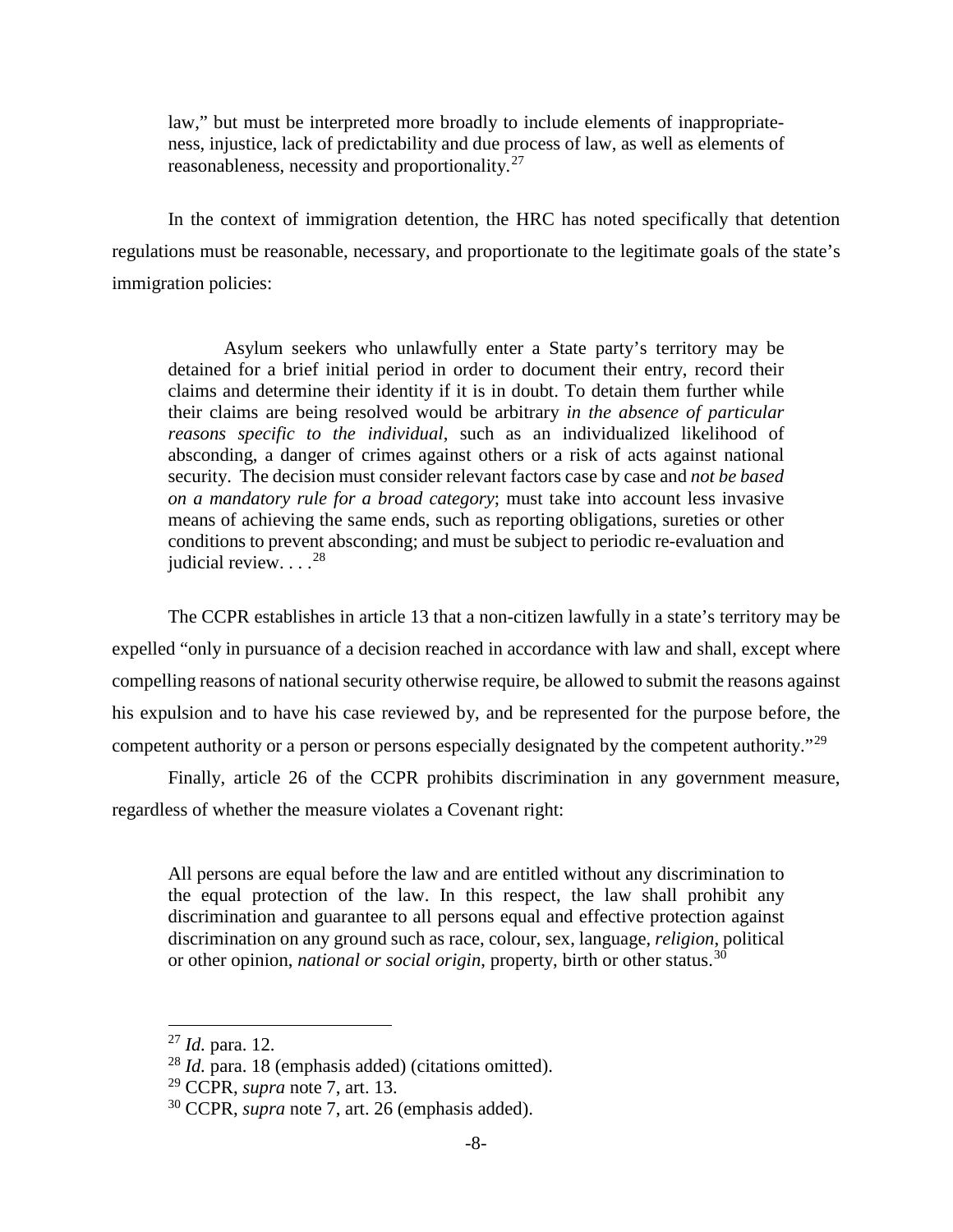As interpreted by the HRC and consistent with its wording, this provision "prohibits discrimination in law or fact in any field regulated" by the government. $31$ 

The nondiscrimination provisions of the CCPR are also reflected in customary international law binding on the United States, forming part of U.S. law unless contrary to the Constitution or a statute. The Universal Declaration of Human Rights, which the United States approved in 1948, mandates nondiscrimination in religion and national origin, as well as equal protection of the law, and it categorically prohibits arbitrary detention.<sup>[32](#page-17-4)</sup> The American Declaration of the Rights and Duties of Man, which the United States approved when it signed and ratified the Charter of the Organization of American States the same year, has similar provisions.<sup>33</sup> These nondiscrimination principles and the prohibition on arbitrary detention have become sufficiently widespread and accepted by the international community that they have entered into customary international law in the present day.<sup>[34](#page-17-6)</sup>

CCPR article 2, taken in combination with articles 9 and 13, forbids the state to discriminate based on religion in detaining any visa holder, immigration applicant or refugee within the state's jurisdiction; in determining their status; and in expelling them from the country. These provisions apply to non-citizens and citizens alike,  $35$  and they specifically forbid wholesale arbitrary expulsion of refugees based on religion.<sup>[36](#page-17-8)</sup> In addition, CCPR article 26 provides an independent basis for prohibiting discrimination in immigration policies based on religion. Notably, unlike CCPR article 2, the equal protection provisions of CCPR article 26 apply to nonresident aliens as well as citizens and residents. Article 26 lacks article 2's limitation to "all individuals within its territory and subject to its jurisdiction."

 <sup>31</sup> Human Rights Committee, General Comment No. 18, *supra* note [24,](#page-15-7) para. 12.

<span id="page-17-4"></span><span id="page-17-3"></span><span id="page-17-0"></span><sup>&</sup>lt;sup>32</sup> Universal Declaration of Human Rights, arts. 2, 7, 9, G.A. Res. 217A(III), U.N. Doc. A/810 at 71 (1948).

<span id="page-17-5"></span><sup>&</sup>lt;sup>33</sup> *Id.* arts. 17, 25, 27, O.A.S. Res. XXX (1948), Basic Documents Pertaining to Human Rights in the Inter-American System, OEA/Ser.L/V/I.4 rev. 13, at 13 (2010).

<span id="page-17-6"></span><span id="page-17-2"></span><sup>34</sup> *See* Hurst Hannum, *The Status of the Universal Declaration of Human Rights in National and International Law*, 25 GA. J. INT'L & COMP. L. 287, 342, 345-46 (1995/96).

<span id="page-17-8"></span><span id="page-17-7"></span><span id="page-17-1"></span><sup>35</sup> Human Rights Committee, General Comment No. 15, paras. 1-2, 5 (1986), U.N. Doc. HRI/GEN/1/Rev.1, at 18 (1994).

<sup>36</sup> *Id.* para. 10.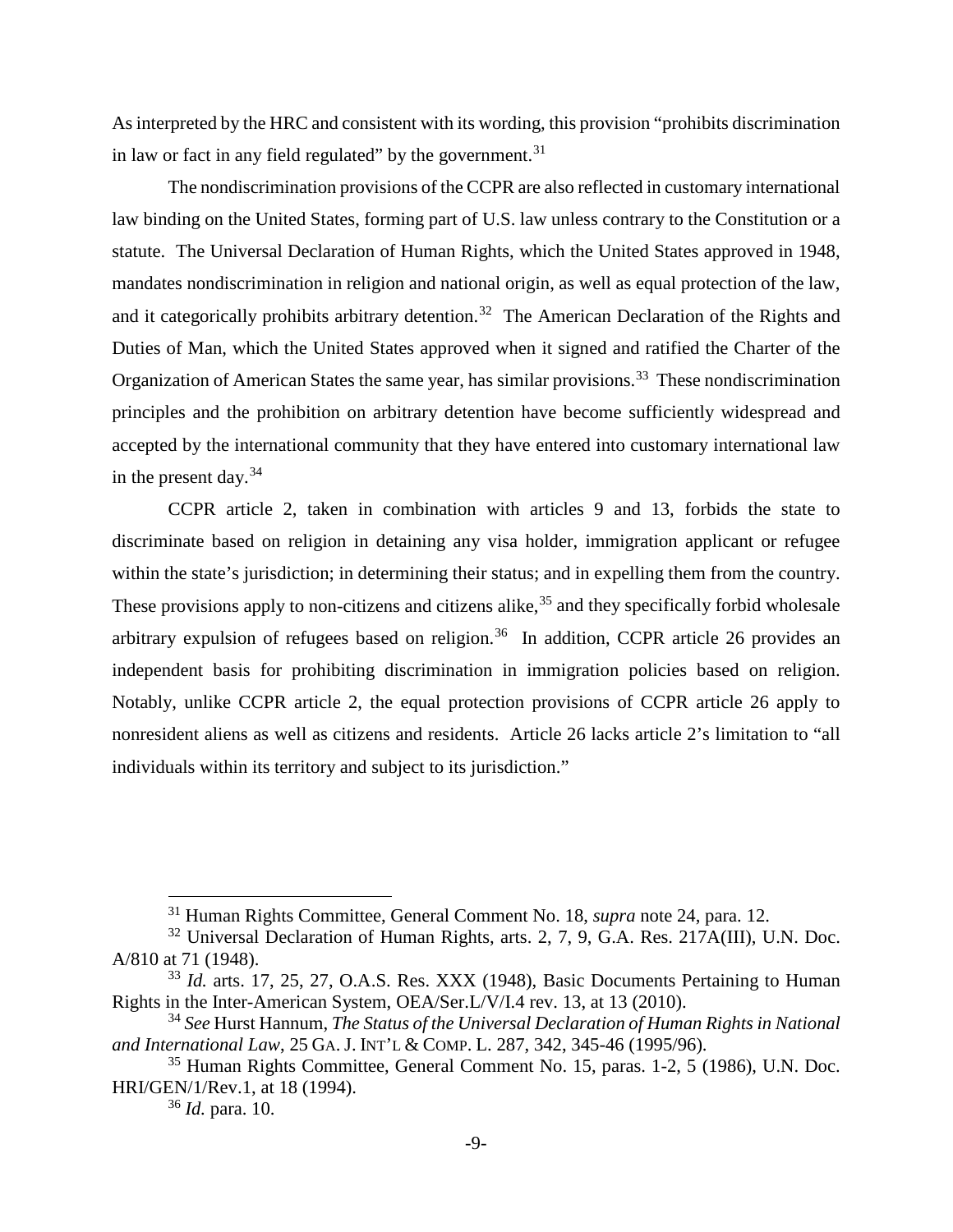# <span id="page-18-0"></span>**B. The Executive Order Is Inconsistent with U.S. Nondiscrimination Obligations on the Basis of Religion Under International Law**

The EO ostensibly pursues the legitimate purpose of preventing the immigration of persons with an intention to commit acts of terrorism in U.S. territory. Some provisions of the EO appear to be designed with this end in view and are consonant with international human rights law. However, sections 3 and 5 of the EO are not reasonable and proportionate measures for protecting national security, and they constitute arbitrary discrimination in violation of the CCPR.

Nowhere in the EO does the President exclude all Muslims from the United States. However, both the intent and effect of the EO are to discriminate against Muslims in U.S. immigration policy. Section 3(c) of the EO categorically suspends immigration from seven specified countries—Iran, Iraq, Libya, Somalia, Sudan, Syria, and Yemen. Every one of these countries has a population that is overwhelmingly Muslim, $37$  and the EO does not suspend immigration from any country with non-Muslim majorities. Moreover, Section 5(b) of the EO states that, when and if refugee resettlement is resumed, individuals who are members of a "religious minority" in their country of origin will be given preference, and section 5(e) prioritizes "national interest" exceptions from the ban based on religious minority status. Approximately 90,000 visa holders will be affected by the EO's suspension.<sup>[38](#page-18-4)</sup>

Although discrimination "in effect" violates U.S. human rights obligations under international law, religious discrimination is not merely an incidental effect of the EO. Religious discrimination is also its plain intent. During his presidential campaign, Donald J. Trump called repeatedly for discrimination against Muslims *ipsis verbis*. For example, on December 7, 2015, the Trump campaign released an announcement on "preventing Muslim immigration" that called

<span id="page-18-3"></span><span id="page-18-2"></span> $37$  The following are the percentages of the populations of each country that are Muslim: Iran 99.4%; Iraq 99%; Libya 96.6%; Somalia unknown (but the Transitional Federal Charter proclaims Islam as the state religion); Sudan unknown (but a large majority is Muslim); Syria 87%; and Yemen 99.1%. *See* Central Intelligence Agency, World Factbook, https://www.cia.gov/library/publications/the-world-factbook/geos/xx.html.

<span id="page-18-4"></span><span id="page-18-1"></span><sup>38</sup> Glenn Kessler, *The Number of People Affected by Trump's Travel Ban: About 90,000*, WASH. POST, Jan. 30, 2017, *at* https://www.washingtonpost.com/news/factchecker/wp/2017/01/30/the-number-of-people-affected-by-trumps-travel-ban-about-90000/?utm\_term=.8c582fca9542*.*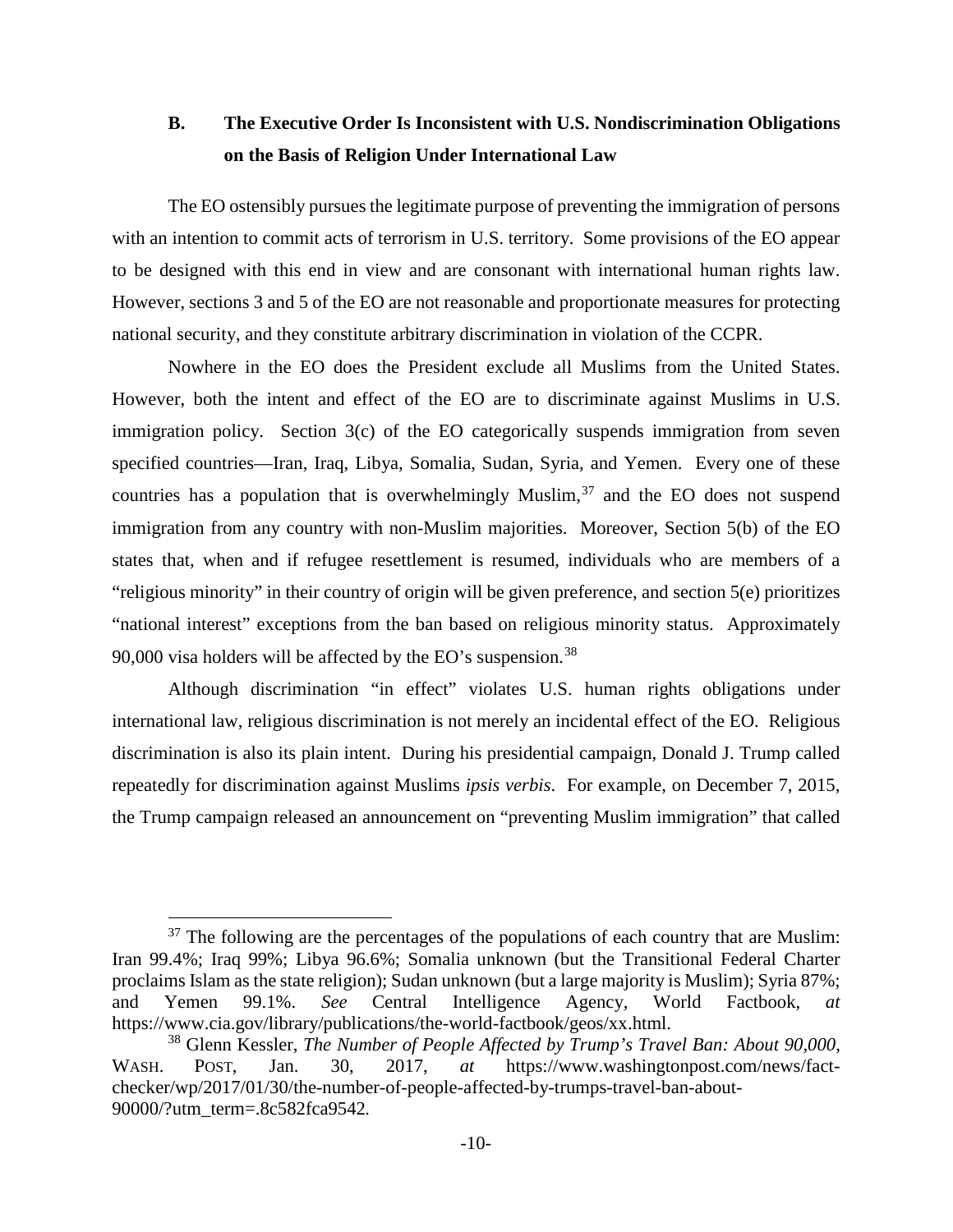for "a total and complete shutdown of Muslims entering the United States."[39](#page-19-6) Trump's own campaign staff confirmed that a ban specifically directed at Muslims was his intent.<sup>[40](#page-19-7)</sup> That campaign position was still posted on his Web site when this brief was filed. On January 28, 2017, Trump's Web site posted a summary of an editorial stating that he is doing "'exactly' what he promised" during his campaign.[41](#page-19-8) On the same day he signed the EO, Trump told an interviewer that he will be treating Christian refugees from Syria as a "priority."[42](#page-19-9) The EO's intent to discriminate against Muslims is plain.

# <span id="page-19-0"></span>**C. The Fifth Amendment and Religious Freedom Restoration Act of 1993 Should Be Interpreted in Light of U.S. Obligations Under International Human Rights Law**

Even if the President were not directly constrained by treaties binding on the United States under international law, under the *Charming Betsy* doctrine, the court should interpret the applicable provisions of U.S. law in a manner consistent with international human rights law. This is not only easy to do, it is inevitable, as the applicable domestic laws—the Fifth Amendment to the U.S. Constitution and the Religious Freedom Restoration Act—both reflect similar human rights concerns as the CCPR.

The Fifth Amendment to the U.S. Constitution uses the same words as the CCPR; both forbid government discrimination using the term "no person" as the subject. Neither uses the words "no citizen" or "no resident." "No person" is the broadest possible language.<sup>[43](#page-19-10)</sup> Non-citizen

<span id="page-19-6"></span><span id="page-19-4"></span> <sup>39</sup> Donald J. Trump Statement on Preventing Muslim Immigration, Dec. 7, 2015, *at* https://www.donaldjtrump.com/press-releases/donald-j.-trump-statement-on-preventing-muslimimmigration (visited Feb. 15, 2017).

<span id="page-19-7"></span><span id="page-19-3"></span><sup>40</sup> *See* Rebecca Savransky, *Giuliani: Trump asked me how to do a Muslim ban 'legally,'* THE HILL, Jan. 29, 2017, *at* http://thehill.com/homenews/administration/316726-giuliani-trumpasked-me-how-to-do-a-muslim-ban-legally.

<span id="page-19-8"></span><span id="page-19-5"></span><sup>41</sup> Donald J. Trump, *Politico: Trump Is Doing 'Exactly' What He Promised on the Campaign Trail*, Jan. 28, 2017, *at* https://www.donaldjtrump.com/media/politico-trump-is-doingexactly-what-he-promised-on-the-campaign-trail*.*

<span id="page-19-9"></span><span id="page-19-2"></span><sup>42</sup> David Brody, *President Trump Says Persecuted Christians Will Be Given Priority as Refugees*, CBN N., Jan. 27, 2017, *at* http://www1.cbn.com/content/brody-file-exclusive-presidenttrump-says-persecuted-christians-will-be-given-priority (visited Feb. 15, 2017).

<span id="page-19-10"></span><span id="page-19-1"></span><sup>43</sup> *Cf.* United States v. Verdugo-Urquidez, 494 U.S. 259, 265-66 (1994) (The Fourth Amendment, "by contrast with the Fifth . . . Amendment[], extends its reach only to 'the people'; . . . [it] contrasts with the word 'person' . . . used in the Fifth . . . Amendment.").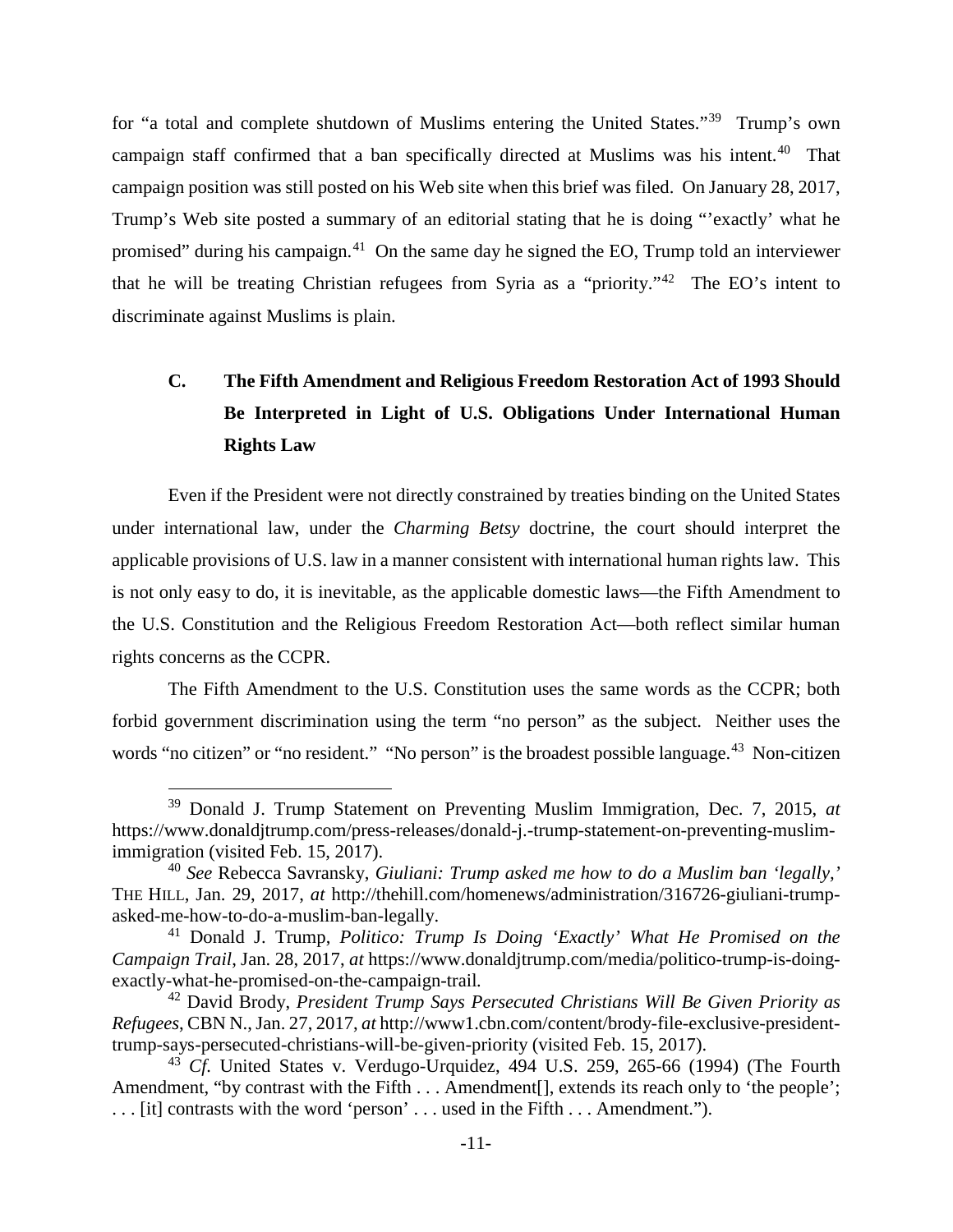refugees and immigration applicants are legal persons within the meaning of the Constitution, as well as under international law as implemented in the United States.<sup>44</sup> Therefore, the plain reading of the Fifth Amendment grants them due process rights while, at a minimum, they are within the jurisdiction or authority of the U.S. government. The same applies to equal protection rights.<sup>[45](#page-20-4)</sup> This is the interpretation most consistent with the CCPR's nondiscrimination provisions.

It would also be inconsistent with international human rights law and a plain reading of the Fifth Amendment to allow religious discrimination in immigration policy against nonresident aliens *outside* the territory or jurisdiction of the United States. The Court need not resolve now whether the Fifth Amendment accords the full range of due process rights to nonresident aliens who do not currently hold a valid U.S. visa. However, *amici* interpret the Fifth Amendment equal protection right to prohibit arbitrary discrimination against such persons on the basis of religion. The U.S. government has no more power to proclaim arbitrarily that it will henceforth give priority to immigration applications from Christians or Zoroastrians than it does to discriminate against non-Christian U.S. resident aliens. Although the Supreme Court has questioned due process protection of nonresident aliens outside the United States,<sup>[46](#page-20-5)</sup> it has never squarely confronted the issue of whether Congress or the President may freely discriminate based on religion in its immigration policy in this context. Further, more recent Supreme Court precedent supports the notion that the Due Process Clause reaches farther than its previous decisions might otherwise seem to suggest.<sup>[47](#page-20-6)</sup> In light of U.S. obligations under international human rights law and the plain wording of the Fifth Amendment, *amici* believe that such discrimination is unconstitutional.

Such discrimination also violates the Religious Freedom Restoration Act of 1993 ("RFRA").<sup>48</sup> That statute prohibits the "Government" from substantially burdening "a person's" exercise of religion unless the government measure furthers a "compelling government interest"

 <sup>44</sup> *See* CCPR, *supra* note [7,](#page-11-9) art. 16.

<span id="page-20-4"></span><span id="page-20-3"></span><span id="page-20-2"></span><sup>45</sup> *See* Lawrence v. Texas, 539 U.S. 558, 575 (2003) ("Equality of treatment and the due process right to demand respect for conduct protected by the substantive guarantee of liberty are linked in important respects, and a decision on the latter point advances both interests.").

<sup>46</sup> *See, e.g.*, Johson v. Eisentrager, 339 U.S. 763 (1950).

<span id="page-20-7"></span><span id="page-20-6"></span><span id="page-20-5"></span><span id="page-20-1"></span><span id="page-20-0"></span><sup>47</sup> *See* Boumediene v. Bush, 553 U.S. 723, 758-63 (2008) (rejecting formalistic and categorical limits on the extraterritorial application of constitutional rights; stating that whether a particular right applies extraterritorially depends on a functional determination whether its application would be impracticable or anomalous under the circumstances).

<sup>48</sup> Pub. L. 103-141, 107 Stat. 1488 (1993) (codified as amended at 42 U.S.C. ch. 21B).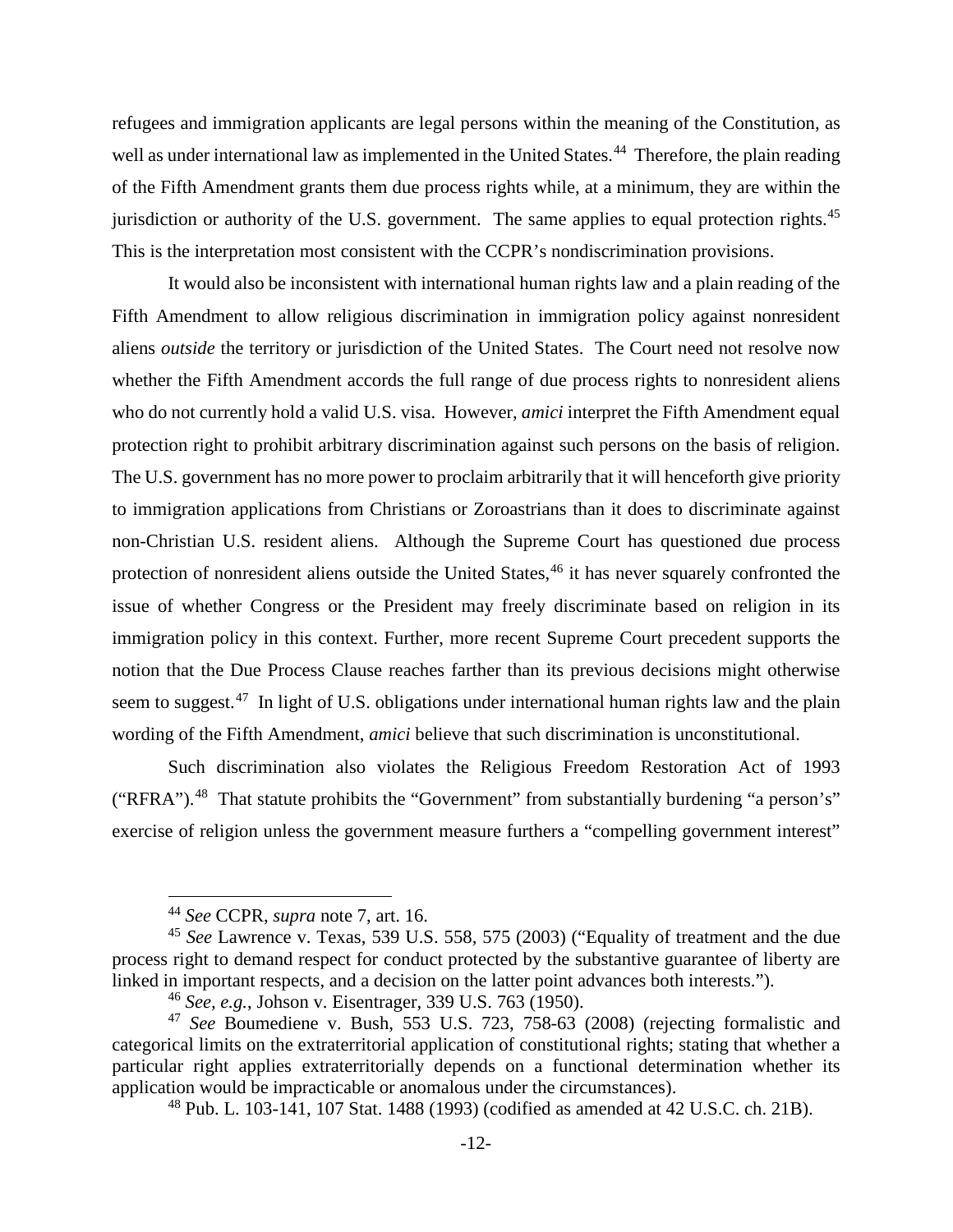using "the least restrictive means of furthering" that interest.<sup>[49](#page-21-5)</sup> The RFRA does not define "person," but in light of U.S. obligations under international human rights law and their applicability to statutory interpretation under *The Charming Betsy* doctrine, that term should be construed as broadly as possible to encompass U.S. citizens, resident aliens, and nonresident alien visa applicants as well. Moreover, by focusing on the obligations of the government rather than the rights of individuals, the RFRA appears more concerned with the nature of governmental action than the persons affected by it. Consequently, to the extent that a discriminatory immigration policy burdens the exercise of religion in the United States, it violates the RFRA.

# <span id="page-21-0"></span>**III. The Executive Order Discriminates on the Basis of National Origin in Violation of the Fifth Amendment Equal Protection Clause and the Immigration and Nationality Act**

### **A. Applicable Treaties and Customary International Law**

<span id="page-21-1"></span>The analysis in the preceding section, relating to the religious nondiscrimination provisions of the CCPR binding on the United States, applies *mutatis mutandis* in the case of discrimination based on national origin. As in the preceding analysis, the EO violates U.S. obligations under CCPR articles 2, 9, 13, and 26 to the extent that it discriminates based on religion, in either intent or effect, in immigration and detention policy and decisions.

In addition, the United States has been a party to the CERD since 1994.<sup>[50](#page-21-6)</sup> Under CERD, each state party commits to refraining from and prohibiting all forms of racial discrimination, and each undertakes "to engage in no act or practice of racial discrimination . . . and to ensure that all public authorities and public institutions, national or local, shall act in conformity with this obligation."[51](#page-21-7) CERD specifically defines "racial discrimination" to include distinctions and restrictions based on national origin.<sup>[52](#page-21-8)</sup> With regard to immigration practices, CERD makes clear that states are free to adopt only such "nationality, citizenship or naturalization" policies that "do not discriminate against any particular nationality."[53](#page-21-9) Like the nondiscrimination provisions of

<span id="page-21-5"></span><span id="page-21-2"></span> <sup>49</sup> 42 U.S.C. § 2000bb-1.

<span id="page-21-6"></span><span id="page-21-3"></span><sup>50</sup> *See* 140 Cong. Rec. S7634-02 (daily ed., June 24, 1994).

<span id="page-21-7"></span> $^{51}$  *Id.* art. 2(1)(a).

<span id="page-21-8"></span> $52$  *Id.* art 1(1).

<span id="page-21-9"></span><span id="page-21-4"></span> $53$  *Id.* art. 1(3).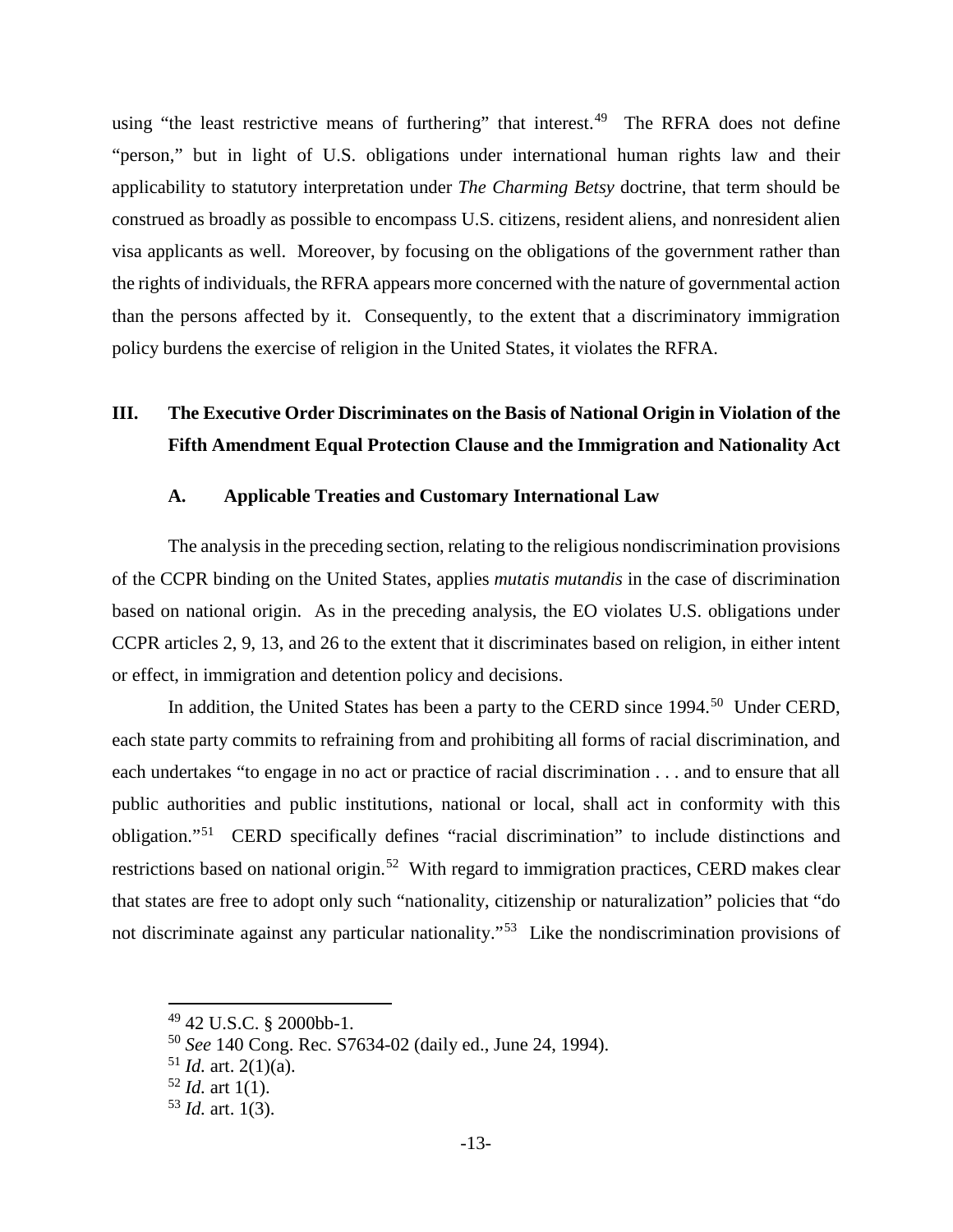CCPR article 26, CERD article 2 does not limit its application to citizens or resident non-citizens; it applies to state immigration policies and practices generally.

Collectively, these treaties prohibit states from discriminating based on national origin against citizens, resident aliens, and nonresident aliens alike.

# <span id="page-22-0"></span>**B. The Executive Order Is Inconsistent with U.S. Nondiscrimination Obligations on the Basis of National Origin Under International Law**

Unlike religious discrimination, which is implicit in the EO, national origin discrimination is explicit in the EO. The ostensible basis for this discrimination is that the suspended countries are known to sponsor terrorism or are areas in which heightened terrorist activity is occurring.<sup>[54](#page-22-4)</sup> There may be circumstances under which human rights obligations would permit distinctions on the basis of national origin, such as during a state of war.<sup>55</sup> However, no such circumstances exist today. Instead, the EO adopts irrational and greatly disproportionate means to achieve its stated goal.

<span id="page-22-8"></span>The EO presents no evidence that refugees, visa holders, and visa applicants from the listed seven countries carry a significantly higher risk of engaging in terrorist acts than those from any other country. In fact, the available evidence is contrary. Nationals of the seven banned countries have killed zero persons in terrorist attacks in the United States since 1975.<sup>56</sup> Indeed, according to a thorough Cato Institute study, the annual chance of being murdered in the United States by someone *other than* a foreign-born terrorist is 252.9 times greater than the chance of being murdered by a foreign-born terrorist.<sup>57</sup> A ban on entry of citizens from countries without any history of disproportionate U.S. terrorism could hardly be less reasonable. Moreover, the U.S. government has imposed no ban on visas from countries such as Saudi Arabia, the United Arab Emirates, and Egypt, whose immigrants (albeit exceedingly few) have actually committed terrorist

 <sup>54</sup> *Cf.* 8 U.S.C. § 1187(a)(12) .

<span id="page-22-5"></span><span id="page-22-4"></span><span id="page-22-2"></span><span id="page-22-1"></span><sup>55</sup> U.S. law dating to the nation's founding, for example, provides for such a limited exception in authorizing the detention and removal of enemy aliens, defined specifically as citizens, residents, or subjects of nations or governments with which the United States is at war. *See* 50 U.S.C. §§ 21-24. That exception is inapplicable here.

<span id="page-22-7"></span><span id="page-22-6"></span><span id="page-22-3"></span><sup>56</sup> Alex Nowrasteh, Cato Institute, *Terrorism and Immigration: A Risk Analysis*, No. 798, Sept. 13, 2016, at 7-15, *at* https://object.cato.org/sites/cato.org/files/pubs/pdf/pa798\_2.pdf. <sup>57</sup> *Id.* at 2.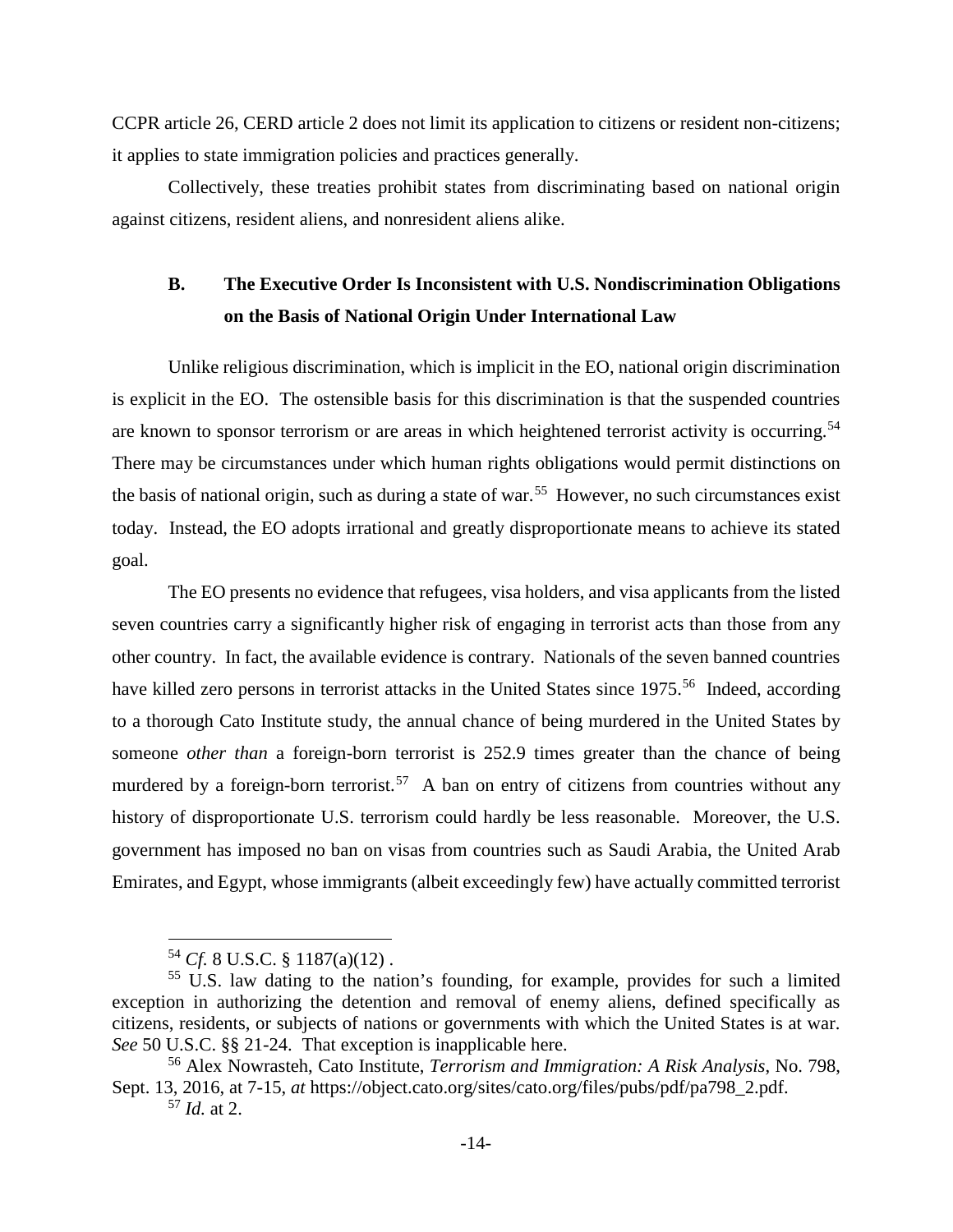acts on U.S. territory resulting in the deaths of U.S. citizens. [58](#page-23-2) Differentiating visa holders, visa applicants, and refugees from these states is therefore not a "reasonable and objective" means of achieving national security.<sup>[59](#page-23-3)</sup> There is no possible rational basis for discriminating against visa applicants or holders based on country of origin in general, and of the countries chosen in the EO in particular.

Moreover, even if (counterfactually) the rate of terrorism by refugees and visa holders were statistically higher in the seven countries, the government has presented no evidence that the risk of terrorist acts from non-citizens from those countries presents such a threat that immediate and drastically discriminatory action is necessary or proportionate. In effect, the EO presumes that every visa applicant or holder from the seven countries is a terrorist, based on their country of origin. By the same logic, if adult men have a much higher chance than adult women of engaging in terrorist plots, it would be rational to presume men to be terrorists and issue a blanket denial of visas to males.

In short, the EO is irrational and unreasonable in using country of origin as a proxy for unfitness to visit or reside in the United States. Contrary to the requirements of the CCPR and CERD, the EO gives no consideration to the individual circumstances of the visa holder, applicant, or refugee. The order was so rushed, and its implementation so chaotic, that arbitrariness was virtually guaranteed. By its terms, the EO applies equally to infants; to non-citizens who have rendered loyal service to the U.S. government; and to lawful permanent residents who have lived in the United States for thirty years, know no other life, and have already been carefully vetted by the U.S. government. Although the EO authorizes the Secretary of State and Secretary of Homeland Security to issue exceptions on a case-by-case basis in article  $3(g)$ , it gives no guidance on the factors to be used in assessing the "national interest." Wholesale discrimination cannot be excused by authorizing individual, discretionary exceptions to the rule on vague grounds.

<span id="page-23-3"></span><span id="page-23-2"></span><span id="page-23-1"></span> <sup>58</sup> *Id.* at 7-15; Alex Nowrasteh, Cato Institute, *Guide to Trump's Executive Order to Limit Migration for "National Security" Reasons*, Jan. 26, 2017, *at* https://www.cato.org/blog/guidetrumps-executive-order-limit-migration-national-security-reasons.

<span id="page-23-0"></span><sup>59</sup> Human Rights Committee, General Comment No. 18, *supra* note [24,](#page-15-7) para. 13.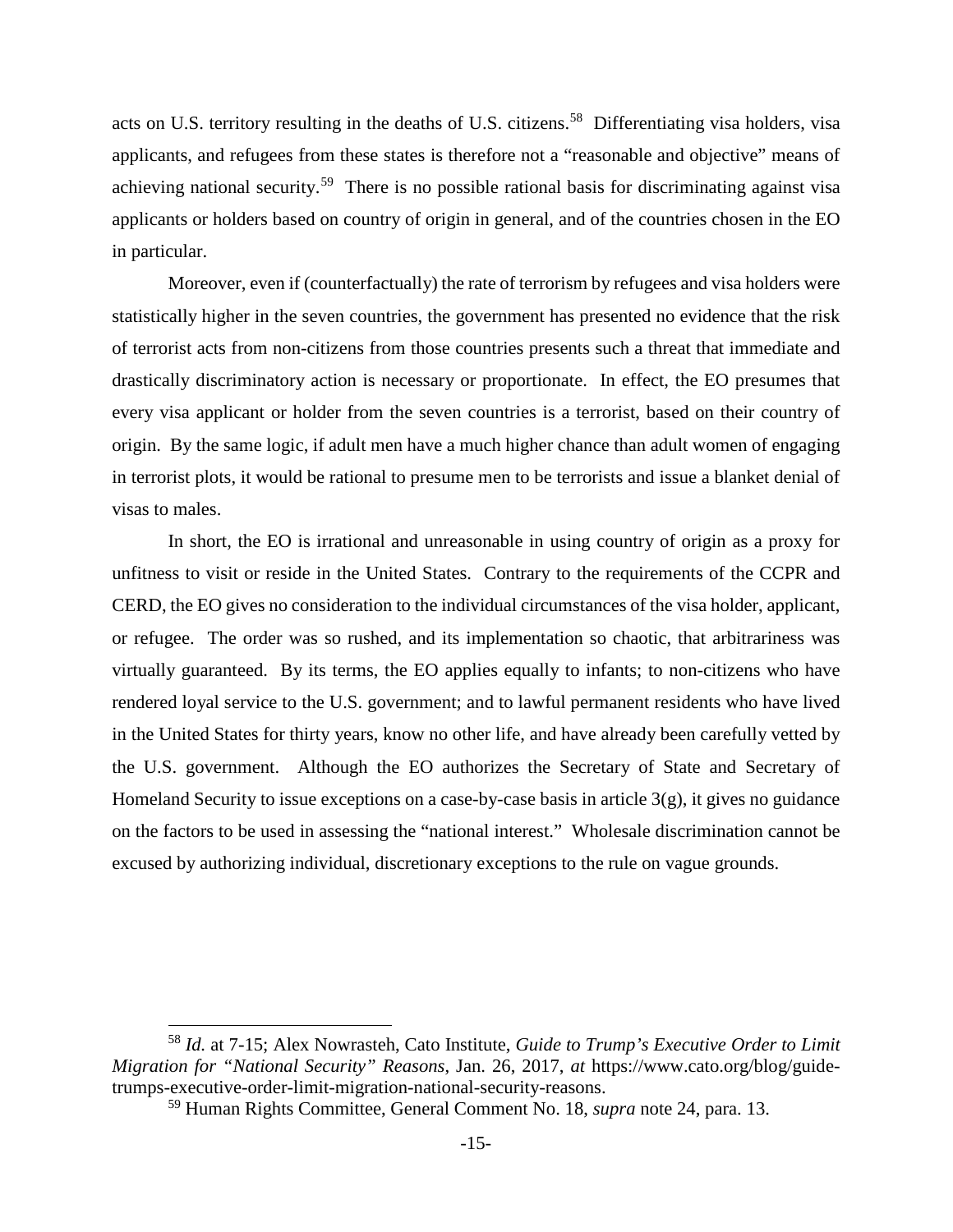# <span id="page-24-0"></span>**C. The Fifth Amendment Equal Protection Duty and Immigration and Nationality Act Should Be Interpreted in Light of U.S. Obligations Under International Human Rights Law**

As discussed above, the equal protection duty of the Fifth Amendment to the Constitution is best interpreted in a manner consistent with U.S. obligations under international human rights law to protect all individuals within U.S. territory or under U.S. jurisdiction, as well as nonresident alien visa applicants. Consequently, the Fifth Amendment's equal protection guarnatee should be construed to prohibit the EO's discrimination against both resident and nonresident aliens based on national origin.

For similar reasons, the Immigration and Nationality Act ("INA")<sup>[60](#page-24-4)</sup> should be construed to invalidate the EO. The INA provides that, with exceptions not relevant here, "no person shall ... be discriminated against in the issuance of an immigrant visa because of the person's . . . nationality, place of birth, or place of residence."<sup>[61](#page-24-5)</sup> The language could hardly be clearer. The President is forbidden to order immigration authorities to use nationality as a factor in issuing immigrant visas, which is precisely what the EO directs. The plain language of the INA is not limited to applicants who are current immigrant visa holders, resident in the United States, or currently within U.S. territory or jurisdiction.

Although section 212(f) of the INA authorizes the President to proclaim a suspension of entry of a class of aliens whose entry "would be detrimental to the interests of the United States,"<sup>[62](#page-24-6)</sup> that provision should not be read to authorize discrimination based on religion or national origin unless necessary to achieve a compelling purpose. First, no congressional delegation of discretion to the President should be construed as *carte blanche* to violate binding U.S. treaty obligations. Second, the nondiscrimination provisions of the INA were added after section 212(f), and were evidently intended to limit the President's discretion to discriminate. The INA should therefore be interpreted in a manner consistent with U.S. obligations under international human rights law,

<span id="page-24-6"></span><span id="page-24-5"></span><span id="page-24-4"></span><span id="page-24-2"></span><span id="page-24-1"></span> <sup>60</sup> Pub. L. 82-414, § 101, 66 Stat. 163, 167 (1952) (codified as amended at 8 U.S.C. § <sup>1101</sup> *et seq.*).

<sup>61</sup> 8 U.S.C. § 1152(a)(1).

<span id="page-24-3"></span><sup>62</sup> 8 U.S.C. § 1182(f).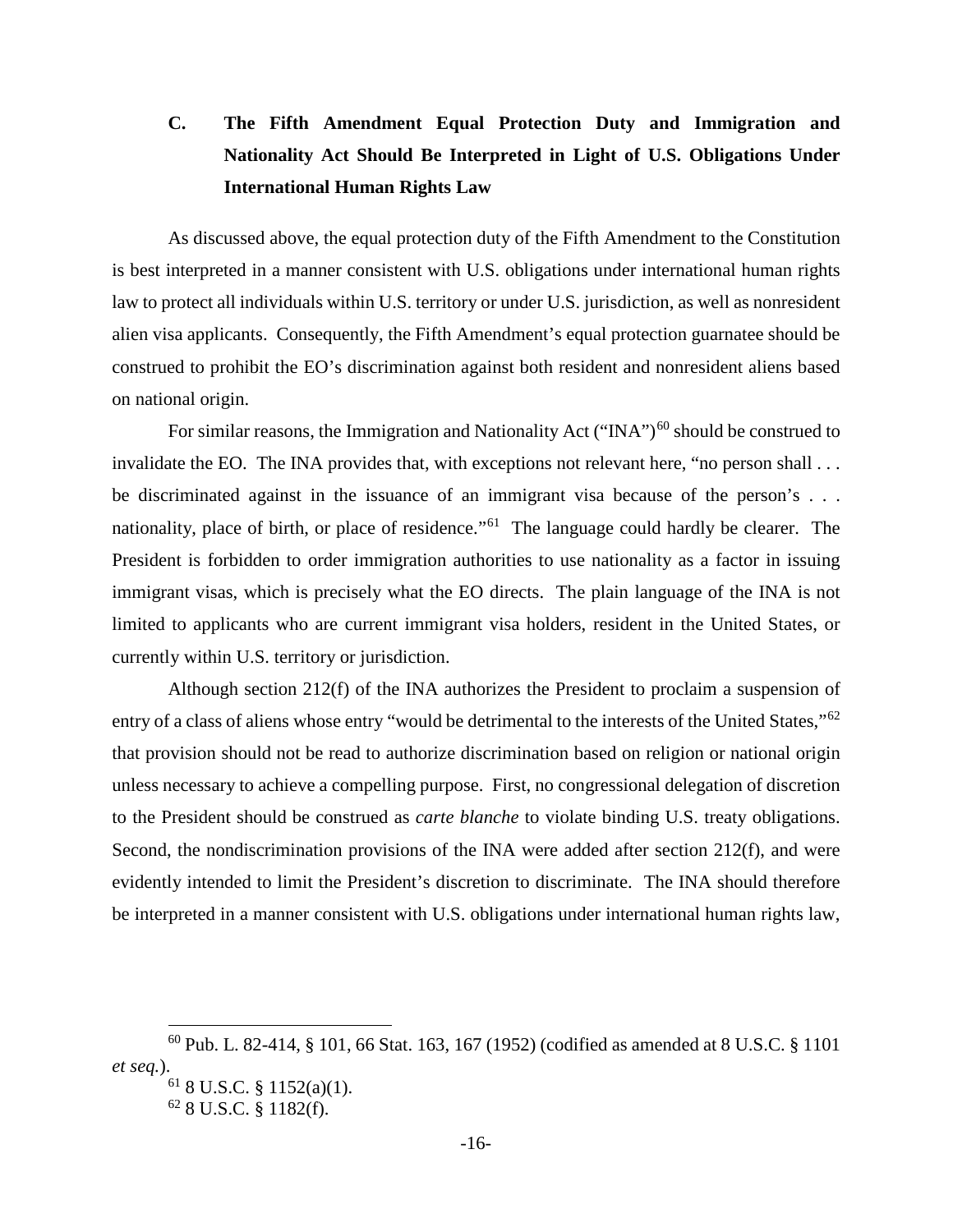which forbids national origin discrimination regardless of whether the applicant is a resident alien, a current immigrant visa holder, or has never set foot within the United States.<sup>[63](#page-25-4)</sup>

<span id="page-25-0"></span>**IV. The Due Process Clause of the Fifth Amendment, the Immigration and Nationality Act, the Administrative Procedures Act, and the Foreign Affairs Reform and Restructuring Act of 1998 Should Be Interpreted to Prohibit the Arbitrary Detention of Visa Holders and Exclusion of Refugees**

### **A. Applicable Treaties and Customary International Law**

<span id="page-25-1"></span>Article 9 of the CCPR prohibits arbitrary arrest and detention of any person. It specifically requires that "[a]nyone who is deprived of his liberty by arrest or detention shall be entitled to take proceedings before a court, in order that the court may decide without delay on the lawfulness of his detention and order his release if the detention is not lawful."<sup>[64](#page-25-5)</sup> In order to be effective, this review must be independent, provide a real inquiry into the necessity of the detention, and include the possibility for a reviewing court to order release if the detention is found unlawful. An individual's specific circumstances must be taken into account, making the creation of a blanket detention program for all migrants unlawful, as noted above. In addition, CCPR article 13 prohibits the arbitrary expulsion of non-citizens lawfully in a state's territory.

In 2010, the International Court of Justice held in the *Diallo* case that article 9 of the CCPR is applicable in principle to any form of detention, "whatever its legal basis and the objective being pursued."[65](#page-25-6) The HRC has further clarified in its recommendations that the CCPR is applicable to "all deprivations of liberty," including cases concerning immigration control and even when the detention period is of a short duration.<sup>[66](#page-25-7)</sup> Restricting personal movement of individuals at airports

<span id="page-25-4"></span> $63$  To be clear, the INA forbids discrimination based on country of origin, not distinctions based on country of origin. Not every distinction is discrimination. Only arbitrary distinctions violate the INA. Therefore, if the President were to suspend immigration from a specific country based on an actual, imminent threat, the distinction would not qualify as discrimination *ab initio*.

<span id="page-25-8"></span><sup>64</sup> CCPR, *supra* note [7,](#page-11-9) art. 9(4).

<span id="page-25-6"></span><span id="page-25-5"></span><span id="page-25-3"></span><sup>65</sup> Ahmadou Sadio Diallo (Rep. of Guin. v. Dem. Rep. of Congo), Judgment on the Merits, 2010 I.C.J. Rep. 639, para. 77.

<span id="page-25-7"></span><span id="page-25-2"></span><sup>66</sup> Torres v. Fin*,* U.N. Hum. Rts. Comm., Comm. No. 291/1988 (Apr. 2, 1990), U.N. Doc. CCPR/C/38/D/291/1988; *A v. Australia*, U.N. Hum. Rts. Comm., Comm. No. 560/1993 (Apr. 30, 1997), U.N. Doc. CCPR/C/59/D/560/1993; *see also*, U.N. Hum. Rts. Council, Report of the Working Group on Arbitrary Detention, at 20, para. 55, Dec. 24, 2012, U.N. Doc. A/HRC/22/44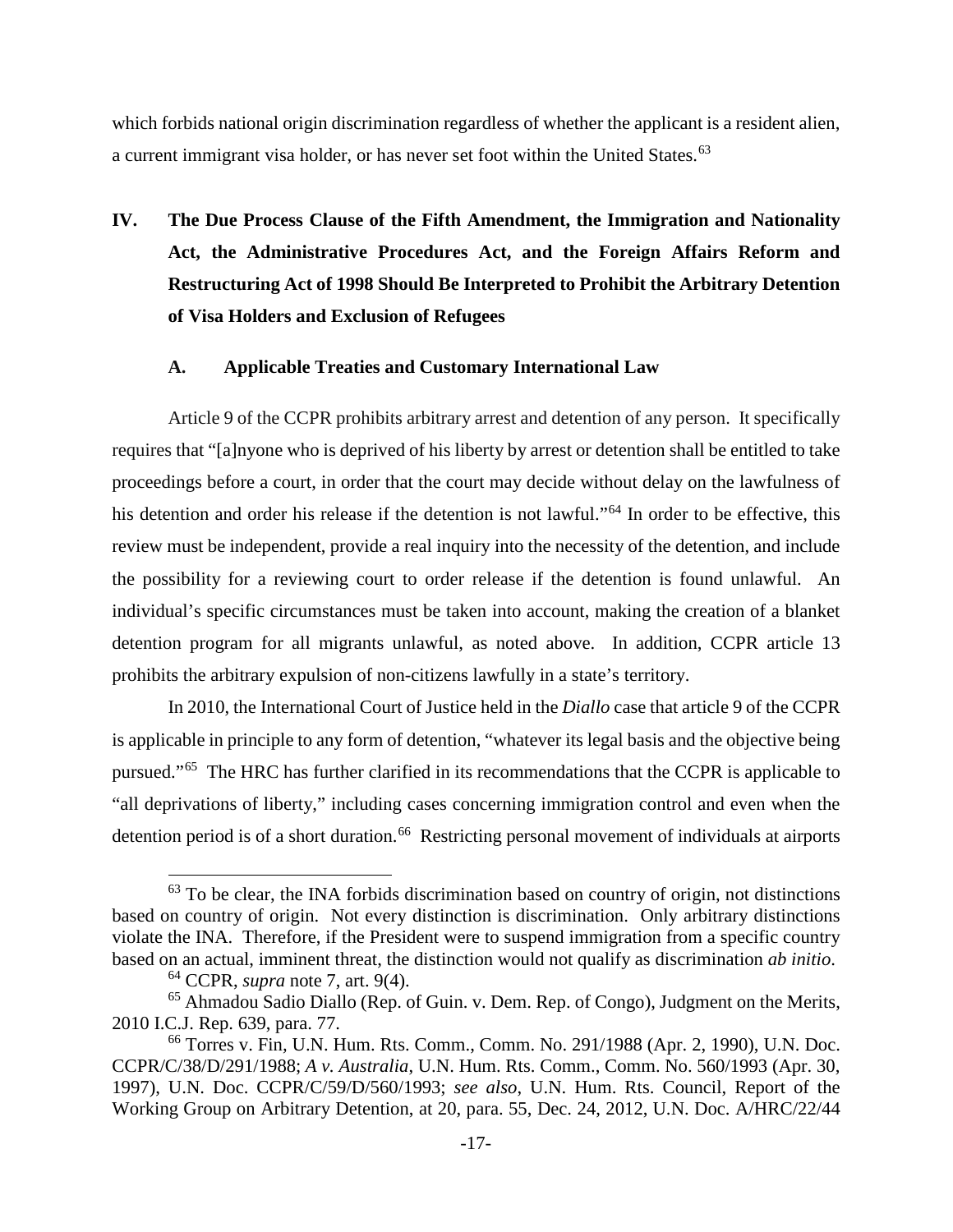while under constant surveillance deprives them of liberty.<sup>[67](#page-26-4)</sup> Under international law binding on the United States, individuals arriving at United States ports of entry must be afforded an opportunity to apply for asylum or other humanitarian protection, be promptly received and properly processed by U.S. authorities, and be allowed freedom of movement absent a compelling justification.

Furthermore, the arbitrary detention of asylum seekers specifically violates U.S. treaty obligations under article 31 of the 1951 Refugee Convention, which the United States is legally bound to uphold through the 1967 Protocol. That article provides that a country may restrict the movement of refugees only when absolutely necessary.<sup>68</sup> Indefinite detention may drive asylum seekers to return to a country in which they face the danger of persecution. Detention pending a reasonably prompt examination of the credibility of their fear of persecution qualifies as necessary; further detention does not, unless no credible fear is shown.

Most notably, the Refugee Convention also prohibits the expulsion of non-citizens and refugees lawfully in the territory of the United States except in pursuance of a decision reached by due process of law (a prohibition also included in the CCPR).<sup>[69](#page-26-6)</sup> Article 33 prohibits states from expelling or returning "any refugee in any manner whatsoever to the frontiers of territories where his life or freedom would be threatened on account of his race, religion, nationality, membership of a particular social group or political opinion." Article 3 requires states to apply this *nonrefoulement* obligation "without discrimination as to race, religion, or country of origin." The Refugee Convention is self-executing and, therefore, directly enforceable by U.S. courts. Moreover, the article 33 *non-refoulement* obligation is part of customary international law.<sup>70</sup> The Refugee Act of 1980 expressly incorporated the definition of "refugee" from the Convention to ensure U.S. compliance with U.S. treaty obligations.<sup>[71](#page-26-8)</sup>

<span id="page-26-0"></span> $\overline{a}$ 

<sup>(&</sup>quot;Any confinement or retention of an individual accompanied by restriction on his or her freedom movement, even if of relatively short duration, may amount to *de facto* deprivation of liberty.") [hereinafter "U.N. Human Rights Council Report"].

<span id="page-26-4"></span><span id="page-26-2"></span><sup>67</sup> U.N. Human Rights Council Report *supra* note [66,](#page-25-8) at 21, para. 59; *see* U.N. Econ. & Soc. Council, Report of the Working Group to the Economic and Social Council at 13, para. 41, Dec. 19, 1997, U.N. Doc. E/CN.4/1998/44.

<sup>68</sup> 1951 Refugee Convention, *supra* note [6,](#page-11-10) art. 31(2).

<sup>69</sup>*Id.* art. 32; CCPR, *supra* note [7,](#page-11-9) art. 13.

<span id="page-26-8"></span><span id="page-26-7"></span><span id="page-26-6"></span><span id="page-26-5"></span><span id="page-26-3"></span><span id="page-26-1"></span><sup>70</sup> *See* Aoife Duffy, *Expulsion to Face Torture?* Non-refoulement *in International Law*, 20 INT'L J. REFUGEE L. 373 (2008).

<sup>71</sup> Refugee Act of 1980, Pub. L. 96-212, 94 Stat. 102 (codified at 8 U.S.C. § 1101(a)(42)).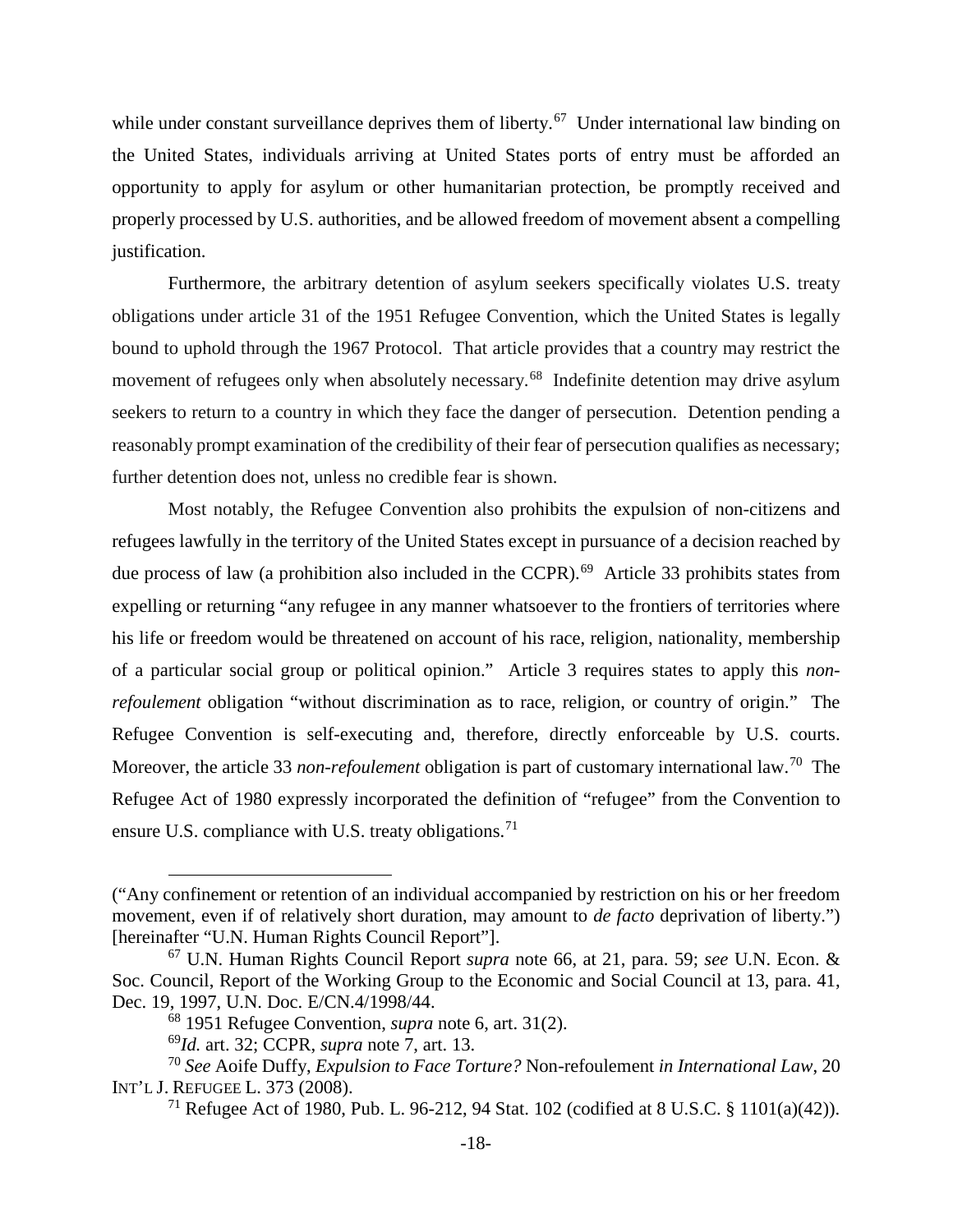The jurisprudence of the Inter-American Commission on Human Rights ("IACHR") is helpful in interpreting these obligations. The IACHR is a principal organ of the Organization of American States, of which the United States is a member. In its 2015 report on the human rights of refugees, migrant families, and unaccompanied children in the United States, the IACHR established that in order to comply with each person's right "to seek and receive asylum in foreign territory" the domestic procedures must be adequate and effective.<sup>[72](#page-27-3)</sup> This requires, at minimum, that an asylum seeker be provided a hearing that complies with the basic due process standards.<sup>[73](#page-27-4)</sup>

As noted in Section I, the United States is also a party to the CAT, article 3 of which provides: "No State shall expel, return or extradite a person to another State where there are substantial grounds for believing that he would be in danger of being subjected to torture." CAT's *non-refoulement* obligation requires that the United States examine the risks of torture or persecution in the state of return. The prohibition on torture in particular has long been customary international law, as recognized in the Second Circuit.<sup>[74](#page-27-5)</sup>

The Committee Against Torture, the international body assigned by the CAT to monitor state implementation of the Convention and offer guidance on its provisions, has clarified that these obligations apply "not only in [the state's] sovereign territory but also . . . [in] . . . all areas where the State partly exercises, directly or indirectly, in whole or in part, *de jure* or *de facto* effective control," and that "States parties are obligated to adopt effective measures to prevent public authorities and other persons acting in an official capacity" from violating the rights provided for in the CAT.<sup>75</sup> Furthermore, the IACHR has interpreted state obligations under international human rights law, and U.S. obligations in particular, as prohibiting the forcible return of asylum seekers to another country without an examination of the risks of torture or other

<span id="page-27-3"></span><span id="page-27-1"></span> <sup>72</sup> Inter-Am. Comm'n. H.R., Report on Immigration in the United States: Detention and Due Process, para. 63, OEA/Ser.L/V/II., doc. 78/10 (Dec. 30, 2010).

<sup>73</sup> *Id.* para. 96.

<span id="page-27-5"></span><span id="page-27-4"></span><span id="page-27-0"></span><sup>74</sup> Filartiga v. Pena-Irala, 630 F.2d 876, 881-85 (2d Cir. 1980); *see* Hannum, *supra* note [10,](#page-17-2) at 344-45.

<span id="page-27-6"></span><span id="page-27-2"></span><sup>75</sup> Committee Against Torture, General Comment No. 2, paras. 16-17, U.N. Doc. CAT/C/GC/2 (2008).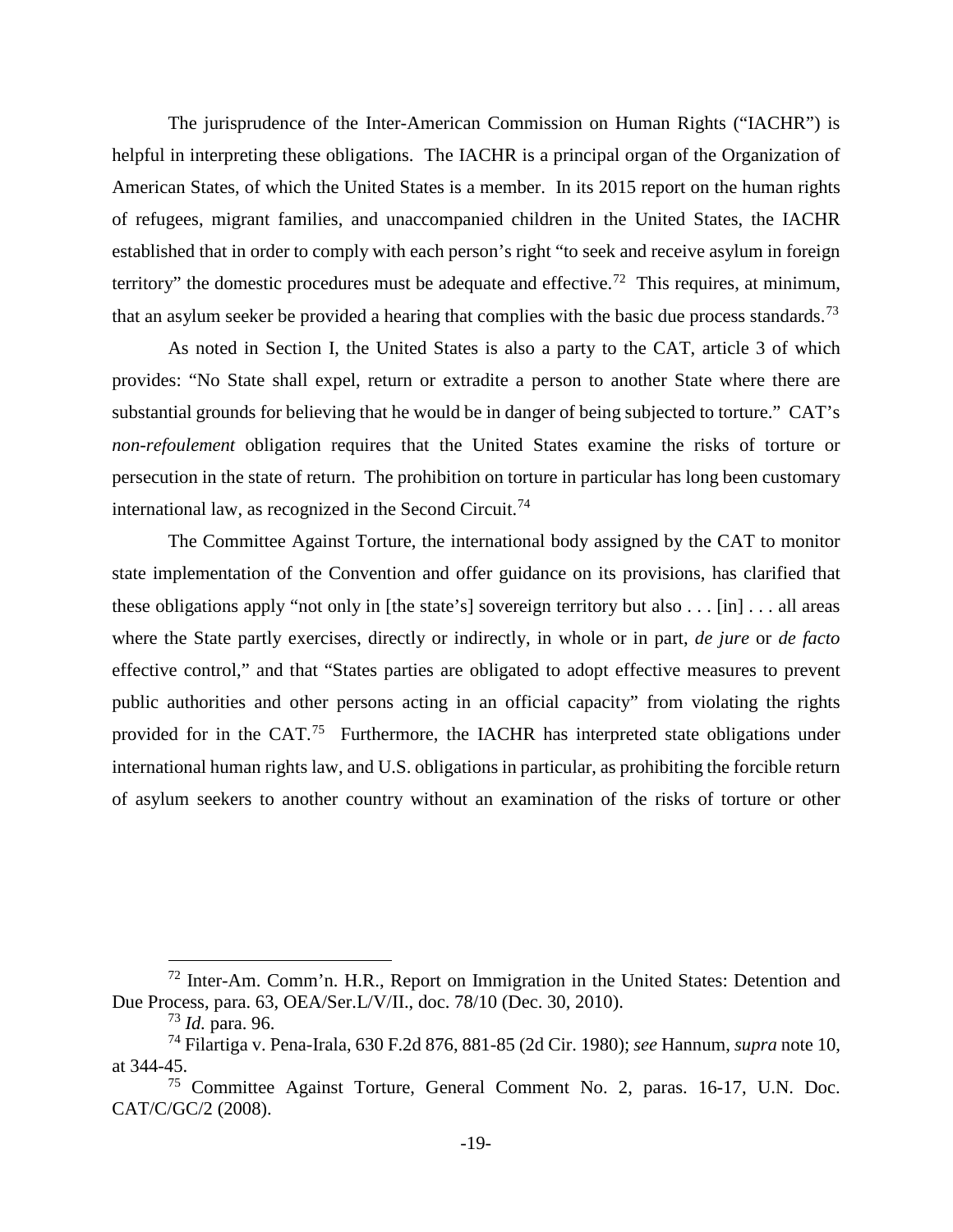persecution, even though they may not then be in U.S. territory or under U.S. jurisdiction.<sup>[76](#page-28-3)</sup> The *non-refoulement* obligation under international law consequently has no geographic limitation.<sup>[77](#page-28-4)</sup>

# <span id="page-28-0"></span>**B. The Executive Order Is Inconsistent with U.S. Obligations Under International Law Relating to Arbitrary Detention and Exclusion of Refugees**

The text of the EO does not specifically call for a detention program for individuals entering the United States, but arbitrary detention was a foreseeable consequence of the order. On January 27, 2017, pursuant to the EO, the Department of State ordered the revocation of nearly all valid immigrant and non-immigrant visas already issued to nationals of the seven countries, subject to a case-by-case review[78](#page-28-5) that has not yet occurred. Due to the government's lack of preparation for the EO, that review could not take place without the extended detention of visa-holders, applicants, and refugees already arrived in the United States. The order was issued without

Even the U.S. government has now accepted that its obligations under article 16 of the CAT apply at a minimum "in places outside the United States that the U.S. government controls as a governmental authority." *See* Statement by NSC Spokesperson Bernadette Meehan on the U.S. Presentation to the Committee Against Torture, Nov. 12, 2014, https://obamawhitehouse.archives.gov/the-press-office/2014/11/12/statement-nsc-spokespersonbernadette-meehan-us-presentation-committee-a.

<span id="page-28-3"></span><span id="page-28-1"></span> <sup>76</sup> The Haitian Center for Human Rights v. United States, Case 10.675, Inter-Am. Comm'n H.R., Rep. No. 51/96, para. 157, OEA/Ser.L./V/II.95, doc. 7 rev. at 550 (1997).

<span id="page-28-4"></span><span id="page-28-2"></span> $7\overline{7}$  Although the Supreme Court in *Sale v. Haitian Centers Council, Inc.*, 509 U.S. 155 (1993), held the interdiction and return of Haitian refugees on the high seas to be consistent with U.S. obligations under international law, it is the position of *amici*, as it is the position of the IACHR, the U.N. Special Rapporteur on Torture, and indeed of virtually every other expert in international law to comment on the case since, that the Court's decision erred and put the United States in violation of international human rights law. *See, e.g.*, Special Rapporteur on Torture, Interim Report of the Special Rapporteur on Torture and Other Cruel, Inhuman or Degrading Treatment or Punishment, at 14-16, paras. 38-43, Aug. 7, 2015, U.N. Doc. A/70/303; Open Letter from International Lawyers to the peoples of Europe, the European Union, EU Member States and their representatives on the Justice and Home Affairs Council (Sept. 28, 2015), *at*  http://ohrh.law.ox.ac.uk/wordpress/wp-content/uploads/here.pdf; Bill Frelick, *"Abundantly Clear": Refoulement*, 19 GEO. IMMIGR. L.J. 245, 266-67 (2005); Joan Fitzpatrick, *The International Dimension of U.S. Refugee Law*, 15 BERK. J. INT'L L. 1 (1997); Theodor Meron, *Extraterritoriality of Human Rights Treaties*, 89 AM. J. INT'L L. 78 (1995); Thomas David Jones, *International Decision: Sale v. Haitian Centers Council, Inc.*, 88 AM. J. INT'L L. 114 (1994). The examples could easily be multiplied.

<span id="page-28-5"></span><sup>78</sup> Memorandum from Edward J. Ramotowski, Dep'y Assist. Sec'y of State, U.S. Dep't of State (Jan. 27, 2017), *available at* http://www.politico.com/f/?id=00000159-f6bd-d173-a959 ffff671a0001.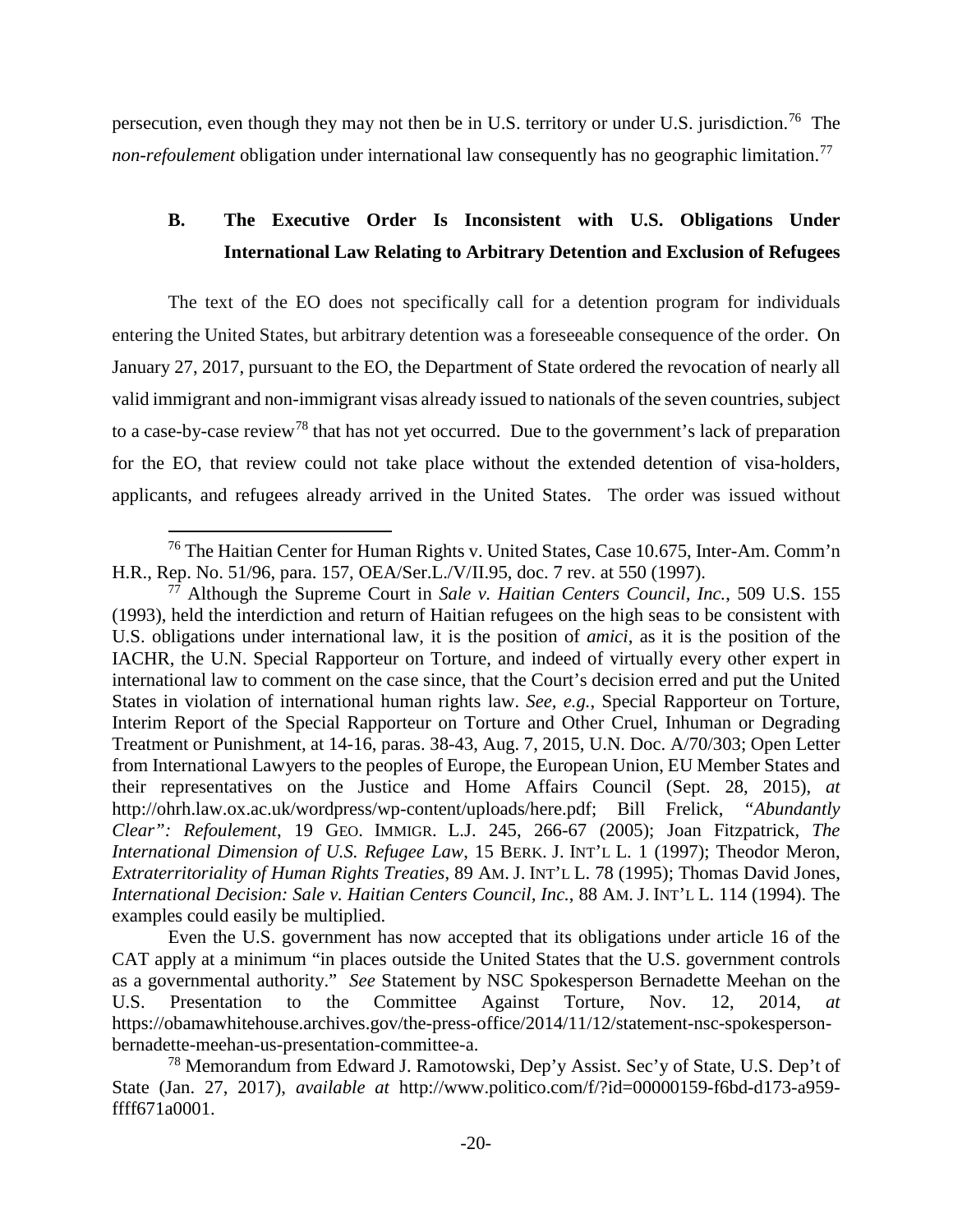providing for the exigencies of large numbers of U.S. visa holders and refugees continuously arriving at U.S. airports, seaports, and borders from the designated states. The haphazard implementation of the order denied individuals the opportunity for individualized review and resulted in due process violations pertaining to detention, denial of counsel, and the removal of those with valid visas to enter and remain in the United States. Over one hundred individuals, migrants, permanent residents, and asylum seekers were detained at U.S. ports in the days immediately after the EO was issued,<sup>[79](#page-29-3)</sup> and more than two hundred individuals were denied entry to the U.S. despite having valid visas.<sup>[80](#page-29-4)</sup> Individuals with valid immigration documents have been reportedly expelled from the United States. $81$  Many were immediately sent back, without any individual assessment of their situation or risk of persecution, in violation of international law. [82](#page-29-6)

More generally, a valid visa holder who arrives in the United States is "lawfully in the territory" of the United States; consequently, expulsion purely on grounds of religion or national origin, especially without individual assessment of risk, is not "in pursuance of a decision reached in accordance with law" and therefore violates article 13 of the CCPR.

In short, exclusion of a refugee without examining whether the refugee will thereby be subjected to a risk of torture in the country of return violates U.S. obligations under the Refugee Convention and CAT, and violates due process under the CCPR. U.S. obligations under these treaties extend to individuals barred under the EO, including all individuals detained within or expelled from U.S. territory, or repelled in transit or from areas of foreign airports under U.S. control without assessment of their risk of torture or persecution. By renouncing the President's constitutional obligation to comply with U.S. treaties ratified by the Senate, the EO puts thousands of individuals at potential risk of torture or other persecution in violation of U.S. obligations under international law. The EO's asserted national security rationale for depriving refugees of this right

<span id="page-29-3"></span><span id="page-29-1"></span> <sup>79</sup> Maquita Peters & Colin Dwyer, *Federal Judge Stays Deportations, Blocking Part of Trump's Immigration Order*, NPR, Jan. 28, 2017, *at* http://www.npr.org/sections/thetwoway/2017/01/28/512158238/arrivals-to-u-s-blocked-and-detained-as-trumps-immigration-freezesets-in.

<span id="page-29-4"></span><span id="page-29-2"></span><sup>80</sup> Betsy Woodruff, *White House Lowballs Impact of Trump Ban*, THE DAILY BEAST, Jan. 30, 2017, *at* http://www.thedailybeast.com/articles/2017/01/30/white-house-lowballs-impact-oftrump-ban.html.

<span id="page-29-6"></span><span id="page-29-5"></span><span id="page-29-0"></span><sup>81</sup> Evan Perez, Pamela Brown & Kevin Liptak, *Inside the Confusion of the Trump Executive Order and Travel Ban*, CNN, Jan. 28, 2017, *at* http://www.cnn.com/2017/01/28/politics/donaldtrump-travel-ban/.

<sup>82</sup> *Id.*.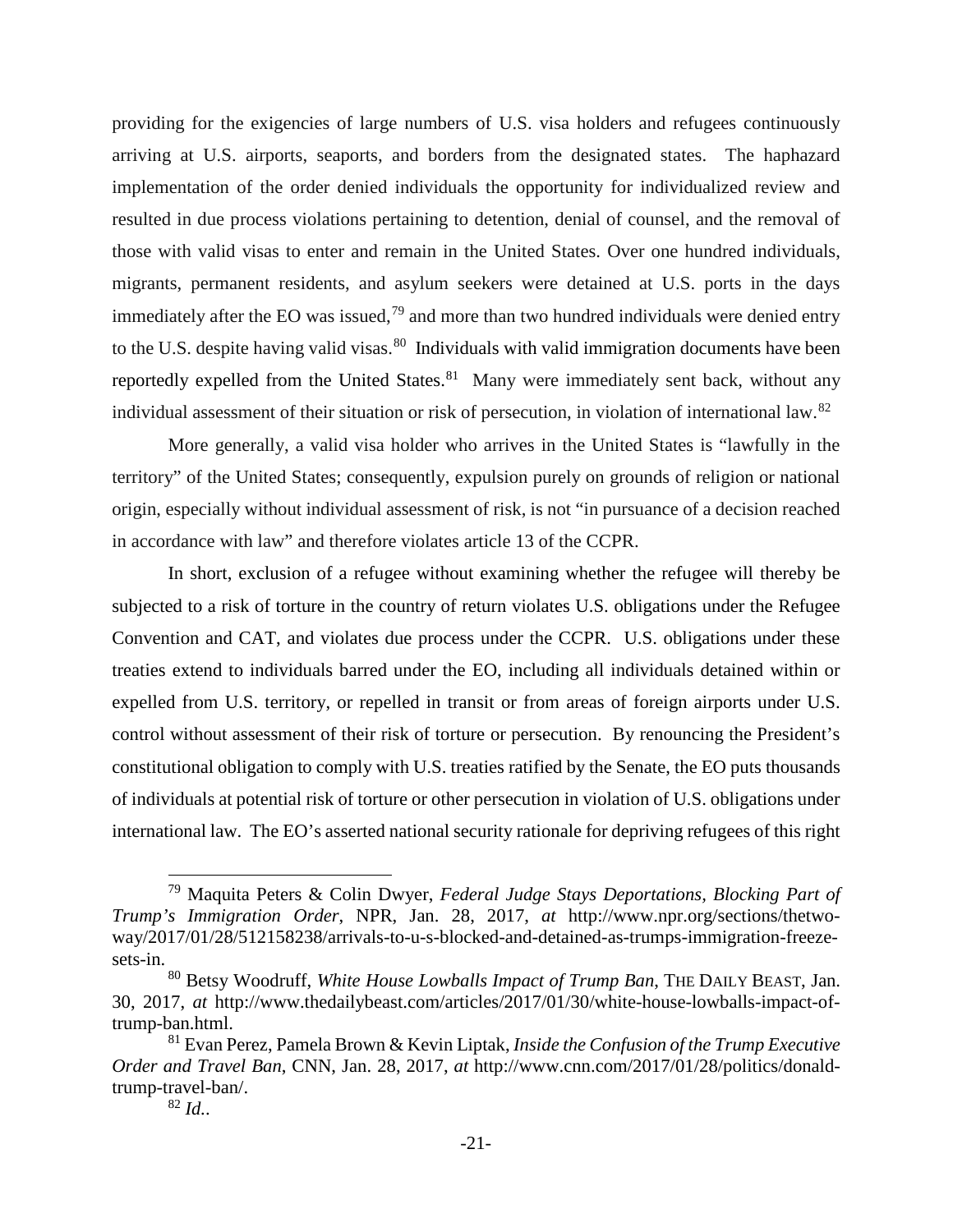cannot satisfy even rational basis scrutiny. In fact, from 1975 to 2015, the overall chance that an American would be killed in a terror attack by a refugee was one in 3.64 *billion* each year.<sup>[83](#page-30-5)</sup> The reason for this statistic is that the normal vetting process has proven entirely adequate to ensure that refugees seek asylum in good faith, as former high-ranking national security officials have testified.<sup>[84](#page-30-6)</sup> The President cannot justify putting refugees at risk of torture and persecution in violation of international law to mitigate a nearly nonexistent danger.

# <span id="page-30-0"></span>**C. The Due Process Clause and Relevant Statutes Should Be Interpreted in Light of U.S. Obligations Under International Human Rights Law**

The Fifth Amendment to the Constitution provides in relevant part: "No person shall be . . . deprived of life, liberty, or property without due process of law . . . ." Holding an individual in detention violates the Due Process Clause if it is without cause, because detention without cause cannot possibly serve a legitimate government purpose. The Supreme Court has established a presumption against such detention: "In our society, liberty is the norm, and detention prior to trial or without trial is the carefully limited exception."[85](#page-30-7) Detention that is "excessive in relation to the regulatory goal" violates substantive due process.<sup>86</sup> This aspect of the Court's interpretation of the Due Process Clause aligns the United States with international human rights law.[87](#page-30-9)

Although national security may be a valid government purpose, as the preceding sections discuss, using religion or country of origin as a simplistic proxy for terrorism has no basis in fact; violates U.S. nondiscrimination obligations; and is not only excessive in relation to the goal of national security, but also bears no meaningful empirical relation to it. Consequently, the EO

 <sup>83</sup> Nowrasteh, *Terrorism and Immigration*, *supra* note [56,](#page-22-8) at 18.

<span id="page-30-6"></span><span id="page-30-5"></span><span id="page-30-4"></span><span id="page-30-3"></span><sup>84</sup> *See* Joint Declaration of National Security Officials para. 6, *Washington v. Trump*, No. 17-35105 (9th Cir. 2017), *available at* https://www.aclu.org/legal-document/state-washington-vtrump-declaration-national-security-officials.

<span id="page-30-7"></span><span id="page-30-2"></span><sup>85</sup> United States v. Salerno, 481 U.S. 739, 755 (1987); *accord* Zadvydas v. Davis, 533 U.S. 678, 690-92 (2001) (applying the same due process principle to immigration detention).

<sup>86</sup> *Salerno*, 481 U.S. at 755.

<span id="page-30-9"></span><span id="page-30-8"></span><span id="page-30-1"></span><sup>87</sup> The Supreme Court stated in *Sosa v. Alvarez-Machain* that detention must be "prolonged" to violate customary international law in the context of the arrest and extradition of an accused criminal. 542 U.S. 692, 737 (2004). That reasoning does not apply when the detention is *not* part of normal criminal procedures but pursuant to an arbitrary and discriminatory policy.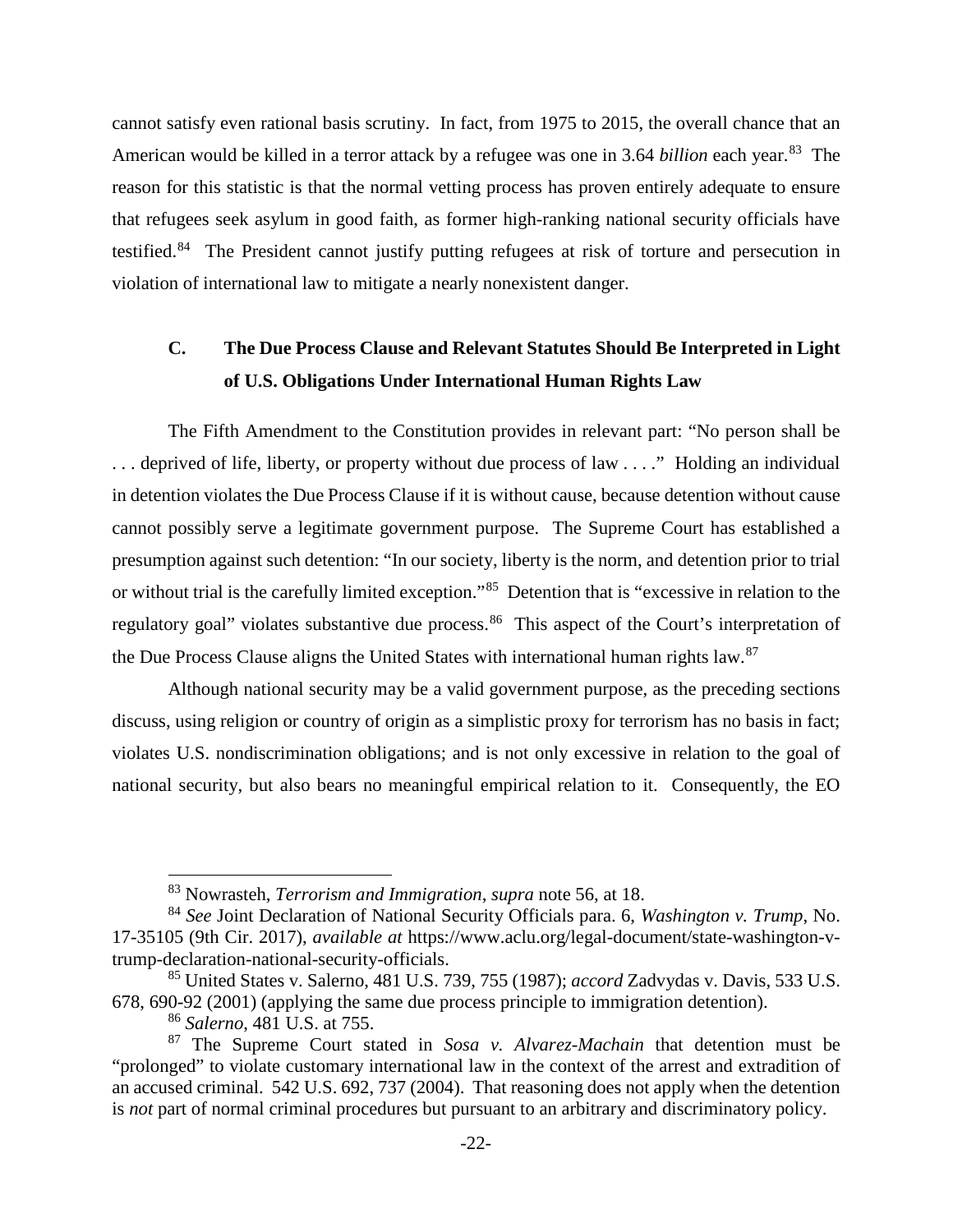violates the substantive due process rights of detained visa holders, applicants, and refugees by forcing the government to detain such persons arbitrarily.

The Fifth Amendment Due Process Clause also guarantees procedural due process by mandating that "no person" will be denied notice and a meaningful opportunity to be heard before a neutral decisionmaker.[88](#page-31-7) "It is well established that the Fifth Amendment entitles non-citizens to due process of law in deportation proceedings."<sup>89</sup> The Supreme Court has held that a noncitizen in the United States unlawfully, involuntarily, or transitorily is still entitled to the Fifth Amendment's due process protections.<sup>[90](#page-31-9)</sup> Refugees, who are a category of non-citizens seeking protection from persecution and entitled to special consideration under international law, are *a fortiori* entitled to the due process of law, including individualized consideration of their respective situation and the risks associated with exclusion or return.

In addition, the INA and Foreign Affairs Reform and Restructuring Act of 1998 ("FARRA")<sup>[91](#page-31-10)</sup> both implement international obligations of due process with respect to refugees. The INA provides: "Any alien who is physically present in the United States or who arrives in the United States . . . irrespective of such alien's status, may apply for asylum."<sup>[92](#page-31-11)</sup> It further provides applicants with the opportunity to take part in removal proceedings before an immigration judge.<sup>[93](#page-31-12)</sup> Under the Refugee Convention, an asylum seeker who not been convicted of a serious crime can only be returned when there are "reasonable grounds for regarding" the individual as "a danger to the security of the country."[94](#page-31-13) The EO excludes refugees based on religion and country of origin without the required individualized assessment. The INA nowhere authorizes the President to abrogate these rights with respect to refugees in violation of U.S. obligations under international treaties based on discriminatory motives.

The FARRA implements U.S. obligations under CAT by incorporating the CAT's *nonrefoulement* obligation whenever the return of individuals places them at risk of torture or persecution. It also requires procedural safeguards necessary to determine their claims of risk of

<span id="page-31-0"></span> <sup>88</sup> U.S. CONST. amend. V; *see* Hamdi v. Rumsfeld, 542 U.S. 507, 533 (2004).

<sup>89</sup> Reno v. Flores, 507 U.S. 292, 306 (1993).

<sup>90</sup> Matthews v. Diaz, 426 U.S. 67, 77 (1976).

<span id="page-31-13"></span><span id="page-31-12"></span><span id="page-31-11"></span><span id="page-31-10"></span><span id="page-31-9"></span><span id="page-31-8"></span><span id="page-31-7"></span><span id="page-31-5"></span><span id="page-31-3"></span><span id="page-31-2"></span><span id="page-31-1"></span><sup>91</sup> Foreign Affairs Reform and Restructuring Act of 1998, Pub. L. No. 105-277, § 2242, 112 Stat. 2681 (codified as amended at 8 U.S.C. § 1231).

 $92$  8 U.S.C. § 1158(a).

<span id="page-31-4"></span><sup>93</sup> 8 U.S.C. § 1229(a)(1).

<span id="page-31-6"></span><sup>94</sup> 1951 Refugee Convention, *supra* note [6,](#page-11-10) art. 33(2).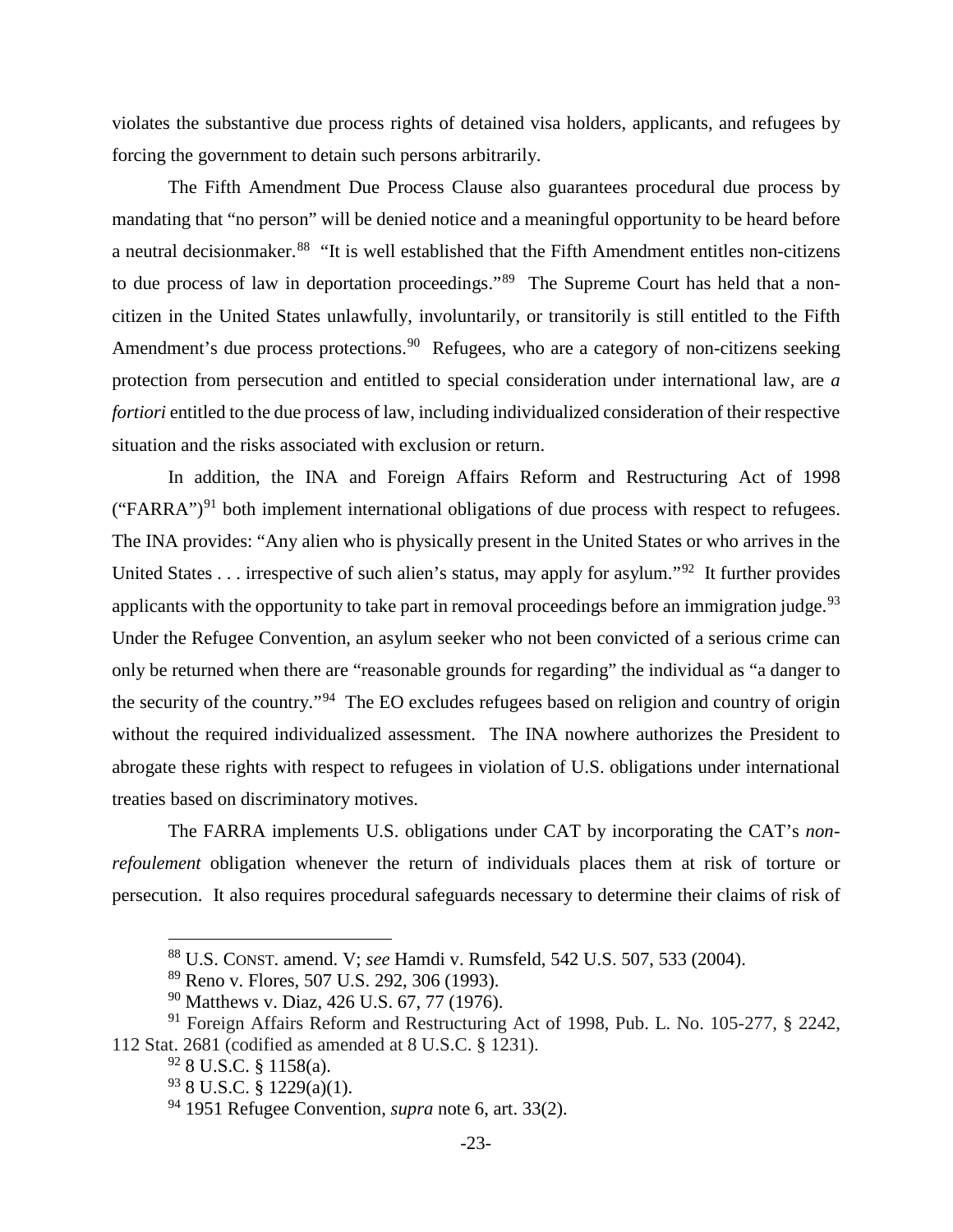such torture or persecution. The FARRA states the United States shall not "expel, extradite, or otherwise effect the involuntary return of any person to a country in which there are substantial grounds for believing the person would be in danger of being subjected to torture."<sup>[95](#page-32-2)</sup> This provision was adopted to codify article 33 of the Refugee Convention, which uses very similar words, and should be construed consistently with U.S. obligations under international law The FARRA should, therefore, be interpreted to prohibit the President from ordering immigration officials to deny refugees in U.S. territory or under U.S. control a reasonable opportunity to present their case against exclusion or expulsion.

Finally, the Administrative Procedure Act ("APA")<sup>[96](#page-32-3)</sup> requires courts to hold unlawful any federal agency action performed "without observance of procedure required by law."<sup>[97](#page-32-4)</sup> Like the other statutes discussed here, the APA should be interpreted to uphold U.S. obligations under the CCPR and CAT. These treaties require the government to observe due process of law by not imposing arbitrary conditions on the exercise of a right or acting inconsistently with the valid legislation or the government's own published procedures. Pursuant to the EO, the Department of Homeland Security has refused to honor valid immigration and nonimmigration visas issued by the government. Nor did it comply with FARRA requirements to examine the risks of torture and persecution to asylum seekers. Arbitrarily denying non-citizens the benefit of a valid visa without good cause, and failing to provide an individualized assessment of the risks associated with return by asylum seekers, both violate international human rights law and should be held to violate the APA as well.

### **CONCLUSION**

<span id="page-32-0"></span>For the foregoing reasons, *amici* respectfully request that Court issue a permanent injunction prohibiting enforcement of Sections 3 and 5 of the Executive Order.

<span id="page-32-2"></span> $95$  8 U.S.C. § 1231.

<span id="page-32-3"></span><sup>96</sup> Pub. L. 79-404, 60 Stat. 237 (1946) (codified as amended at 5 U.S.C. §§ 551-59).

<span id="page-32-4"></span><span id="page-32-1"></span> $97$  5 U.S.C. § 706(2)(D).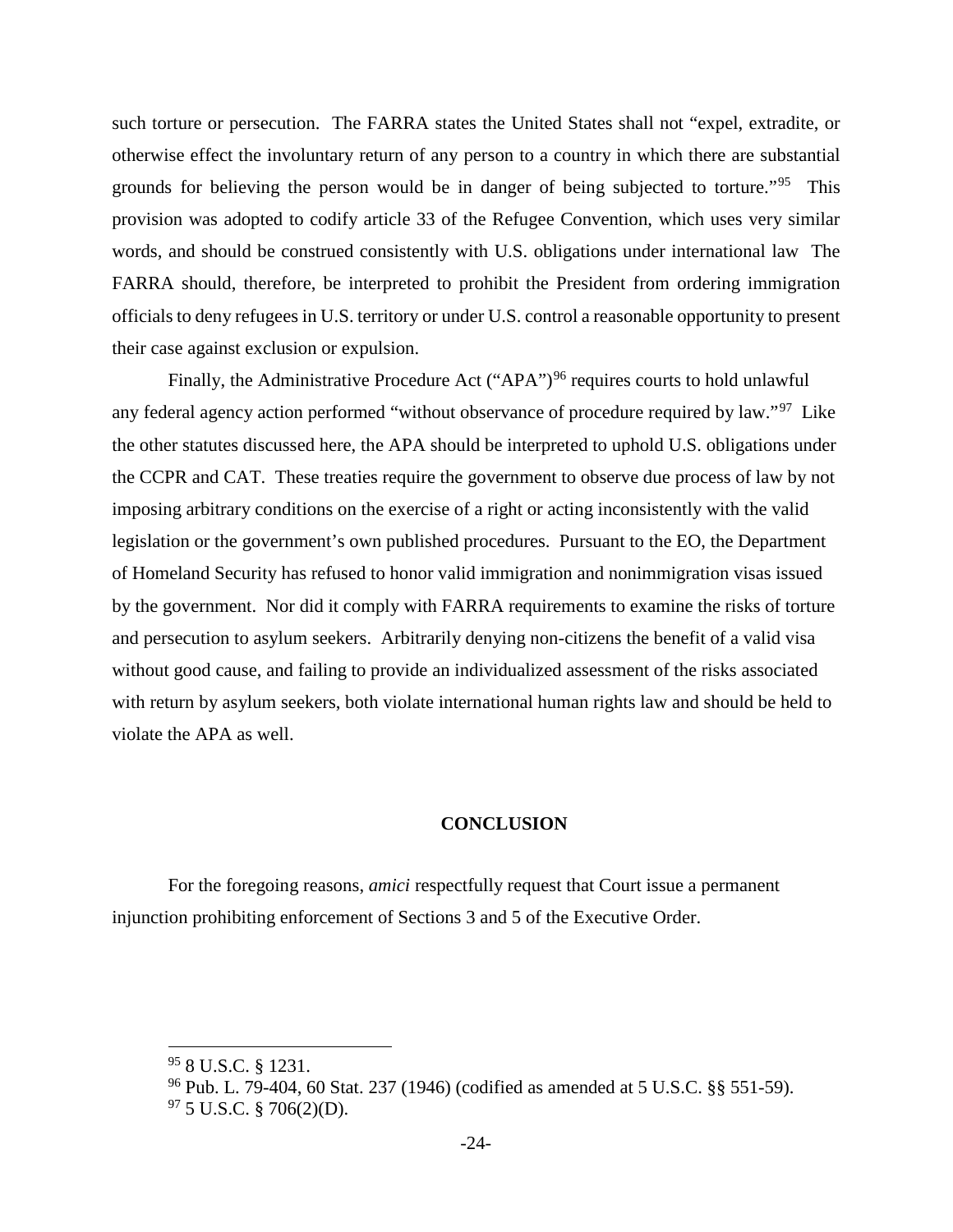DATED: February 15, 2017

Phoenix, Arizona

Respectfully submitted,

AARON FELLMETH<sup>\*</sup> (admission *pro hac vice* pending) Jordan Brunner, Law Student Intern Amanda Ghannam, Law Student Intern Jennifer Hancock, Law Student Intern Madeline Mahugh, Law Student Intern Arizona State University, Sandra Day O'Connor College of Law Mail Code 9520 111 E. Taylor St. Phoenix, AZ 85004-4467 (480) 241-8414 aaron.fellmeth@asu.edu

JONATHAN HAFETZ<sup>\*</sup> (JLH-0843) Seton Hall University School of Law One Newark Center Newark, NJ 07102 (917) 355-6896 jonathan.hafetz@shu.edu

*Of Counsel:*

Shifa Alkhatib Catherine Moore Phoenix, AZ 85003 1420 N. Charles St. (602) 349-5524 Baltimore, MD 21201 shifa.alkhatib@gmail.com (410) 837-6784

Meghan Waters 2565 S. Milwaukee St. Denver, CO 80210 (303) 641-1531 megwat@gmail.com

 $\overline{a}$ 

620 W. Jackson St., Ste. 4105 University of Baltimore School of Law cmoore@ubalt.edu

<span id="page-33-0"></span><sup>\*98</sup>Address is for correspondence and identification only. This brief does not purport to state the views of Arizona State University or Seton Hall University, or their respective law schools, if any.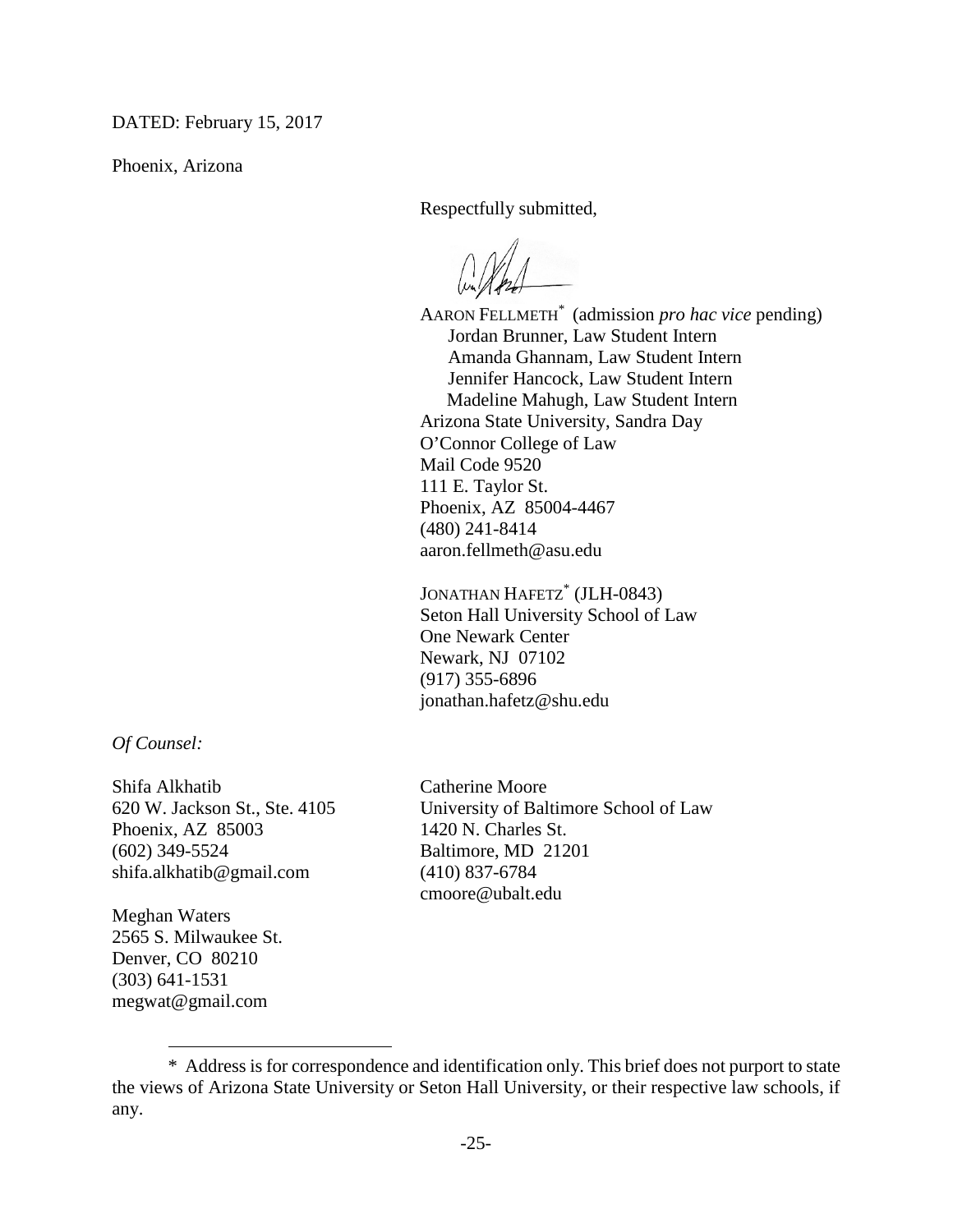### **APPENDIX**

<span id="page-34-0"></span>The *amici* are nongovernmental organizations and legal scholars specializing in public international law and international human rights law. They have substantial expertise in issues directly affecting the outcome of this case. These *amici* are identified below.

### **Organizations**

| Human Rights Advocates                                                                                                                            | Legal Aid Society (New York)               |
|---------------------------------------------------------------------------------------------------------------------------------------------------|--------------------------------------------|
| Human Rights & Gender Justice Clinic, City<br>University of New York School of Law<br>Association<br>International<br>of<br>Democratic<br>Lawyers | <b>MADRE</b>                               |
|                                                                                                                                                   | National Center on Homelessness & Poverty  |
|                                                                                                                                                   | <b>National Lawyers Guild</b>              |
| International Center for Advocates Against<br>Discrimination                                                                                      | Secular Communities of Arizona             |
| <b>International Justice Project</b>                                                                                                              | T'ruah: The Rabbinic Call for Human Rights |

### **Individuals**

### **Institutional affiliations are listed for identification purposes only; opinions in this brief do not reflect those of any affiliated organization.**

- 1. William Aceves, Dean Steven R. Smith Professor of Law, California Western School of Law
- 2. Dr. Johannes van Aggelen, former senior human rights official, United Nations, Office of the High Commissioner for Human Rights
- 3. Wanda M. Akin, Esq., Co-Founder, International Justice Project
- 4. Don Anton, Professor of International Law & Director, Law Future Centre, Griffith University Law School, Australia
- 5. Paige Berges, Esq., London, United Kingdom
- 6. Wendi Warren H. Binford, Associate Professor of Law; Director, Clinical Law Program, Willamette University
- 7. Carolyn Patty Blum, Interim Director, Benjamin B. Ferencz Human Rights and Atrocity Prevention Clinic, Benjamin N. Cardozo Law School
- 8. Anthony P.X. Bothwell, Esq., Law Offices of Anthony P.X. Bothwell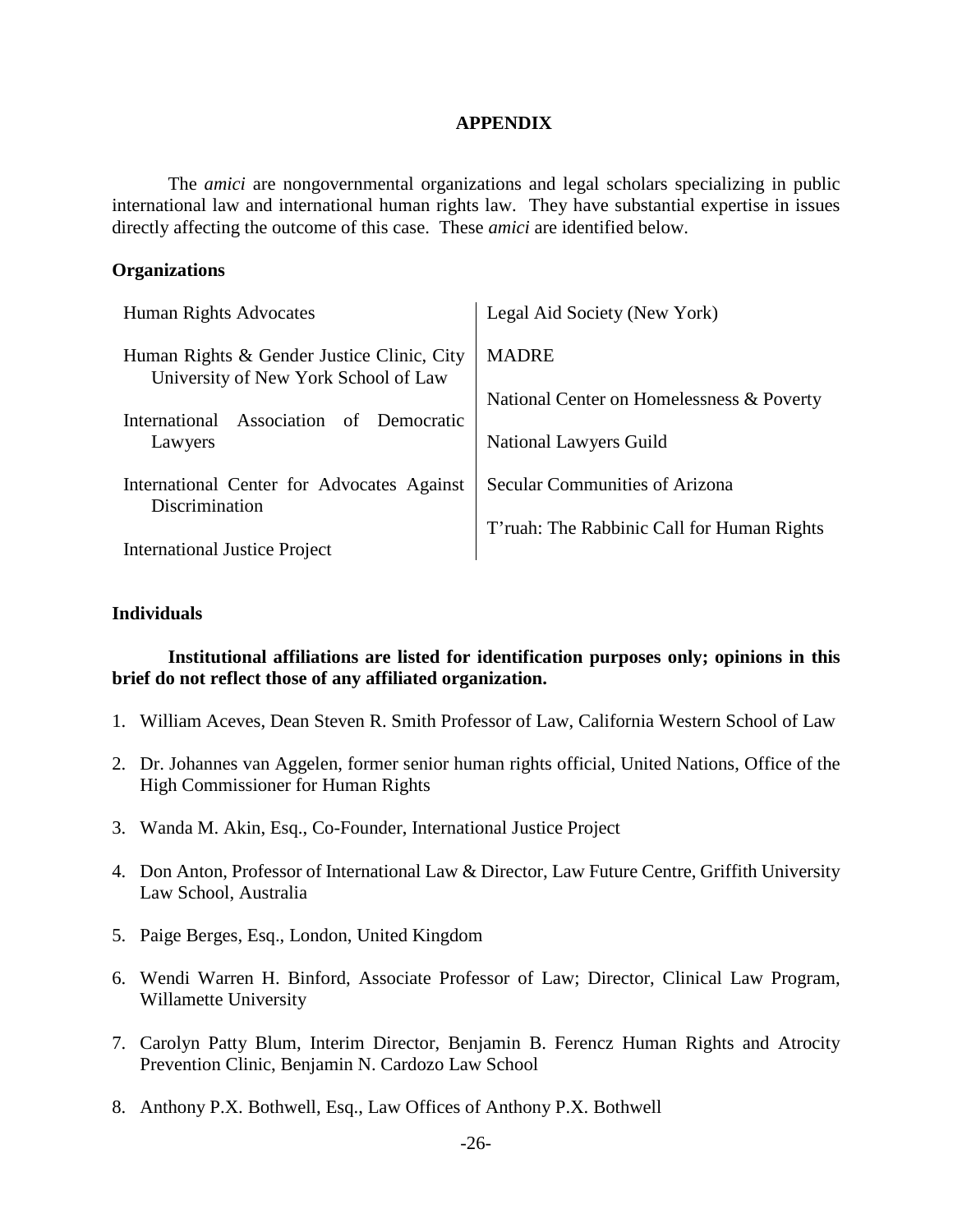- 9. Bill Bowring, Professor & Director of the LLM/MA in Human Rights, University of London, Birkbeck College School of Law, U.K.
- 10. Raymond M. Brown, Co-Founder, International Justice Project
- 11. Gráinne de Búrca, Florence Ellinwood Allen Professor of Law, New York University Law School
- 12. Elizabeth Burleson, Esq., Greenwich, CT
- 13. Roderick P. Bushnell, Esq., Law Offices of Roderick P. Bushnell, San Francisco, CA
- 14. Linda Carter, Professor of Law Emerita, University of the Pacific, McGeorge School of Law
- 15. Dr. Grace Cheng, Associate Professor of Political Science, Hawai'i Pacific University
- 16. Marjorie Cohn, Professor Emerita, Thomas Jefferson School of Law
- 17. Jorge Contesse, Assistant Professor, Rutgers (Newark) Law School
- 18. Michael D. Cooper, Managing Director, The Ploughshare Group LLC
- 19. Omar Dajani, Professor, University of the Pacific, McGeorge School of Law
- 20. Thomas A. Dallal, Esq., Deputy Director, Diakonia International Humanitarian Law Resource Center, Jerusalem
- 21. Margaret M. deGuzman, Associate Professor, Temple University, Beasley School of Law
- 22. Daniel H. Derby, Professor, Touro Law Center
- 23. Margaret Drew, Associate Professor & Director, Human Rights at Home Clinic, University of Massachusetts Law School
- 24. Ariel Dulitzky, Clinical Professor of Law, University of Texas School of Law
- 25. Monica Feltz, Esq., Executive Director, International Justice Project
- 26. Martin S. Flaherty, Leitner Family Professor of International Human Rights Law, Co-Director, Leitner Center for International Law & Justice, Fordham Law School
- 27. Daniel Fullerton, Counsel, Public International Law & Policy Group
- 28. Hannah Garry, Clinical Professor of Law & Director, International Human Rights Clinic, University of Southern California, Gould School of Law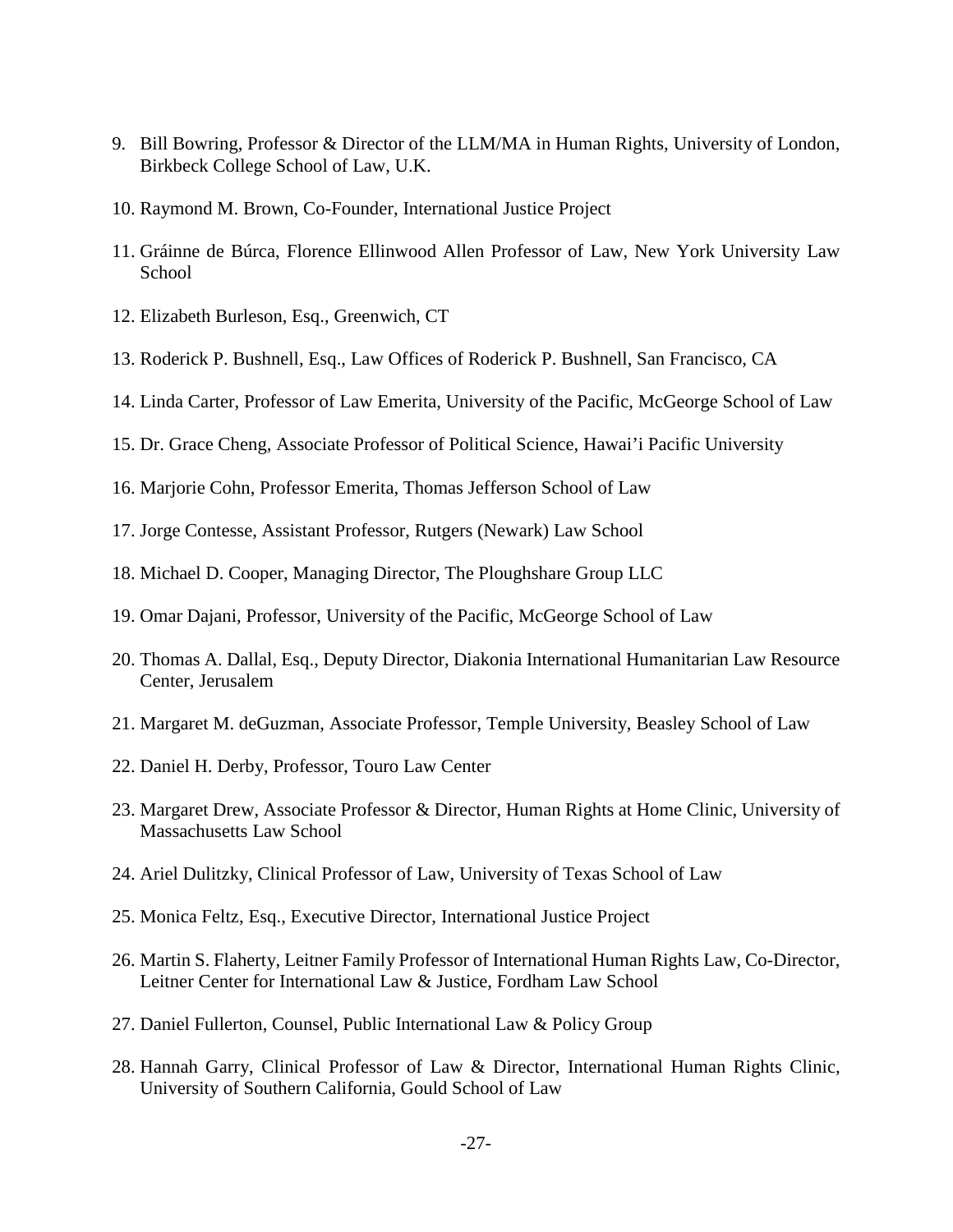- 29. Peter Halewood, Professor of Law, Albany Law School
- 30. Alexandra Harrington, Adjunct Professor, Albany Law School
- 31. Deena Hurwitz, Esq., Charlottesville, VA
- 32. Dr. Alice de Jonge, Senior Lecturer, Monash University, Australia
- 33. Christine Keller, Esq., Legal Officer, International Criminal Tribunal for the Former Yugoslavia
- 34. Jocelyn Getgen Kestenbaum, Telford Taylor Visiting Clinical Professor of Law, Benjamin N. Cardozo School of Law
- 35. Robert Lutz, Paul E. Treusch Professor of Law, Southwestern Law School
- 36. Daniel Barstow Magraw, Senior Fellow, Foreign Policy Institute and Professorial Lecturer, Johns Hopkins University School of Advanced International Studies
- 37. Kathleen Maloney, Adjunct Professor, Lewis & Clark School of Law
- 38. Annette M. Martínez-Orabona, Adjunct Professor, Inter-American University of Puerto Rico, School of Law
- 39. Jeanne Mirer, Esq., President, International Association of Democratic Lawyers
- 40. Steven S. Nam, Distinguished Practitioner, Center for East Asian Studies, Stanford University
- 41. Dr. Andrew Novak, Term Assistant Professor of Criminology, Law & Society, George Mason University
- 42. Nigel N.T. Li, President, International Law Association, Chinese (Taiwan) Branch; Chinese (Taiwan) Society of International Law
- 43. Anna R. Maitland, Schuette Clinical Fellow, Center for International Human Rights, Northwestern University, Pritzker School of Law
- 44. Kathleen M. Maloney, Adjunct Professor, Lewis and Clark School of Law
- 45. Thomas M. McDonnell, Professor of Law, Pace University, Elisabeth Haub School of Law
- 46. Natasha Lycia Ora Bannan, President, National Lawyers Guild
- 47. Aparna Polavarapu, Assistant Professor, University of South Carolina School of Law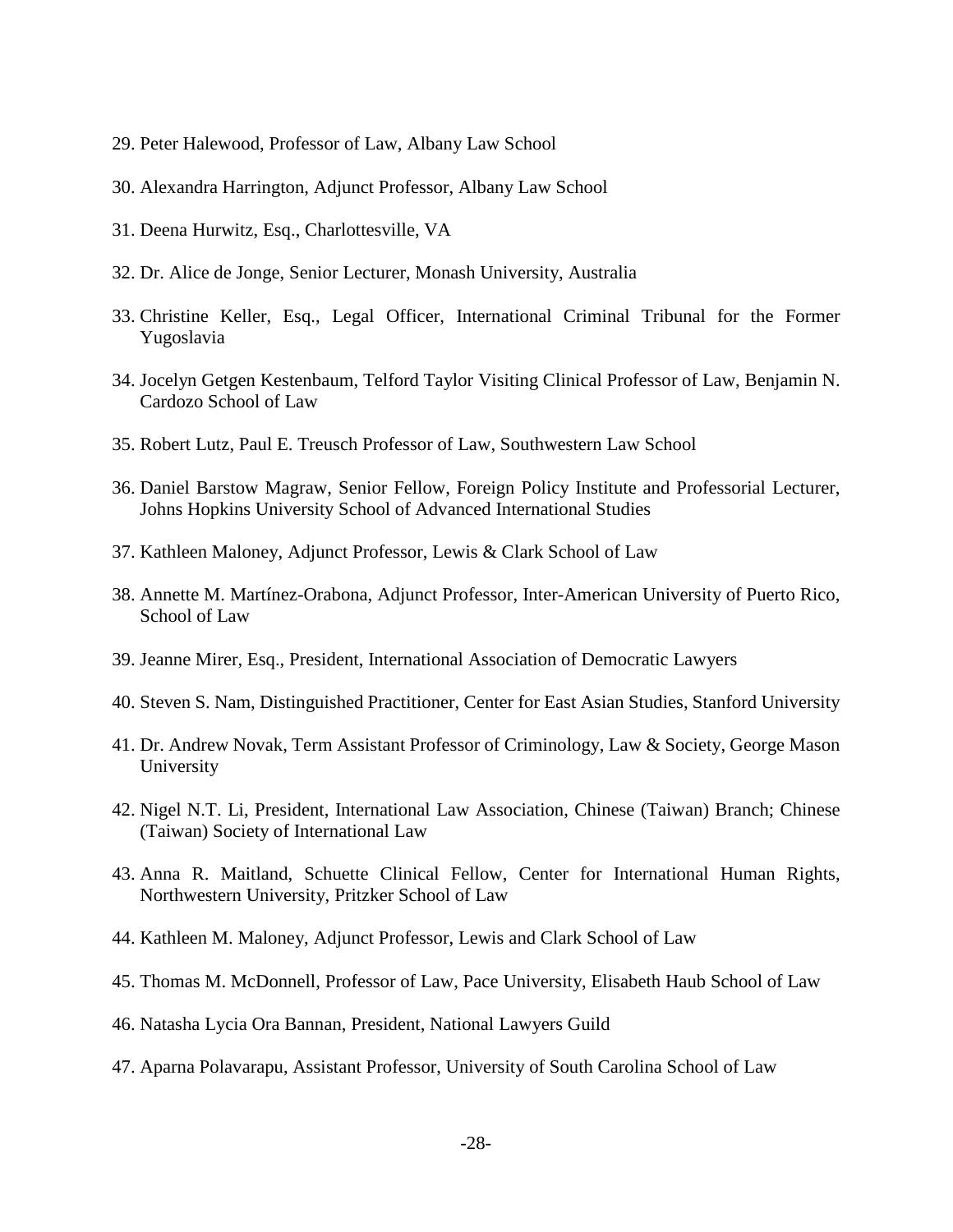- 48. Dianne Post, Esq., Central Arizona National Lawyers Guild
- 49. William Quigley, Professor of Law, Loyola University New Orleans, Loyola College of Law
- 50. Balakrishnan Rajagopal, Professor of Law & Development, Massachusetts Institute of Technology
- 51. Jaya Ramji-Nogales, I. Herman Stern Professor of Law, Temple University, Beasley School of Law
- 52. Nicole Rangel, Esq., Associate Legal Officer, International Criminal Tribunal for the Former Yugoslavia
- 53. Marny Requa, Associate Professor, Georgian Court University (Lakewood, NJ)
- 54. Nani Jansen Reventlow, Associate Tenant, Doughty Street Chambers, U.K.
- 55. Francisco J. Rivera Juaristi, Director, International Human Rights Clinic, Santa Clara University School of Law
- 56. Gabor Rona, Visiting Professor of Law, Cardozo Law School
- 57. Joshua Root, Esq., Instructor of Human Rights and International Law, Newport, RI
- 58. Leila Sadat, Henry H. Oberschelp Professor of Law; Director, Whitney R. Harris World Law Institute, Washington University School of Law
- 59. Margaret L. Satterthwaite, Professor of Clinical Law, New York University School of Law
- 60. Beth Van Schaack, Leah Kaplan Visiting Professor in Human Rights, Stanford Law School
- 61. Mortimer Sellers, Regents Professor and Director, Center for International and Comparative Law, University of Baltimore School of Law
- 62. Corey Shenkman, Esq., Principal Investigator, Institute for Social Policy and Understanding
- 63. Dr. Anette Sikka, Asisstant Professor of Legal Studies, University of Illinois, Springfield
- 64. Matiangai Sirleaf, Assistant Professor, University of Pittsburgh Law School
- 65. David L. Sloss, Professor of Law, Santa Clara University Law School
- 66. Rachel A. Smith, International Law Association, American Branch, Program Director
- 67. Juliet S. Sorensen, Harry R. Horrow Professor of International Law, Northwestern University, Pritzker School of Law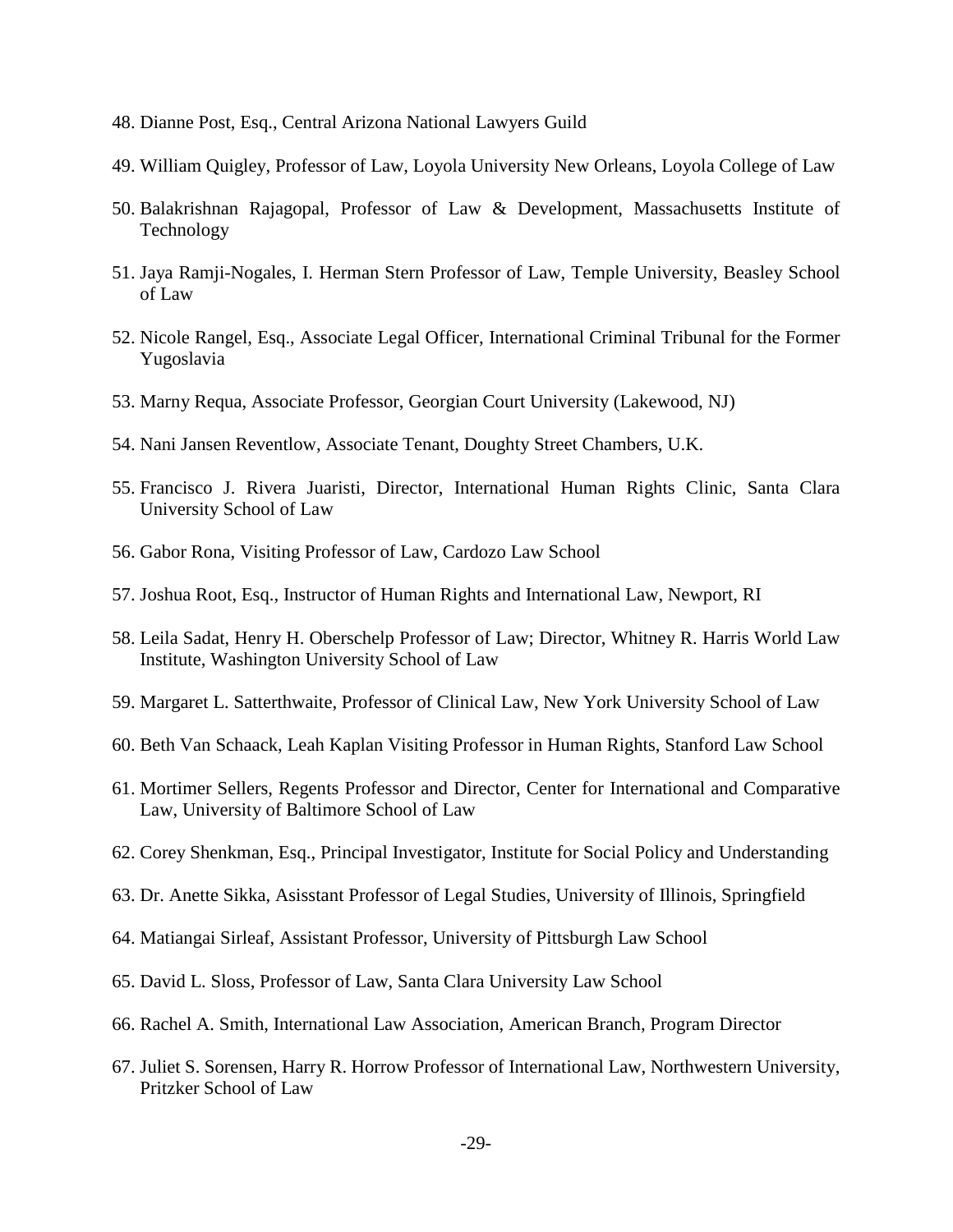- 68. Dr. Michael Stein, Executive Director & Visiting Professor, Harvard Law School Project on **Disability**
- 69. Milena Sterio, Professor of Law & Associate Dean, Cleveland State University, Cleveland-Marshall College of Law
- 70. Jessica Stern, Executive Director, OutRight Action International
- 71. Anastasia Sarantos Taskin, Esq., Taskin Law & Mediation
- 72. Juliet S. Sorensen, Harry R. Horrow Professor of International Law, Northwestern University, Pritzker School of Law
- 73. Beth Stephens, Distinguished Professor, Rutgers (Camden) Law School
- 74. Dr. Tara Van Ho, Assistant Professor, Aarhus University Department of Law
- 75. Constance de la Vega, Professor of Law, University of San Francisco
- 76. Dr. Ralph Wilde, Reader, University College of London Faculty of Laws, U.K.
- 77. Matthew Zagor, Associate Professor, Australia National University College of Law
- 78. Katja Ziegler, Sir Robert Jennings Professor International Law, Director, Centre of European Law and Internationalisation, University of Leicester School of Law, U.K.